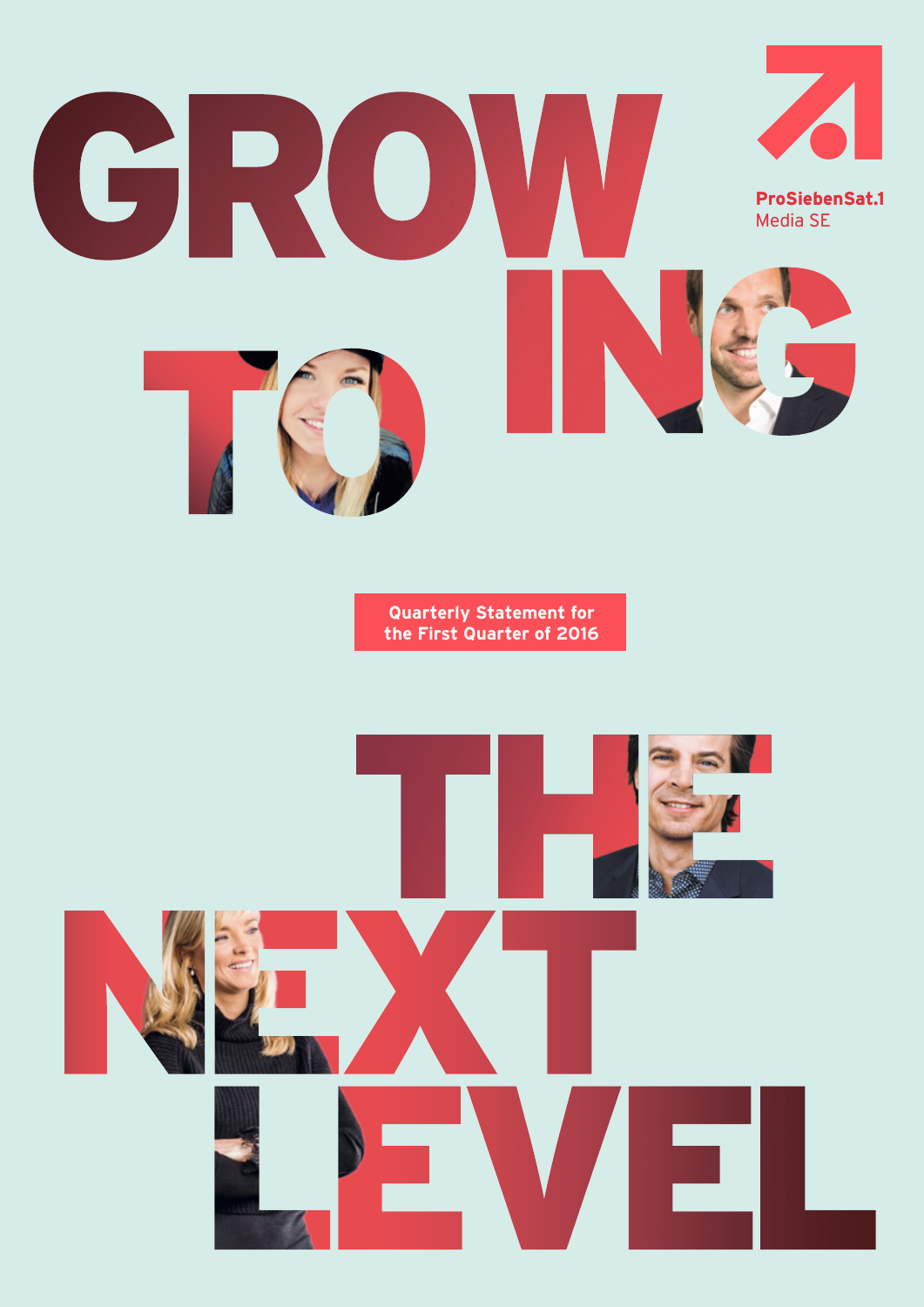# **Content**

- ProSiebenSat.1 and Q1 2016 at a Glance
- Actual Figures and Forecasts

## GROUP INTERIM MANAGEMENT REPORT

IMPORTANT EVENTS Q1 2016

#### **Report on the Economic Position: Q1 2016**

- Business and Industry Environment
- Comparison of Actual and Expected Business Performance
- Major Influencing Factors on
- Financial Position and Performance
- Group Earnings
- Group Financial Position and Performance
- Business Development of the Segments
- Employees
- **Risk and Opportunity Report**
- **Outlook**
- Future Business and Industry Environment
- Company Outlook

## CONSOLIDATED INTERIM FINANCIAL STATEMENT

- **Income Statement**
- **Statement of Comprehensive Income**
- **Statement of Financial Position**
- **Cash Flow Statement**
- **Statement of Changes in Equity**
- **Notes**

# ADDITIONAL INFORMATION

- **Group Key Figures: Multi-Year Overview**
- **Segment Key Figures: Multi-Year Overview**
- **Editorial Information**
- **Financial Calendar**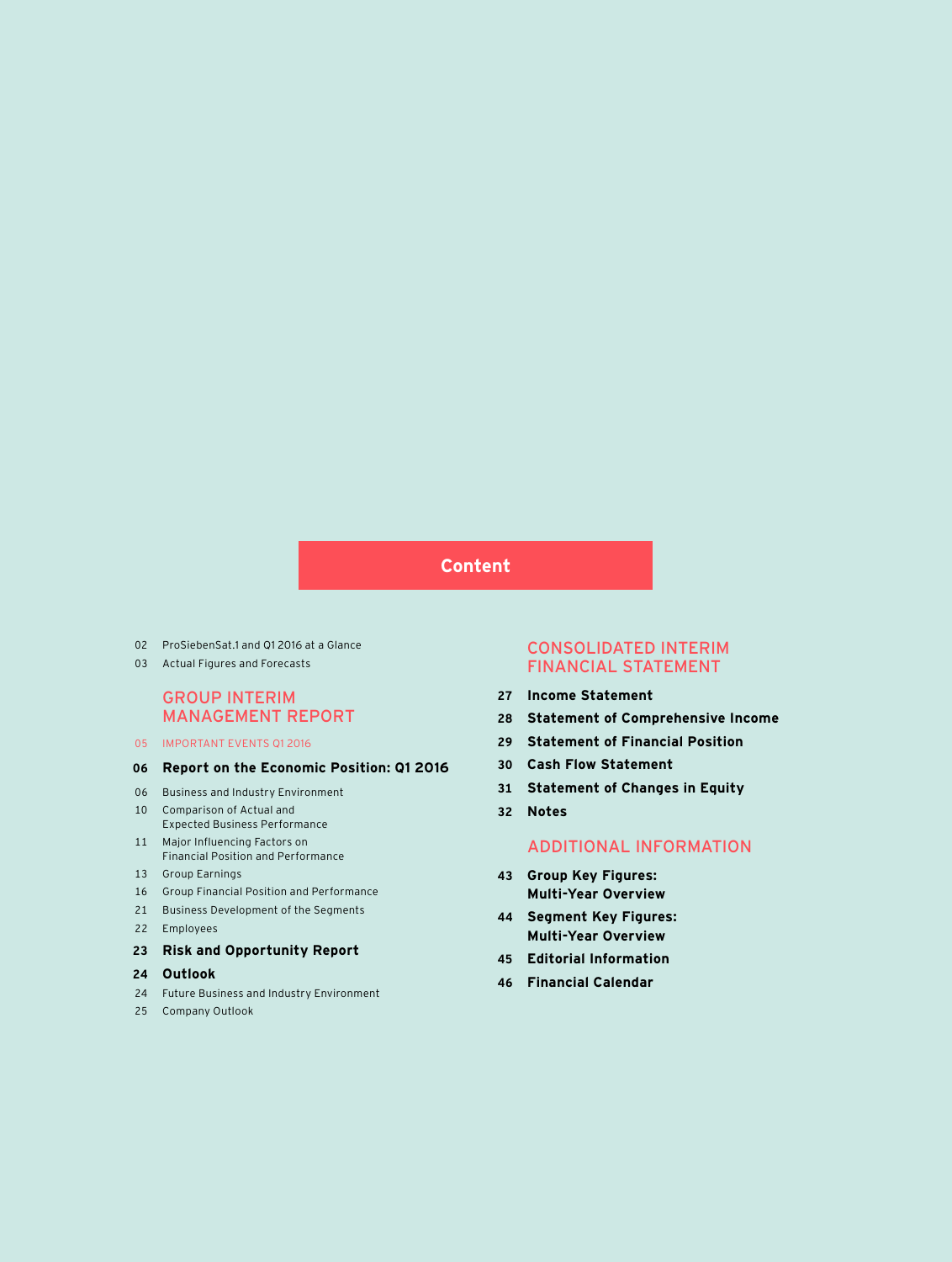# **PROSIEBENSAT.1 AT A GLANCE**

ProSiebenSat.1 Group is one of the most successful independent media companies in Europe with a strong lead in TV and the digital market. In the first quarter of 2016, the Group increased its revenues by 22% to EUR 802 million, while recurring EBITDA rose by 12% to EUR 170 million. The Company employs a total of 5,630 people. The most important revenue market is Germany. Here, the ProSiebenSat.1 share has been included into the German equity index DAX since March 2016.

Advertising-financed free TV is the Group's core business. The station family comprising SAT.1, ProSieben, kabel eins, sixx, SAT.1 Gold, and ProSieben MAXX is the Number 1 in the German audience and TV advertising markets. The Group has tapped into an additional attractive business area through the distribution of its television channels in HD quality. At the same time, the Group successfully networks the wide reach of its TV business with a strong digital unit. Already today, ProSiebenSat.1 is Germany's leading video marketer on the Internet and with maxdome or Studio71 one of the most successful providers of digital entertainment. However, the Internet is not only changing the entertainment industry, digital media also influence consumer behavior. This is why, ProSiebenSat.1 has built up a successful e-commerce business of digital platforms in recent years that is now one of the Group's most important growth drivers. This broadcasting, digital entertainment and commerce portfolio is supplemented by the international program production and distribution company Red Arrow. Thus, ProSiebenSat.1 has a broadly diversified revenue and earnings base and is also growing dynamically in the first quarter of 2016. By 2018, ProSiebenSat.1 intends to increase its revenues by EUR 1.85 billion up to around EUR 4.2 billion, compared to 2012.





All information relates to continuing operations.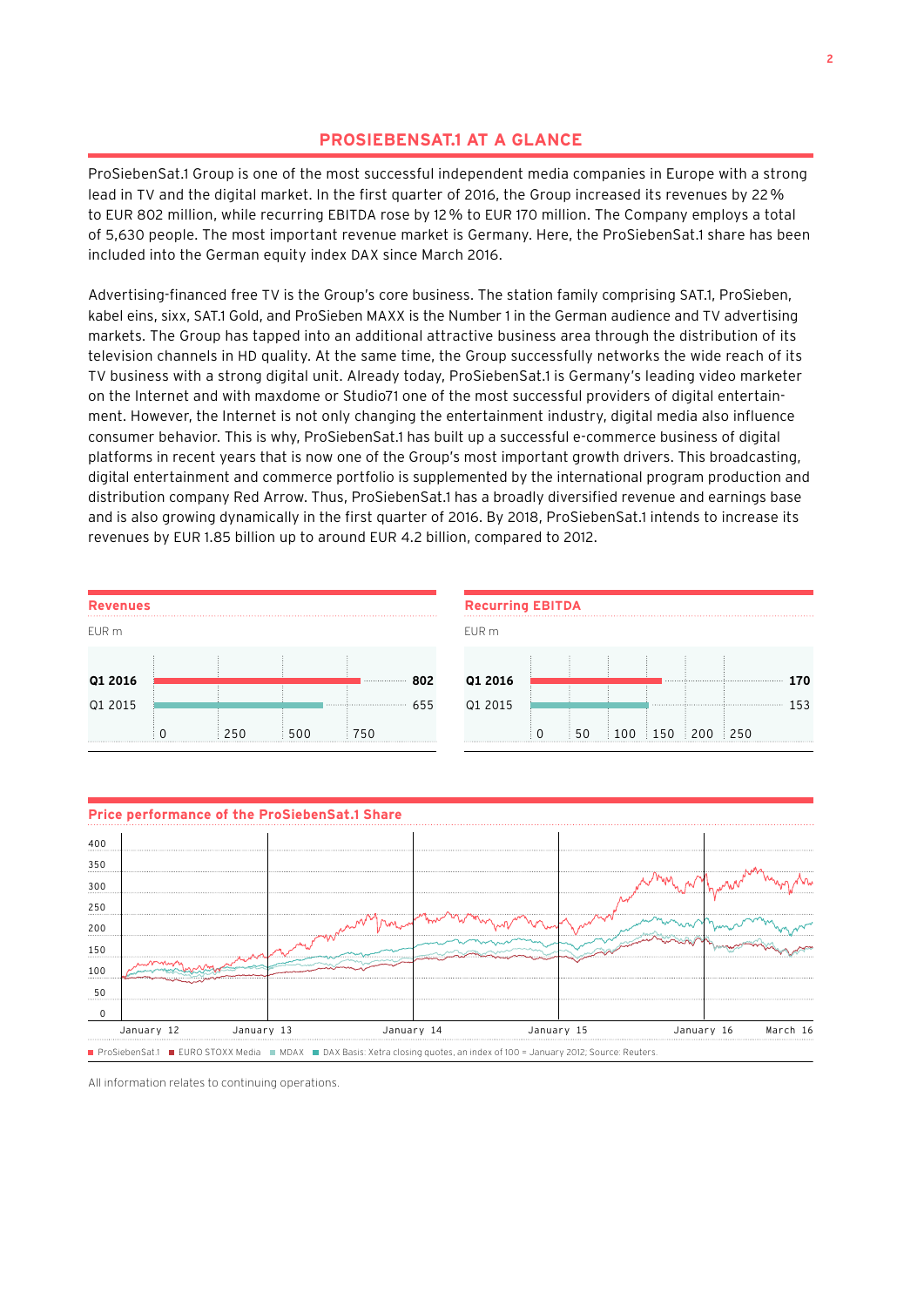# **ACTUAL FIGURES 2015**

# **FORECASTS 2016**

| $+13%$                                                                                                                          | <b>Revenues</b><br><b>Increase</b><br>to EUR 3,261 million                                     | <b>Significant increase</b>                            |
|---------------------------------------------------------------------------------------------------------------------------------|------------------------------------------------------------------------------------------------|--------------------------------------------------------|
| $+4%$                                                                                                                           | <b>Broadcasting</b><br>German-speaking<br>Increase<br>to EUR 2,152 million                     | <b>Slight increase</b>                                 |
| +39%                                                                                                                            | Digital & Adjacent<br><b>Increase</b><br>to EUR 846 million                                    | <b>Significant increase</b>                            |
| +30%                                                                                                                            | <b>Content Production &amp;</b><br><b>Global Sales</b><br>Increase<br>to EUR 262 million       | <b>Significant increase</b>                            |
| $+9%$                                                                                                                           | <b>Recurring EBITDA</b><br><b>Increase</b><br>to 926 Mio Euro                                  | Mid to high single-digit increase                      |
| $+4%$                                                                                                                           | <b>Broadcasting</b><br>German-speaking<br>Increase<br>to EUR 734 million                       | <b>Slight increase</b>                                 |
| +32%                                                                                                                            | Digital & Adjacent<br><b>Increase</b><br>to EUR 170 million                                    | <b>Significant increase</b>                            |
| $+31%$                                                                                                                          | <b>Content Production &amp;</b><br><b>Global Sales</b><br><b>Increase</b><br>to EUR 25 million | <b>Significant increase</b>                            |
| $+12%$                                                                                                                          | <b>Underlying</b><br>net income<br>Increase<br>to EUR 468 million                              | Mid to high single-digit increase                      |
| 2.1                                                                                                                             | Leverage ratio <sup>1</sup>                                                                    | $1.5 - 2.5$                                            |
| 29.5%                                                                                                                           | <b>German</b><br>TV audience market <sup>2</sup><br>Growth by<br>0.8 percentage points         | Consolidate leading market position<br>at a high level |
| All information relates to continuing operations.<br>1 Adjusted for LTM recurring EBITDA from the<br>Eastern European business. |                                                                                                | 2 Relevant target group of 14- to 49-year-olds.        |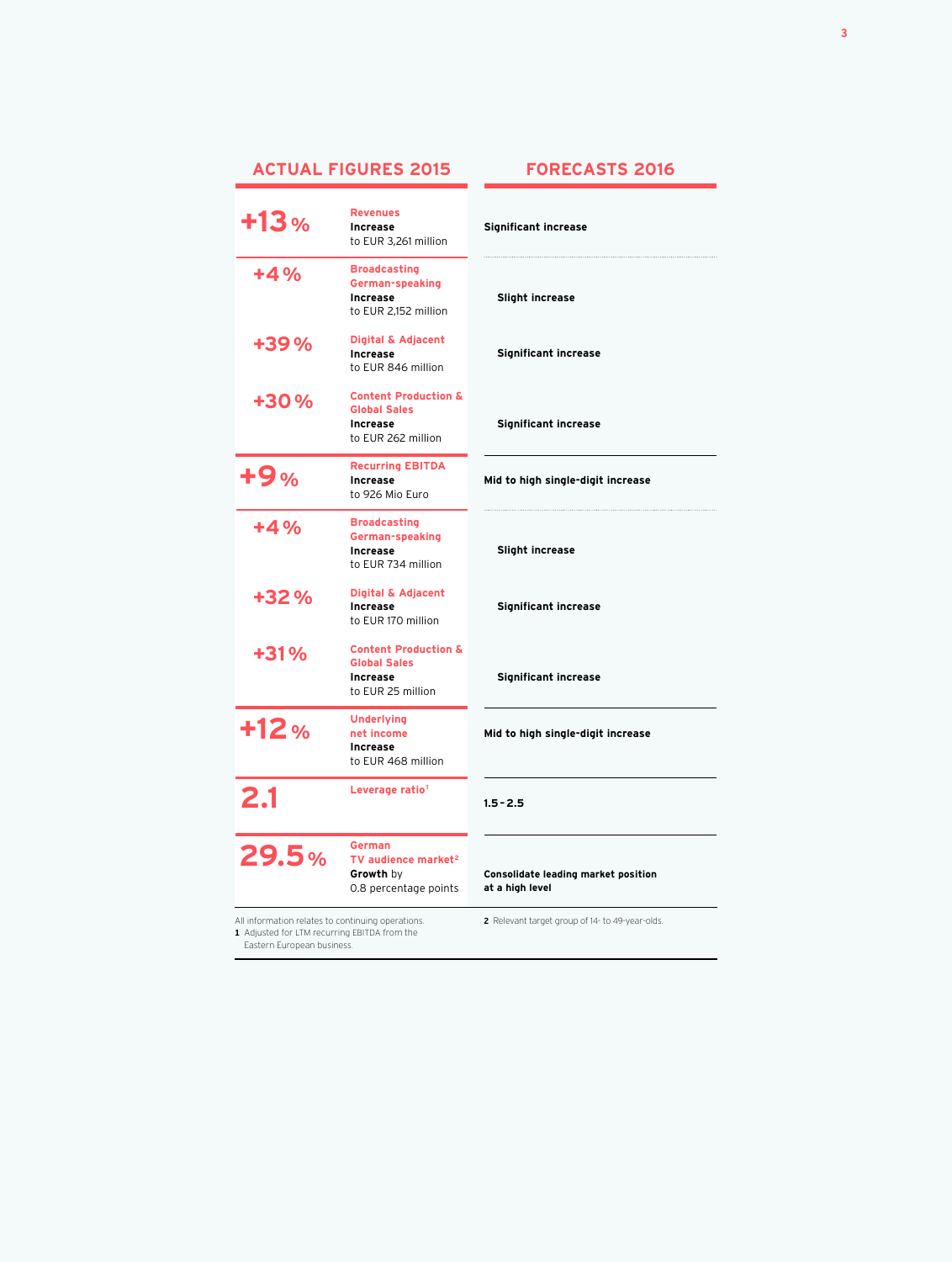# GROUP INTERIM **A** MANAGEMENT REPORT

### **Content**

#### 05 IMPORTANT EVENTS Q1 2016

#### **06 Report on the Economic Position: Q1 2016**

- 06 Business and Industry Environment
- 10 Comparison of Actual and Expected Business Performance
- 11 Major Influencing Factors on Financial Position and Performance
- 13 Group Earnings
- 16 Group Financial Position and Performance
- 21 Business Development of the Segments
- 22 Employees
- **23 Risk and Opportunity Report**
- **24 Outlook**
- 24 Future Business and Industry Environment
- 25 Company Outlook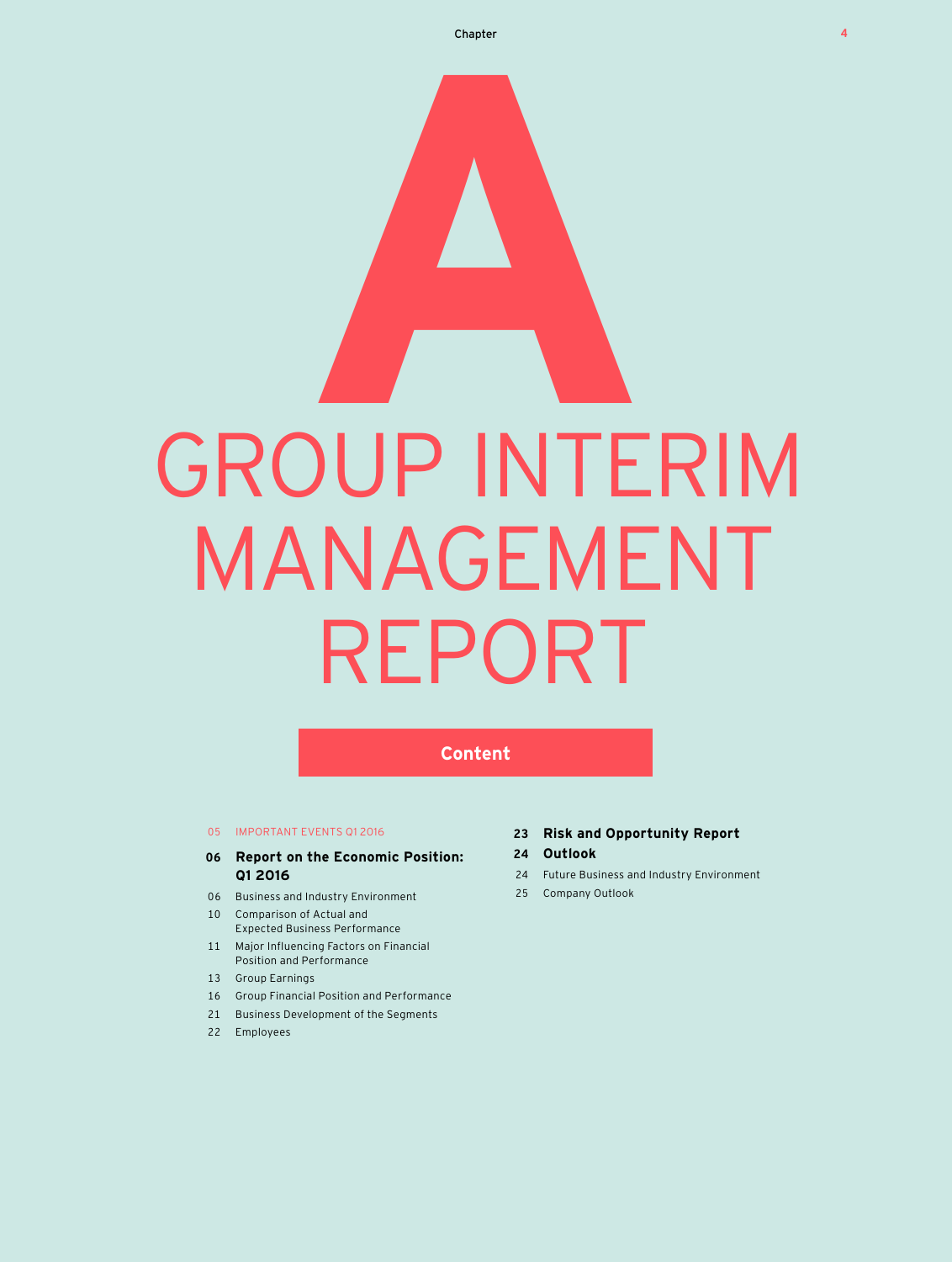# **IMPORTANT EVENTS Q1 2016**

**A PORTANT EVENTS Q12016**<br>
ProsiehenSat.1 Group is dynamically growing thanks to its strong TV portfolio and the consistent<br>
digitalization of its value-adding streams. The capital market has acknowledged the success of **digitalization of its value-adding streams. The capital market has acknowledged the success of this growth strategy. In March, ProSiebenSat.1 has been included into the leading index in Germany: the DAX.**

#### **COMPANY**

# **BROADCASTING GERMAN-SPEAKING**

#### **FEBRUARY**

Higher dividend reflects earnings-oriented distribution policy. ProSiebenSat.1 Media SE will propose a dividend increase by 12.5% to EUR 1.80 per common share to the Annual General Meeting (previous year: EUR 1.60). This equates to a payout ratio of 82.5% of underlying net income (previous year: 81.6%). Therewith, we want to continue our longstanding dividend policy that is based on our success.



a

#### **MARCH**

ProSiebenSat.1 to be included into the DAX. (a) As first media company, ProSiebenSat.1 Media SE has been included in the leading index in Germany (the DAX) since March 21, 2016. Thus, the Group is one of the 30 largest listed corporations in Germany following market capitalization and trading volume. Over the past five years, the share's value has more than tripled. In 2016, the share started with a profit as well: It reached its highest closing price at EUR 48.66 on March 1 and was quoted at EUR 45.19 at the end of the quarter (previous year: EUR 45.71). The median price target is EUR 51.80.

#### MARCH

Expansion of the Executive Board. (b) Jan David Frouman has been a member of the

Executive Board of ProSiebenSat.1 Media SE since March 1, 2016. The newly created Executive Board department, Content & Broadcasting, comprises TV activities with all station brands and the Group's content strategy in Germany, Austria and Switzerland. Frouman has been working for ProSiebenSat.1 since 2004; as CEO and Chairman, he remains in charge of the Red Arrow Entertainment Group.



#### FEBRUARY

ProSiebenSat.1 expands partnership with Zattoo and MagineTV. (c) The new agreement with Zattoo also comprises the four pay TV stations ProSieben FUN, SAT.1 emotions, kabel eins CLASSICS and wetter.com TV in addition to the TV Group's catch-up contents. The free TV stations have been available as part of the Zattoo range since April 2014. Zattoo is the largest Internet and TV provider across Europe and has around two million active users per month. On MagineTV our pay TV stations are also available in addition to our free TV stations since February. This partnerships underline our strategy to offer programs through as many distribution channels as possible and to generate revenues that are independent from the economy in addition to traditional TV advertising.



#### FEBRUARY

ProSiebenSat.1 complements its marketing offer with digital-out-of-home. The Group has concluded an exclusive partnership with Cittadino. As a result, ProSiebenSat.1 is now able to market digital screens in exclusive and high footfall locations — including ten airports, 390 gas stations and various public places in major cities. With this collaboration, we will reach more than 225 million additional contacts each month and offer advertising customers the entire portfolio on film screens: from TV to online and mobile platforms to digital signage

### **DIGITAL & ADJACENT**



## JANUARY

ProSiebenSat.1 expands its investment portfolio. With its business models mediafor-equity and media-for-revenue-share, ProSiebenSat.1 provides media services to promising Internet entities and uses its high TV reach to develop e-commerce companies into successful brands. Start-up companies in turn provide ProSiebenSat.1 with a share in their value creation or sales increase — without large cash investments. Currently, the Group's portfolio of investments comprises about 60 assets. Against this backdrop, ProSiebenSat.1 concluded further contracts in the first quarter. This include the online marketplace for car sales wirkaufendeinauto.de (d), the organic juice producer Antidote and DrSlym, a manufacturer of diet products.

# **CONTENT PRODUCTION & GLOBAL SALES**

#### JANUARY

Red Arrow grows in key English-speaking markets. Red Arrow is growing organically and at the same time is expanding its production network through acquisitions. In January, the entity acquired a majority interest in Dorsey Pictures (e) (previously known as Orion Entertainment). This is its seventh investment in the US, the most significant TV market worldwide. Since February, the Cove Pictures joint venture has also strengthened our portfolio with locations in the US and the UK. Together with the international production company Smuggler, Red Arrow produces high-value fiction and comedy formats and factual programs for the global market.

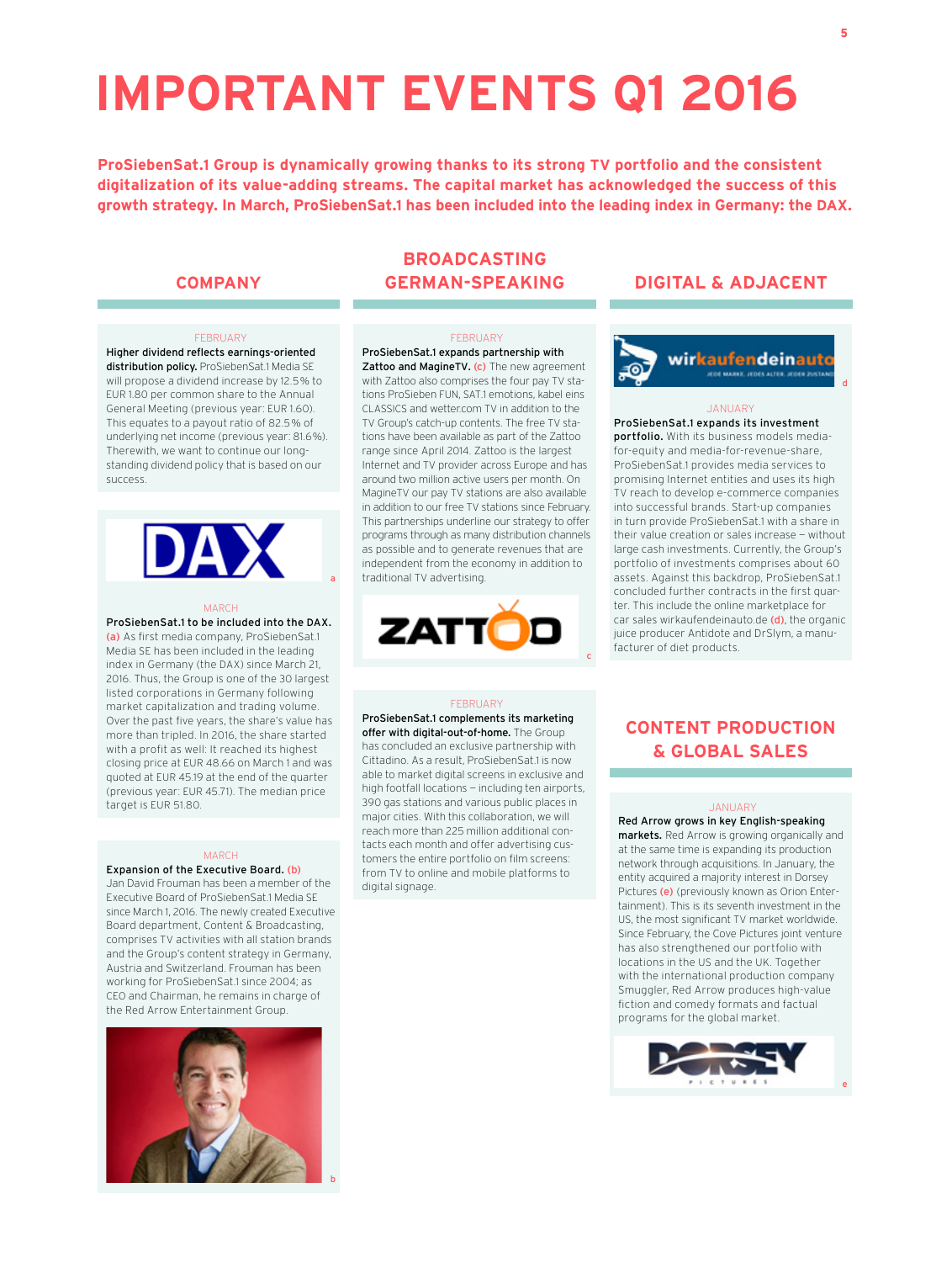Rounding percentage figures: Due to rounding, it is possible that individual figures in these Quarterly Statement do not add exactly to the totals shown and that the percentage figures presented do not reflect exactly the absolute figures they relate to.

# Report on the Economic Position: Q1 2016

# **Business and Industry Environment**

#### Development of Audience Shares and User Figures

ProSiebenSat.1 Group pursues a multi-station strategy on the TV markets in Germany, Austria and Switzerland. Our free TV stations address different core target groups and thus complement each other. ProSiebenSat.1 has successfully launched four new stations (sixx, SAT.1 Gold, ProSieben MAXX and Puls 8) in the last six years, increasing its reach as a result. As of autumn 2016, a new docu channel also will enlarge the station family. Complementary programming offers various advantages: The stations cover nearly all demographic viewer groups for advertising customers. Thus, we have gained new customers for the TV medium. With its broad portfolio, the Group can fully utilize its extensive rights from license packages in a target group-specific environment. Furthermore, short-term fluctuations in the market share of individual stations can be offset within the station family.

#### **ProSiebenSat.1 Group audience shares by country**

| in percent  | Q1 2016 | Q1 2015  |
|-------------|---------|----------|
| Germany     | 28.1    | 28.9<br> |
| Austria     | 23.5    | 21.5<br> |
| Switzerland | 18.2    | 18.3     |

Figures are based on 24 hours (Mon–Sun).

Germany: SAT1, ProSieben, kabel eins, sixx, SAT1 Gold, ProSieben MAXX; advertising-relevant target group 14–49 year olds; source: AGF in cooperation with GfK/TV Scope 6.0/SevenOne Media Committees Representation. Austria: SAT.1 Österreich, ProSieben Austria, kabel eins austria, sixx Austria, SAT.1 Gold Österreich, ProSieben MAXX Austria, PULS 4; advertising-relevant target group 12 –49 year olds; source: AGTT/GfK Fernsehforschung/Evogenius Reporting. Switzerland: SAT.1 Schweiz, ProSieben Schweiz, kabel eins Schweiz, sixx Schweiz, SAT.1 Gold Schweiz, ProSieben MAXX Schweiz, Puls 8 (since October 8, 2015); advertising-relevant target group 15–49 year olds; market shares relate to the German-speaking part of Switzerland D–CH; source: Mediapulse TV Panel.

In the core market in Germany, ProSiebenSat.1 is the number 1 in the audience market. The free TV stations SAT.1, ProSieben, kabel eins, sixx, SAT.1 Gold and ProSieben MAXX achieved a combined market share of 28.1% among viewers aged between 14 and 49 in the first quarter of 2016. The market share in January usually turned out to be somewhat weaker. The decline of 0.7 percentage points is attributable primarily to the strong quarter of the previous year: In 2015, ProSiebenSat.1 achieved the highest group market share in a first quarter in nine years. Nevertheless, a clear growth trend was apparent during this quarter in 2016. Between January (27.3%) and March (28.8%), ProSiebenSat.1 stations improved by 1.5 percentage points.



SAT.1 Gold saw particularly positive development among the newer stations. The station saw an increase among 14- to 49-year-olds and in the relevant target group of women aged between 40 and 64 (+0.1 percentage points and +0.5 percentage points respectively compared to the previous year). Among the large stations, ProSieben showed a stable development with a market share of 10.8% among viewers aged between 14 and 49, while SAT.1 lost market shares year-onyear. The tables below give an overview of the development of advertising-financed TV stations of ProSiebenSat.1 in the German market.

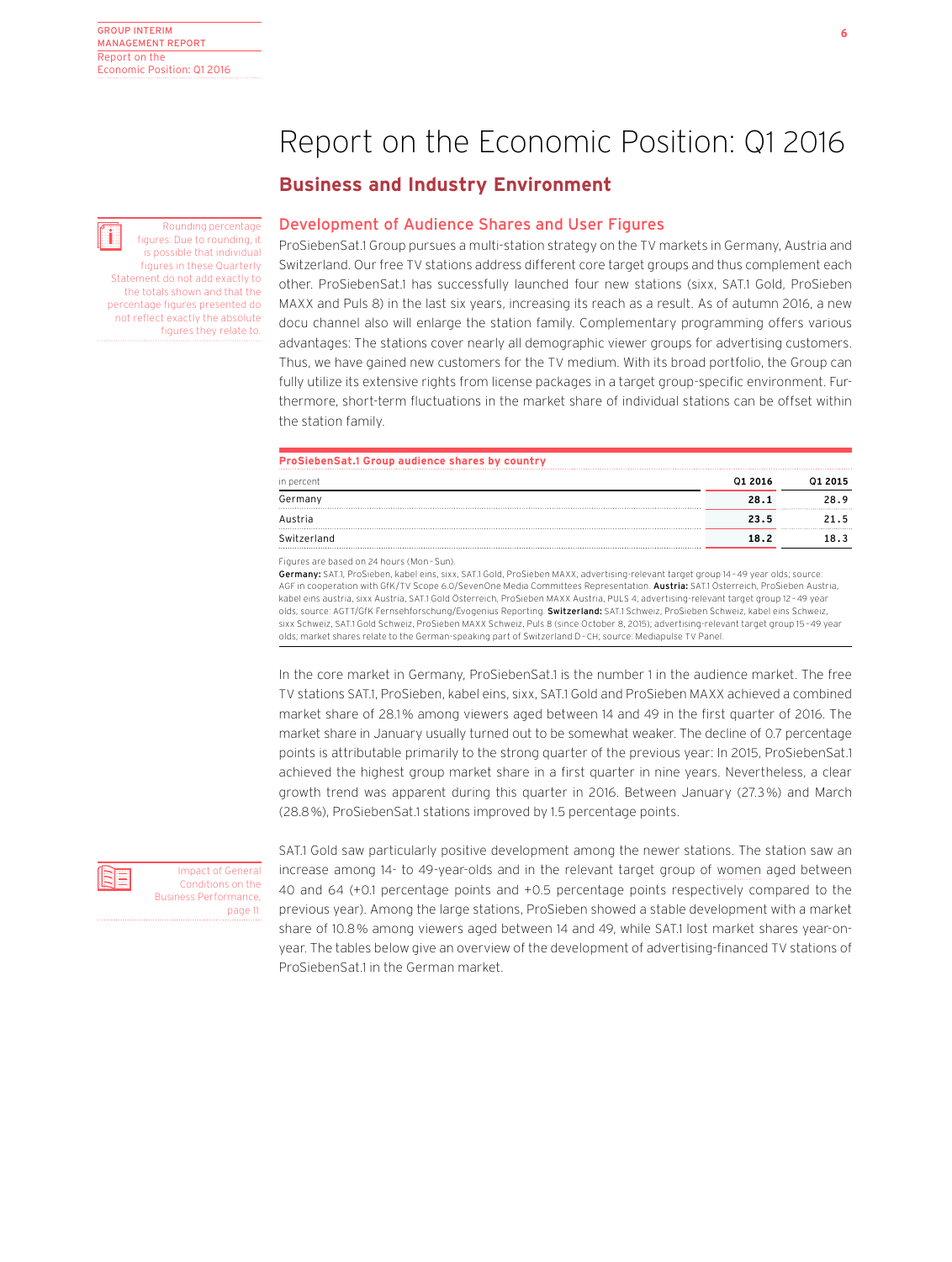#### **Audience shares of ProSiebenSat.1 stations in Germany Target group 14- to 49-year-olds**

| in percent     | Q1 2016 | 2015 |
|----------------|---------|------|
| SAT.1          |         |      |
| ProSieben      | 10.8    | 10.8 |
| kabel eins     | 5.0     |      |
| <b>SIXX</b>    |         |      |
| SAT.1 Gold     |         |      |
| ProSieben MAXX |         |      |

#### **Relevant target groups**

| in percent                             | 01 2016 | 01 2015                          |
|----------------------------------------|---------|----------------------------------|
| SAT.1: Adults 14- to 59-year-olds      |         |                                  |
| ProSieben: Adults 14-to 39-year-olds   | 14.6    |                                  |
| kabel eins: Adults 14-to 49-year-olds  |         | ******************************** |
| sixx: Women 14-to 39-year-olds         |         |                                  |
| SAT.1 Gold: Women 40-to 64-year-olds   |         |                                  |
| ProSieben MAXX: Men 14-to 39-year-olds |         |                                  |

Figures are based on 24 hours (Mon–Sun). Germany: SAT.1, ProSieben, kabel eins, sixx, SAT.1 Gold, ProSieben MAXX; source: AGF in cooperation with GfK/TV Scope 6.0/SevenOne Media Committees Representation

Ongoing digitalization is opening up new opportunities for free TV stations in Germany to refinance their programming range. Among other things, the distribution of programs in high definition (HD) offers a substantial growth opportunity with recurring revenues that are independent from the TV advertising market. This is why, in addition to audience shares, HD user numbers are also gaining increasing importance for the Group. For example, the number of users of the digital satellite platform HD+, through which private stations in Germany are distributed, is growing steadily. In Germany, ProSiebenSat.1 HD stations had 6.5 million users in the first quarter of 2016 (previous year: 5.6 million). Here, we participate in the technical service fees that end customers pay to the respective providers for programs in HD quality. At the same time, we are increasing the overall reach of our TV and digital platforms through external distribution partnerships.

Because of technical innovations, such as television in HD quality on large screens, the TV medium is gaining attractiveness. At the same time, there is an increase in video usage through the Internet on laptops or tablets. ProSiebenSat.1 Group has therefore also established a high-reach brand portfolio in the digital business. In January 2016, ProSiebenSat.1 websites reached around 34 million unique users in Germany (previous month: around 33 million unique users). This is based on strong TV brands and their content which we are synergistically renewing and distributing via digital platforms. At the same time, we are developing and producing contents exclusively for our digital portfolio — for the multi-channel network (MCN) Studio71, for example. With currently about 4.3 billion video views per month, it is one of the five largest MCNs worldwide.

In addition to primarily advertising-financed online platforms, the Group also operates the videoon-demand (VoD) portal maxdome (VoD). In the first quarter of 2016, the number of subscription video-on-demand (SVoD) users increased by approximately 83% and the number of video views rose by approximately 55%. The online video library generates both revenues from subscriptions (SVoD) and pay-per-view. With over 50,000 titles, it offers the most extensive range in Germany. maxdome is available on traditional TV sets, PCs and mobile phones.

#### Development of Economy and Advertising Market

In 2015, the German economy grew by 1.7%. In the final quarter, gross domestic product (GDP) rose by 0.3% in real terms compared to the previous quarter. Key growth drivers came particularly from the domestic economy, which also shows a positive picture for 2016.

Important Events Q1 2016, page 5.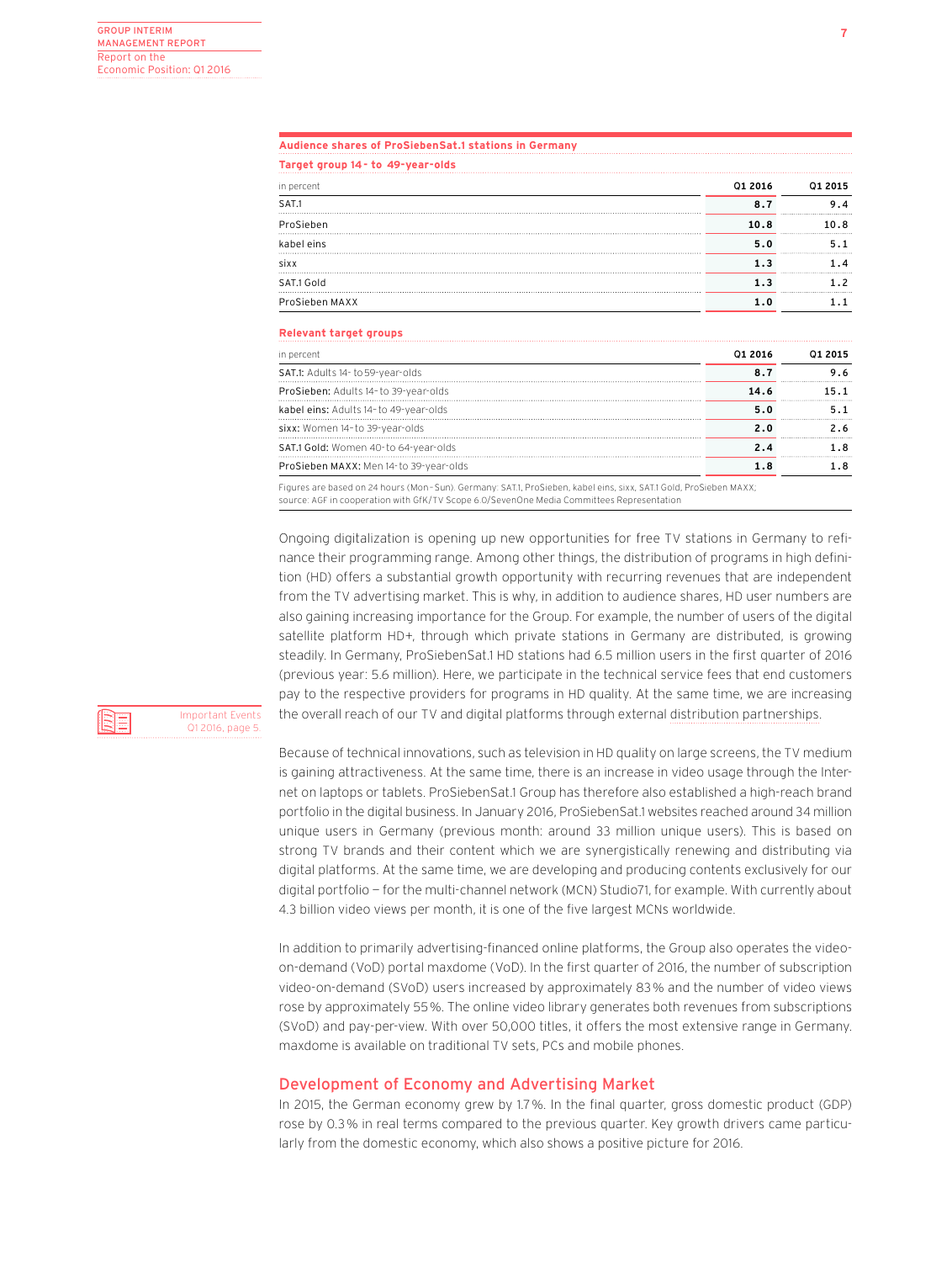#### **Development of gross domestic product in Germany**

in percent, change vs. previous quarter





僵

Future Business and Industry Environment, page 24.

Future Business and Industry Environment,

Impact of General nditions on the Business Performance, page 11.

page 24.

For the first quarter, the Institutes of the Joint Economic Analysis Group (Gemeinschaftsdiagnose) anticipates a real growth in GDP of 0.6% compared to the fourth quarter of 2015. Private consumption in particular is supporting the German economy and consumer spending is likely to expand significantly. Key indicators, such as rising employment figures, higher real incomes and lower inflation, suggest this trend. Revenues in retail, which account for around a quarter of private consumption, has grown in real terms by 2.0% at the beginning of the year (January/February 2016) compared to the previous-year period. Already in 2015, they had grown substantially with 2.9%. Significant growth driver was the e-commerce and mail order business at 6.3% (2015: +9.4%).

For the euro zone, the ifo Institute expects growth of 0.4% compared to the previous quarter and thus a stable continuation of the uptrend. Again, private consumption should provide important growth momentum: Employment figures are rising; in addition time private households are relieved by low inflation, particularly with regard to energy prices.

At the same time, uncertainties characterize the economic forecast. According to the International Monetary Fund (IMF), the global economy in 2015 saw weaker growth at 3.1% than the 3.4% in the previous year. The IMF has again reduced its growth forecast for 2016 from 3.4% to 3.2%. The ongoing economic slowdown of key emerging countries, such as China or Russia, is also lessening these prospects.

The TV advertising market reflects the German domestic economy, which is positive overall. According to Nielsen Media Research, gross TV advertising investment rose by 10.4% to EUR 3,333 million in the first quarter of 2016 (previous year: EUR 3,020 million). Growth was driven particularly by high TV investments in the service, body care, and pharmacy and health industries. At the same time, TV as an advertising medium is still growing in significance compared to other media. In the period under review, television rose by 1.5 percentage points to 47.7% on a gross basis. Video advertising on TV commits consumers to brands and pays off for advertisers in the short and long term. It is for this reason that they are increasingly shifting their budgets to TV, while Print is losing market shares.

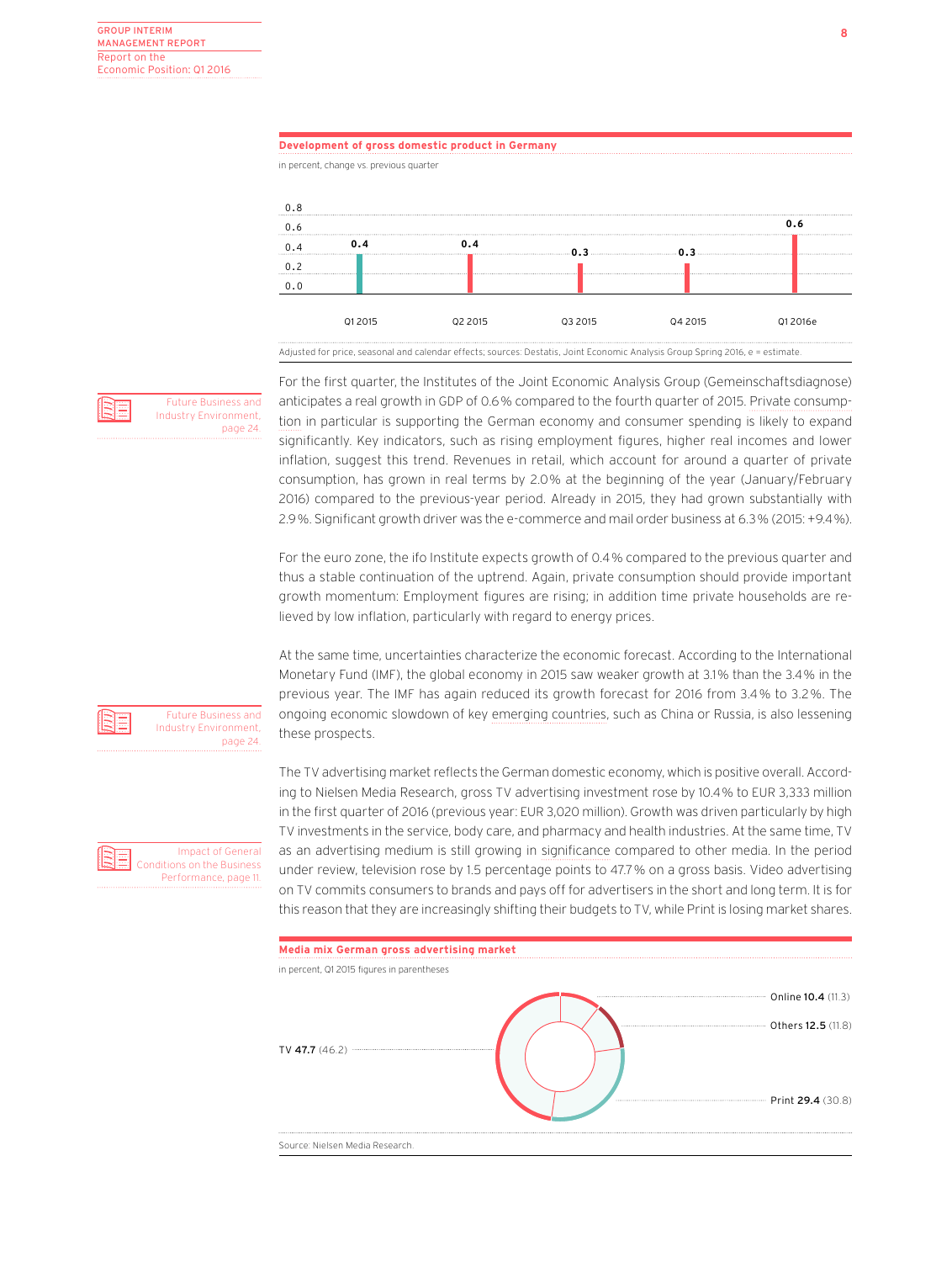



Business Development of the Segments, page 21.

ProSiebenSat.1 Group is market leader in the German TV advertising market with a share of 42.4% (previous year: 43.6%). In the first quarter of 2016, the Group generated gross TV advertising revenues of EUR 1,413 million (previous year: EUR 1,316 million). This corresponds to a year-on-year increase of 7.4% in our largest revenue market.

|             | Development of the TV<br>advertising market in Q1<br>2016 | Market share<br>ProSiebenSat.1 | Market share<br>ProSiebenSat.1 |
|-------------|-----------------------------------------------------------|--------------------------------|--------------------------------|
| in percent  | Change against previous year                              | Q1 2016                        | Q1 2015                        |
| Germany     | $+10.4$                                                   | 42.4                           | 43.6                           |
| Austria     | $+5.9$                                                    | 36.3                           | 35.7                           |
| Switzerland | $+9.0$                                                    | 28.0                           | 29.0                           |

Germany: January - March, gross, Nielsen Media. Austria: January - March, gross, Media Focus. Switzerland: January - March, the advertising market shares relate to the German-speaking part of Switzerland, gross, Media Focus.

Research data from Nielsen Media Research deliver important indicators for an objective assessment of market trends on a gross basis. However, gross advertising expenditure allows only limited conclusions to be drawn about actual advertising revenues as it does not take into account discounts, self-promotion or agency commission. In addition, the gross figures of Nielsen Media Research also include TV spots from media-for-revenue-share and media-for-equity transactions. Official data on the net TV advertising market for the past financial year will be published by the German Advertising Federation (Zentralverband der deutschen Werbewirtschaft — ZAW) in May 2016. We expect the German advertising market to see net growth in the low single-digit percentage range over the year as a whole. Thereby, we are also likely to benefit from a positive environment and grow in line with the market. The first quarter was in line with our expectations, with the early Easter date giving additional dynamic.



Nielsen Media Research designates gross figures for the online advertising market in Germany, excluding among others Google/YouTube, Facebook.

The advertising budget for in-stream video ads continue to see strong development. In the first quarter of 2016, the market volume in Germany increased by 40.4% to EUR 124.1 million (gross) compared to EUR 88.4 million in the previous year. This relates to forms of Internet video advertising shown before, after or during a video stream. By marketing them, ProSiebenSat.1 Group generated gross revenues of EUR 46.3 million (previous year: EUR 36.3 million), corresponding to a year-on-year increase by 27.6% and a leading gross market share of 37.3% (previous year: 41.0%). In addition to in-stream videos, the online advertising market also includes display ads such as traditional banners and buttons. Overall, investments in online forms of advertising declined by 1.6% to EUR 724.4 million (previous year: EUR 736.4 million).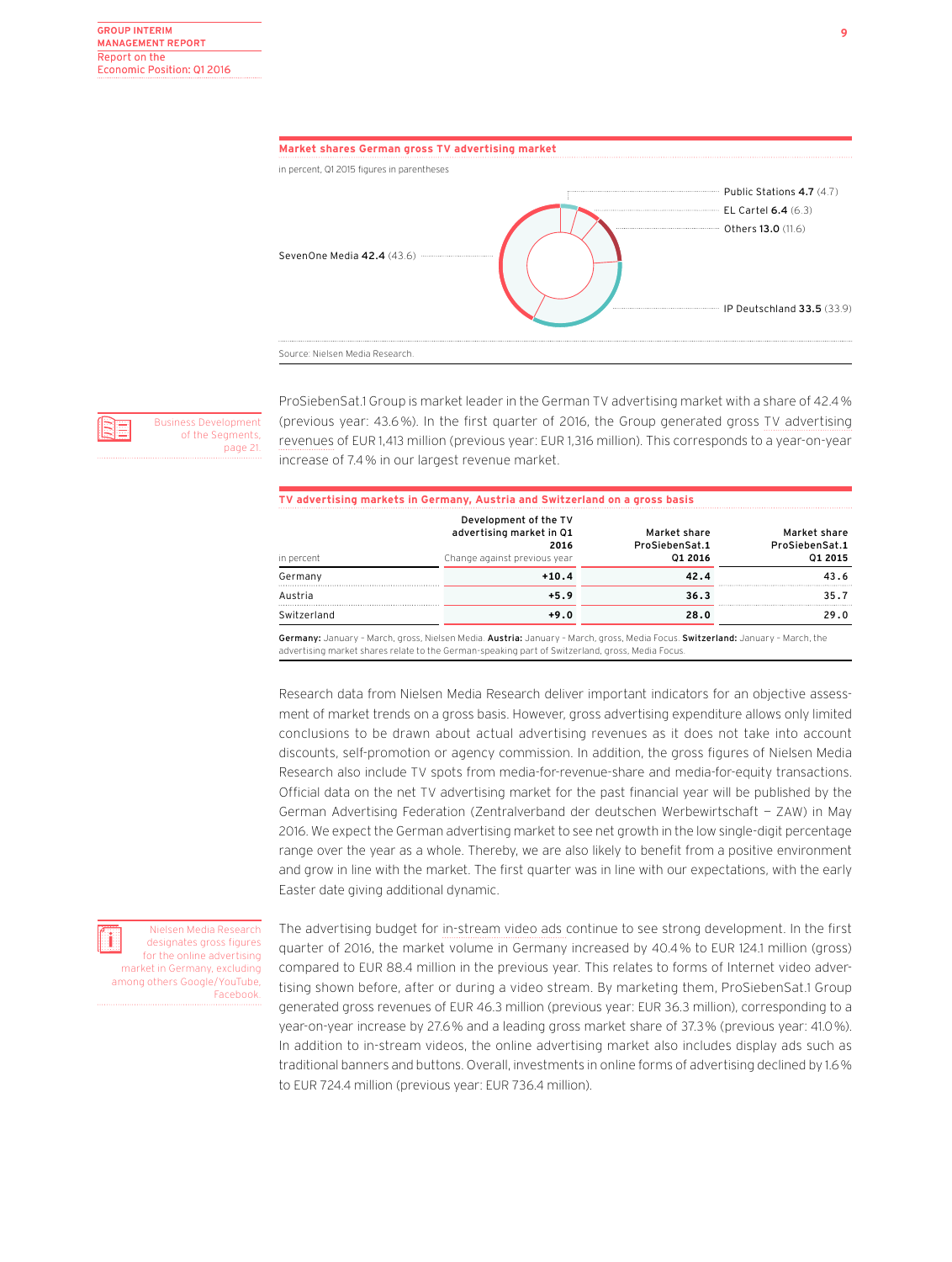

Future Business and Industry Environment, page 24.

Business Development of the Segments, page 21.

# **Comparison of Actual and Expected Business Performance**

ProSiebenSat.1 Group has benefited from the positive market environment in the first quarter of 2016. As expected, it further increased its advertising revenues in the core business of free TV. All other business areas were also in line with our expectations. Against this backdrop, we dynamically increased our consolidated revenues and significantly improved the operating earnings figures. In addition to organic growth, the expansion of the portfolio strengthened the Group's revenue performance. Over the year as a whole, ProSiebenSat.1 budgeted a profitable revenue growth of more than EUR 200 million from acquisitions in the past financial year.

ProSiebenSat.1 does not provide intra-year forecasts. For this reason, actual values are not compared to expected figures for the first quarter here. Based on the positive start to the year overall, we still confirm our Company Outlook, which is published on page 25 of this Quarterly Statement. In this context, we confirm our mid-term target at the same time:

For 2018, ProSiebenSat.1 Group is aiming for revenue growth of EUR 1.85 billion compared to financial year 2012. Consolidated revenues are thus expected to amount to EUR 4.2 billion in 2018. Recurring EBITDA is expected to rise by EUR 350 million to almost EUR 1.1 billion in the same period. At the end of the quarter, the Group achieved 57% of its medium-term revenue target and also 57% of its anticipated recurring EBITDA growth. This shows that ProSiebenSat.1 Group is right on track.

# **Revenue growth targets 2018 and degree of achievement Q1 2016**

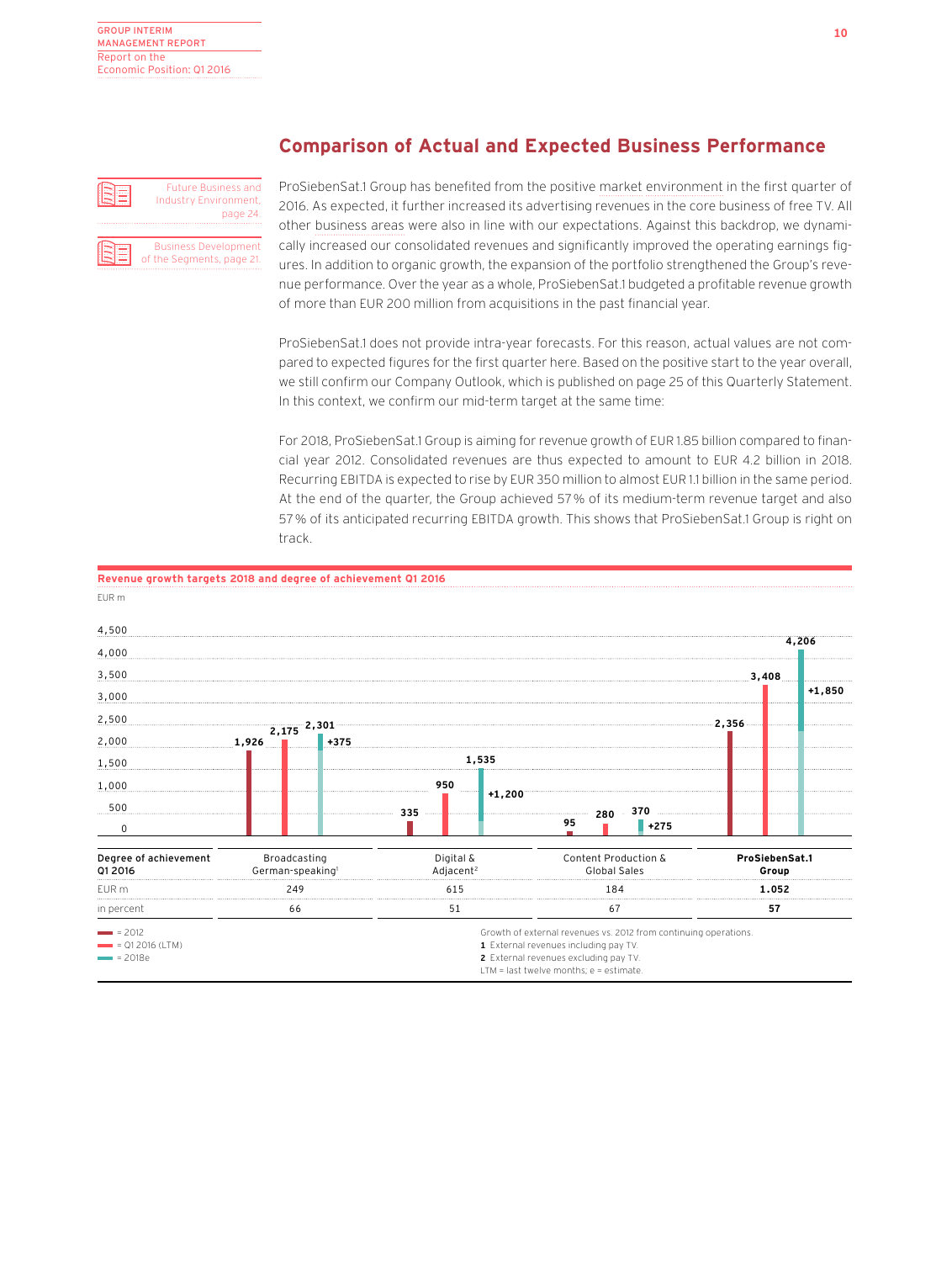# **Major Influencing Factors on Financial Position and Performance**

#### Impact of General Conditions on the Business Performance

In the first quarter of 2016, private household spending further increased and positively influenced advertising customers' willingness to invest. The Company generates a large amount of its consolidated revenues from video advertising on TV. In the first quarter of 2016, they amounted to EUR 454 million (previous year: EUR 437 million) or 57% of total revenues (previous year: 67%). 50% of this was attributable to Germany, the principal revenue market (previous year: 59%). ProSiebenSat.1 is the leading advertising sales company here and also has the highest reach in the audience market.

Reach is a key criterion for the pricing of advertising and thus for our budget planning. In 2015, the German TV stations reported the highest market share in ten years for the 14 to 49 year old target group. In the first quarter of 2016, we asserted our leading market position at 28.1% (previous year: 28.9%). The Group particularly increased its reach among female viewers, who represent an important target group for the advertising industry. In addition, structural changes affected the willingness to invest of advertising customers and thus market growth, resulting in the price level being stimulated. The relevance of TV advertising spots is increasing compared to other media and is gaining market shares from print. This structural shift toward video advertising is also apparent in online media. In-stream videos increased while online advertising reported a slight loss in market shares overall.

The TV advertising market is growing solidly and is supporting our profitable revenue growth. At the same time, it is our strategic goal to develop new revenue models and expand our value chain with digital offers. In the core business, the distribution of TV stations in HD quality is an important factor for participating in the momentum of digital markets. The number of HD users further increased at the beginning of the year. As a result, the distribution revenues of ProSiebenSat.1 Group developed dynamically. Alongside this, ProSiebenSat.1 Group offers its viewers attractive entertainment online and on-demand and is expanding its reach via cooperation agreements and acquisitions.

The digital entertainment market is growing significantly  $-$  we are benefiting from this and have further increased the number of maxdome users among others. This change is being driven by broadband internet access with fast data transfer rates. There are two apparent trends here that further accelerate our revenue growth: Nowadays, purchases are frequently made on the Internet. As a result, the e-commerce market has high potential. The Internet is establishing itself as a sales channel and generates synergies with TV advertising at the same time. This is why we are investing in e-commerce portals that complement our value chain and are suitable for marketing via video advertising on TV.

While macroeconomic conditions and industry-specific and structural effects can significantly influence our business performance, currency effects have no material impact on the Group's financial situation. The Company generates the majority of its revenues in Germany and thus in the eurozone. International business activities could result in exchange rate fluctuations, particularly from license agreements with US studios. However, the Group limits these currency risks using derivative financial instruments. The Group also uses hedging instruments to limit potential changes in interest rates. This ensures that variable-interest loans and borrowings are largely covered by different hedging instruments (hedging). However, due to the current negative interest rate environment, hedging ineffectiveness is appearing. These are accounted for in the interest result.

Development of Economy

page 7.

and Advertising Market,

Development of Audience Shares and User Numbers, page 6.









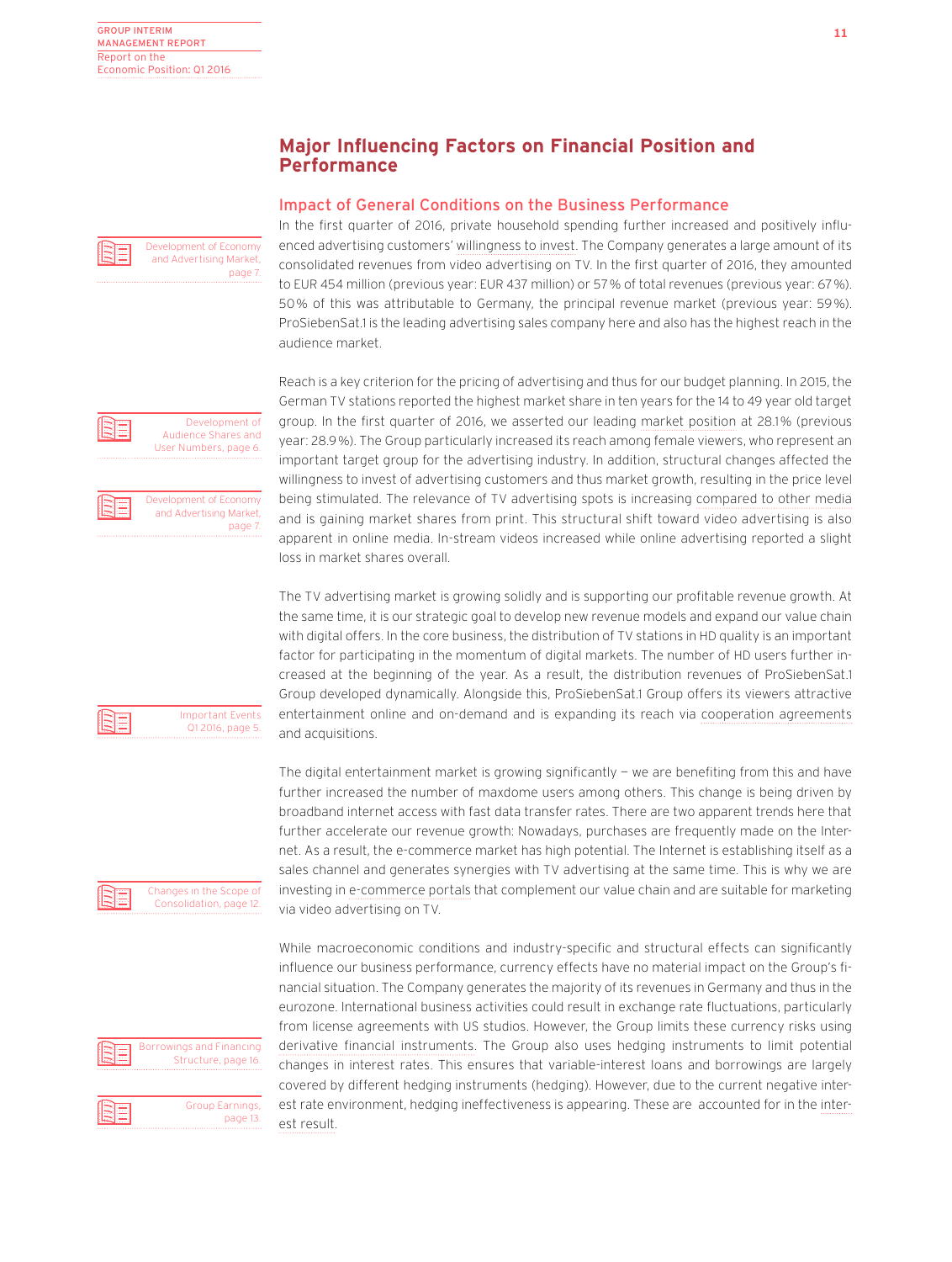

#### Changes in the Scope of Consolidation

Notes, Note 4 "Scope of consolidation," page 36.

ProSiebenSat.1 Group is consequently diversifying its portfolio. Acquisitions are also part of this strategy. In January 2016, we acquired 60.0% in the US production company Dorsey Pictures (previously known as Orion Entertainment) via the Red Arrow Entertainment Group. The holding and its subsidiaries have been fully consolidated since the acquisition and allocated to the Content Production & Global Sales segment. The Denver-based entity is a leading US producer of nonscripted TV programs and branded entertainment. The acquisition enlarges Red Arrow's US production network with new program genres such as "outdoor adventure" — in which Dorsey is one of the largest producers worldwide. Dorsey is Red Arrow's seventh investment in the US and it reinforces our strong growth position in the most significant television market in the world.

In the past year, ProSiebenSat.1 intensified its M&A activities and made larger-scale acquisitions in the digital sector for the first time. These included Verivox and etraveli. Verivox has been fully consolidated since August 2015 and complements the e-commerce vertical of "Online Comparison Portals." It is the leading independent consumer portal for energy in Germany. In December 2015, etraveli was initially consolidated. The pan-European online travel agency for flights is market leader in Scandinavia and expands its activities as part of the ProSiebenSat.1 subsidiary 7Travel successively.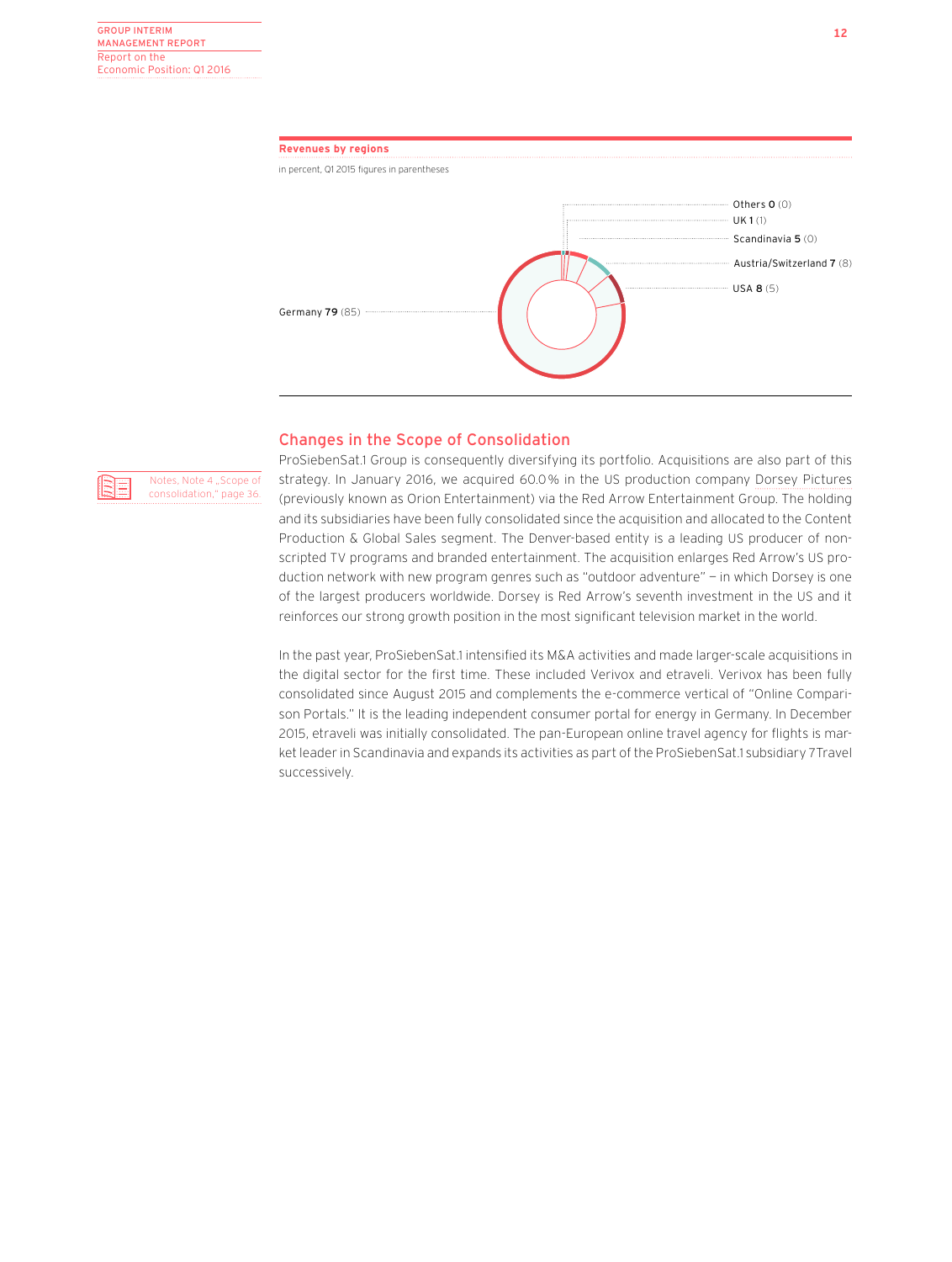# **Group Earnings**

|                                                                                 | ProSiebenSat.1<br>continuing operations |         |  |
|---------------------------------------------------------------------------------|-----------------------------------------|---------|--|
| EUR m                                                                           | Q1 2016                                 | Q1 2015 |  |
| Revenues                                                                        | 802                                     | 655     |  |
| Operating costs <sup>1</sup>                                                    | 636                                     | 506     |  |
| Total costs                                                                     | 684                                     | 541     |  |
| Cost of sales                                                                   | 455                                     | 390     |  |
| Selling expenses                                                                | 113                                     | 73      |  |
| Administrative expenses                                                         | 116                                     | 76      |  |
| Other operating expenses                                                        | $\Omega$                                | 2       |  |
| <b>FBIT</b>                                                                     | 122                                     | 117     |  |
| Recurring EBITDA <sup>2</sup>                                                   | 170                                     | 153     |  |
| Non-recurring items <sup>3</sup>                                                | - 9                                     | - 7     |  |
| <b>FRITDA</b>                                                                   | 162                                     | 146     |  |
| Consolidated net profit attributable to shareholders of ProSiebenSat.1 Media SE | 66                                      | 61      |  |
| Underlying net income <sup>4</sup>                                              | 76                                      | 70      |  |

Reporting on the basis of continuing operations: Unless otherwise indicated, the analysis of earnings, financial position and performance is based on continuing operations. This means that the earnings contributions and cash flows that arise in connection with disposals are not included in the individual items of the income statement or statement of cash flows, but are shown separately as the "Result from discontinued operations" and "Cash flow from discontinued operations" respectively in accordance with the provisions of IFRS 5.

In the first quarter of 2016, ProSiebenSat.1 Group increased its consolidated revenues to EUR 802 million. This corresponds to growth of 22% or EUR 147 million compared to the first quarter of 2015. All segments contributed to this:

- > The **Broadcasting German-speaking** segment with the core business of advertising-financed television recorded an external revenue increase of 5% or EUR 23 million to EUR 493 million. This corresponds to a share in consolidated revenues of 62% (previous year: 72%).
- > The Digital & Adjacent segment increased its revenues by 75% or EUR 103 million to EUR 242 million, therefore again contributing the highest amount of growth. Company acquisitions in the past year significantly strengthened revenue growth in the Digital & Adjacent segment.
- > The Content Production & Global Sales segment also developed dynamically. It increased its revenue contribution by EUR 17 million or 38% to EUR 63 million. The segment grows both organically and due to acquisitions.

The Group's target is to use additional revenue potential, particularly in the digital industry, and become more independent overall from the highly profitable yet economically sensitive free TV business. This strategic target reflects the development of revenue shares per segment. In the first quarter of 2016, ProSiebenSat.1 Group further increased the share of the two segments Digital & Adjacent and Content Production & Global Sales in consolidated revenues. Altogether, they contributed 38 % or EUR 305 million to consolidated revenues (previous year: 28 % or EUR 184 million).

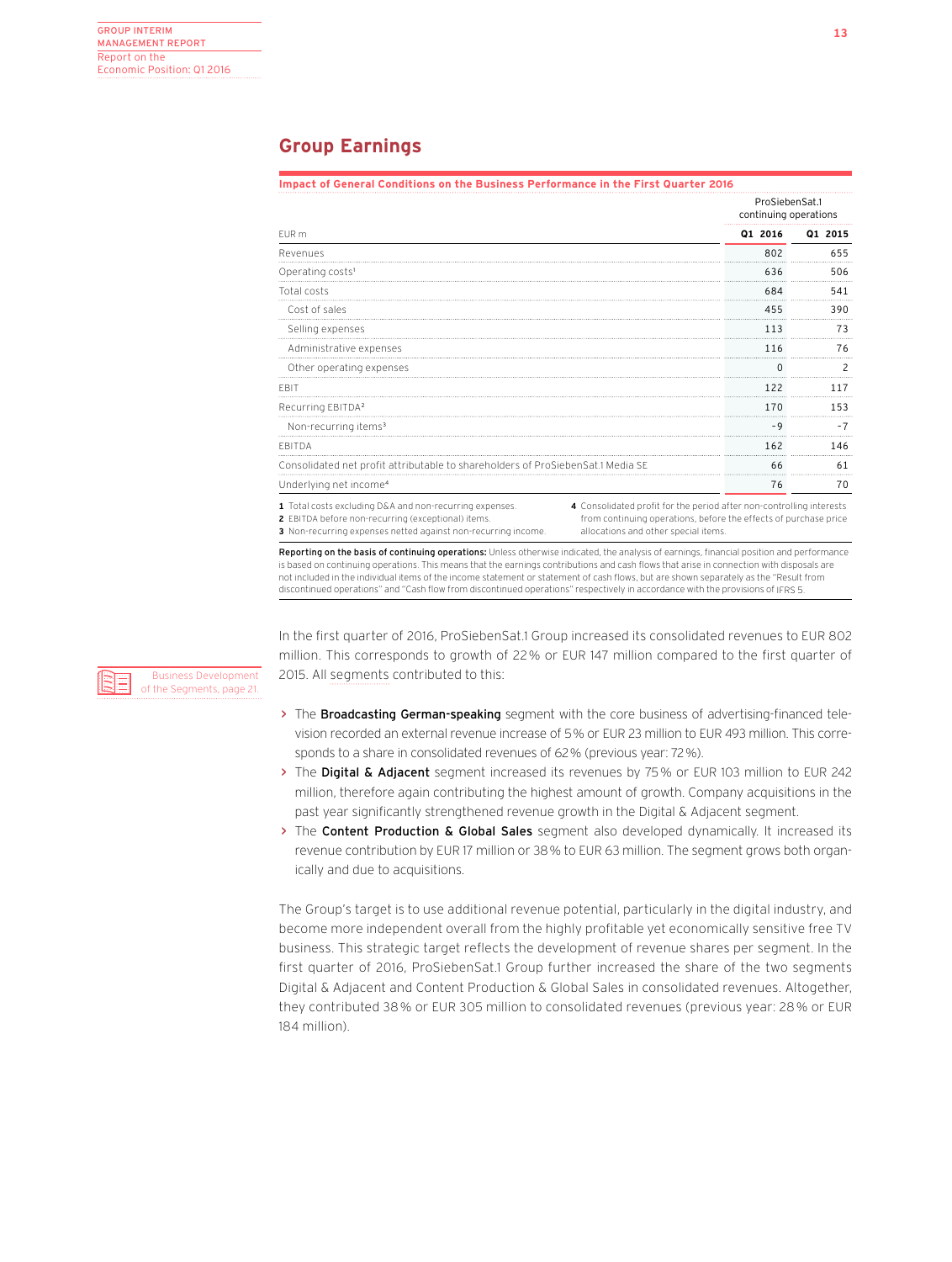

The Group has made various acquisitions in the past few months. This also influenced the development of total costs, which significantly increased compared to the first quarter of 2015 in line with expectations. They are made up of the cost of sales, selling expenses, administrative expenses and other operating expenses, totaling EUR 684 million in the first quarter of 2016. This development was characterized by the following factors:

- > The majority of the cost increase by 26% or EUR 142 million was due to a growth in the cost of sales by 16% or EUR 64 million to EUR 455 million. On the one hand, this was led by the expansion of the digital portfolio, in which the initial consolidation of various digital platforms in particular had an impact on the cost level.On the other hand, the larger business volume and the acquisitions of Dorsey Pictures in January 2016 and Karga Seven Pictures in November 2015 in the Content Production & Global Sales segment characterized the cost development. The consumption of programming assets - the Group's largest cost item - however, increased only slightly to EUR 237 million (previous year: EUR 231 million).
- > Selling expenses increased by 55% or EUR 40 million to EUR 113 million. This also primarily reflects the expansion of the portfolio in the Digital & Adjacent segment. In addition to acquisitions, growth in the Ventures & Commerce segments influenced the cost development.
- > Administrative expenses also increased as a result of growth and to a comparable level. These expenses amounted to EUR 116 million, which is an increase of 52% or EUR 40 million. Higher personnel expenses as a result of acquisitions were a reason for the increase in administrative expenses.



Operating costs adjusted for depreciation, amortization and non-recurring expenses amounted to EUR 636 million (previous year: EUR 506 million). This equates to an increase of 26 %. The following table shows a reconciliation of operating costs from total costs. Operating costs are the cost item which is relevant to recurring EBITDA:

Notes, Note 2 Scope of consolidation page 33.

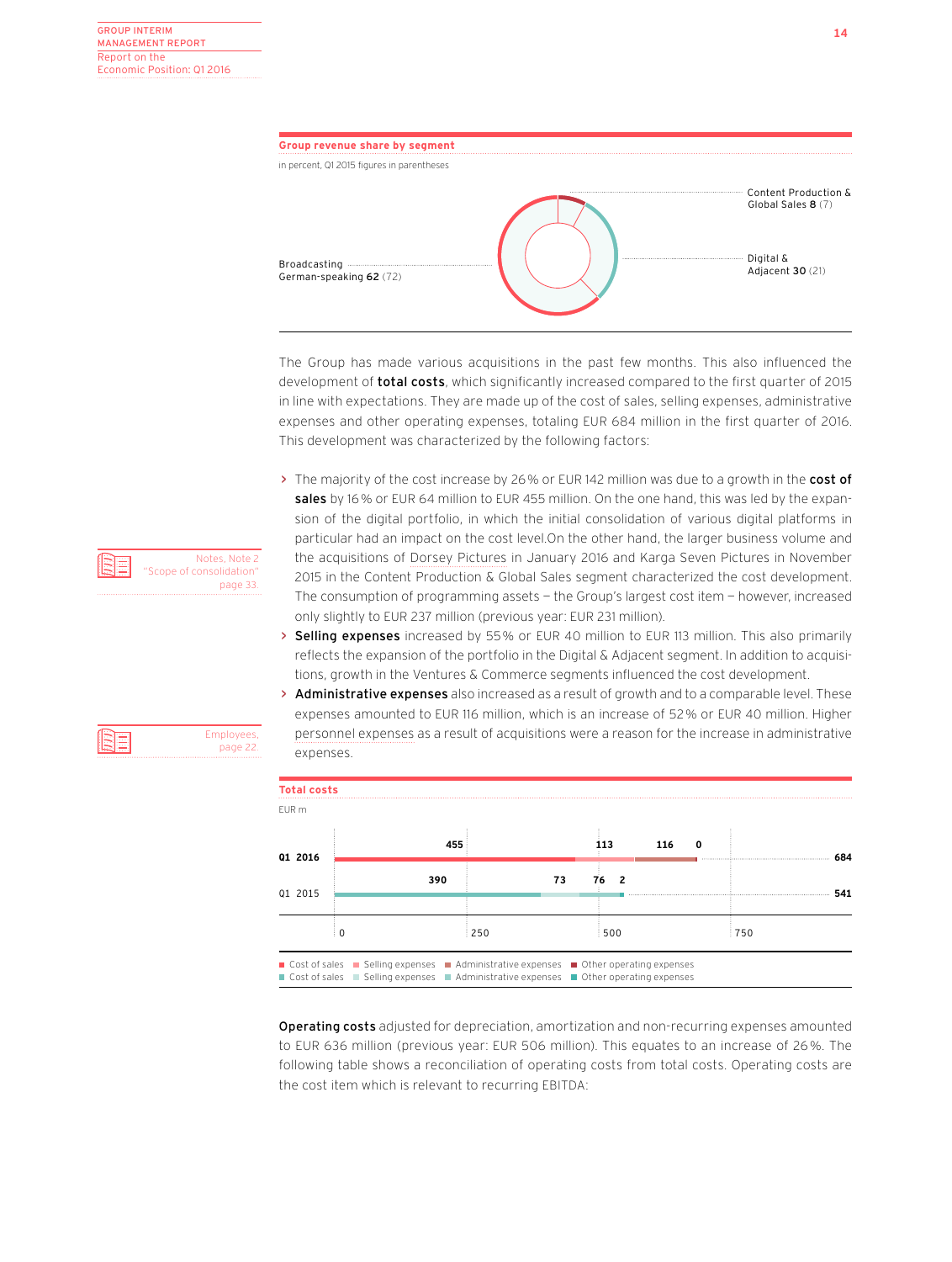| <b>Reconciliation of operating costs</b>                                                                 |         |         |
|----------------------------------------------------------------------------------------------------------|---------|---------|
| EUR m                                                                                                    | 01 2016 | 01 2015 |
| Total costs                                                                                              |         |         |
| Non-recurring expenses                                                                                   |         |         |
| Depreciation and amortization <sup>1</sup>                                                               |         |         |
| Operating costs                                                                                          |         |         |
| 1 Depreciation/amortization and impairment of other intangible assets and property, plant and equipment. |         |         |

For ProSiebenSat.1 Group, recurring EBITDA adjusted for non-recurring items is the central key performance indicator for managing profitability. It rose to EUR 170 million as a result of revenue momentum (previous year: EUR 153 million). This is an increase of 12 % year-on-year. In the smaller revenue quarter due to seasonal factors, the corresponding recurring EBITDA margin amounted to 21 % (previous year: 23 %). Generally, ProSiebenSat.1 Group generates the majority of its revenues and recurring EBITDA in the fourth quarter.

Group EBITDA increased by 11 % to EUR 162 million (previous year: EUR 146 million). It includes non-recurring items of EUR minus 9 million (previous year: EUR -7 million), which are also the result of M&A measures. A reconciliation of the operating earnings figures is as follows:

| <b>Reconciliation of recurring EBITDA from continuing operations</b>                                                                                                                                                                                                     |         |         |
|--------------------------------------------------------------------------------------------------------------------------------------------------------------------------------------------------------------------------------------------------------------------------|---------|---------|
| EUR m                                                                                                                                                                                                                                                                    | Q1 2016 | 01 2015 |
| Result before taxes                                                                                                                                                                                                                                                      | 99      | 89      |
| Financial result                                                                                                                                                                                                                                                         | $-24$   | $-28$   |
| <b>EBIT</b>                                                                                                                                                                                                                                                              | 122     | 117     |
| Depreciation and amortization <sup>1</sup>                                                                                                                                                                                                                               | 39      | 29      |
| thereof from purchase price allocations                                                                                                                                                                                                                                  | 10      |         |
| <b>EBITDA</b>                                                                                                                                                                                                                                                            | 162     | 146     |
| Non-recurring items <sup>2</sup>                                                                                                                                                                                                                                         | q       |         |
| <b>Recurring EBITDA</b>                                                                                                                                                                                                                                                  | 170     | 153     |
| 1 Depreciation/amortization and impairment of other intangible<br>2 Non-recurring expenses of EUR 9 million (previous year:<br>EUR 7 million) less non-recurring income of EUR 0 million<br>assets and property, plant and equipment.<br>(previous year: EUR 0 million). |         |         |

The financial result also continued to improve compared to the first quarter of 2015. It amounted to minus EUR 24 million. The main driver for the improvement of the financial result by 17% or EUR 5 million was the development of the other financial result. It amounted to EUR 1 million, compared to minus EUR 8 million in the previous year. The previous year's figure is characterized by negative valuation effects on financial investments. The interest result amounted to EUR minus 26 million (previous year: EUR -21 million). This includes valuation effects from interest derivatives of EUR 3 million.

The developments described resulted in an increase in earnings before taxes to EUR 99 million. This equates to growth of 11% or EUR 10 million. The income tax expense amounted to EUR 31 million (previous year: EUR 26 million) at a tax rate of 31.5% (previous year: 29.5%). Non-tax-deductible consulting costs related to M&A activities are a reason for this. After tax, this resulted in net profit for the period of EUR 68 million. This means that net income rose by 8% or EUR 5 million year-on-year.



Business Development of the Segments, page 21.

> Notes, Note 6 "Financial instruments," page 36.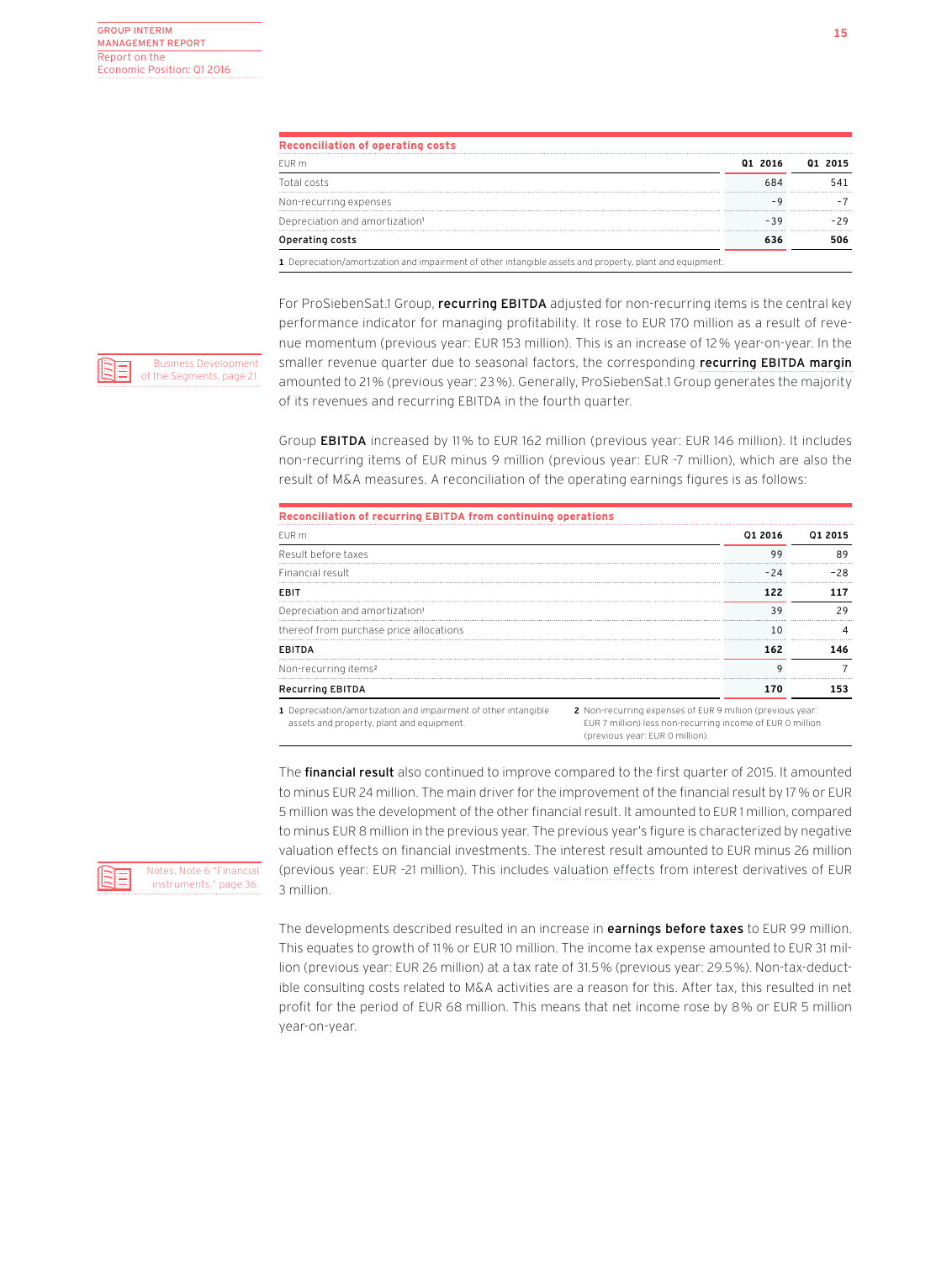

Impact of General Conditions on the Business Performance, page 11.

Analysis of Assets and Capital Structure,

page 20.

At the same time, **underlying net income** increased by 8 % and amounted to EUR 76 million (previous year: EUR 70 million). This earnings figure is among others adjusted for amortization from purchase price allocations of EUR 10 million (previous year: EUR 4 million), which is largely included in administrative expenses and cost of sales. In addition, the ineffectiveness from interest hedging of EUR 3 million are not accounted for here (previous year: EUR 0 million) and are not cash-effective either. Specifically, the calculation of underlying net income is as follows:

| FUR <sub>m</sub>                                                      | 01 2016 |  |
|-----------------------------------------------------------------------|---------|--|
| Consolidated net profit (after non-controlling interests)             |         |  |
| Amortization from purchase price allocations (after tax) <sup>1</sup> |         |  |
| Impairments on other financial investments                            |         |  |
| Inefficiencies from cash flow hedges (after tax) <sup>2</sup>         |         |  |
| Impairment of shares in ZeniMax Media Inc.                            |         |  |
| Underlying net income                                                 |         |  |

**2** Inefficiencies from cash flow hedges before tax: EUR 3 million (previous year: EUR 0 million).

# **Group Financial Position and Performance**

#### Borrowings and Financing Structure

As of March 31, 2016, ProSiebenSat.1 Group's dept capital had a share of 83% in total assets (December 31, 2015: 82 %; March 31, 2015: 78 %). With 60 % or EUR 2,676 million the majority of debt capital was attributable to non-current financial liabilities (December 31, 2015: 61% or EUR 2,675 million; March 31, 2015: 60 % or EUR 1,975 million), which are described below.

ProSiebenSat.1 Group uses various financing instruments: As of March 31, 2016, the Group's financing comprised an unsecured facilities agreement consisting of a term loan of EUR 2,100 million and a revolving credit facility (RCF) of EUR 600 million. In addition, the Group has unsecured notes in the amount of EUR 600 million, which are listed on the regulated market of the Luxembourg stock exchange (ISIN DE000A11QFA7).

ProSiebenSat.1 Group practices active financial management and benefited from the favorable environment on the financial markets last year with financing measures: In the second quarter of 2015, ProSiebenSat.1 Group extended its facilities agreement by one year to April 2020; in addition, the Group increased its loan by EUR 700 million to EUR 2,100 million at attractive conditions in October of last year. The amounts of the other instruments have not changed compared to the same dates of the previous year. As of March 31, 2016, no drawings had been made on the RCF. The following graph provides an overview of debt financial instruments as of the end of the first quarter of 2016 according to maturity and amount:

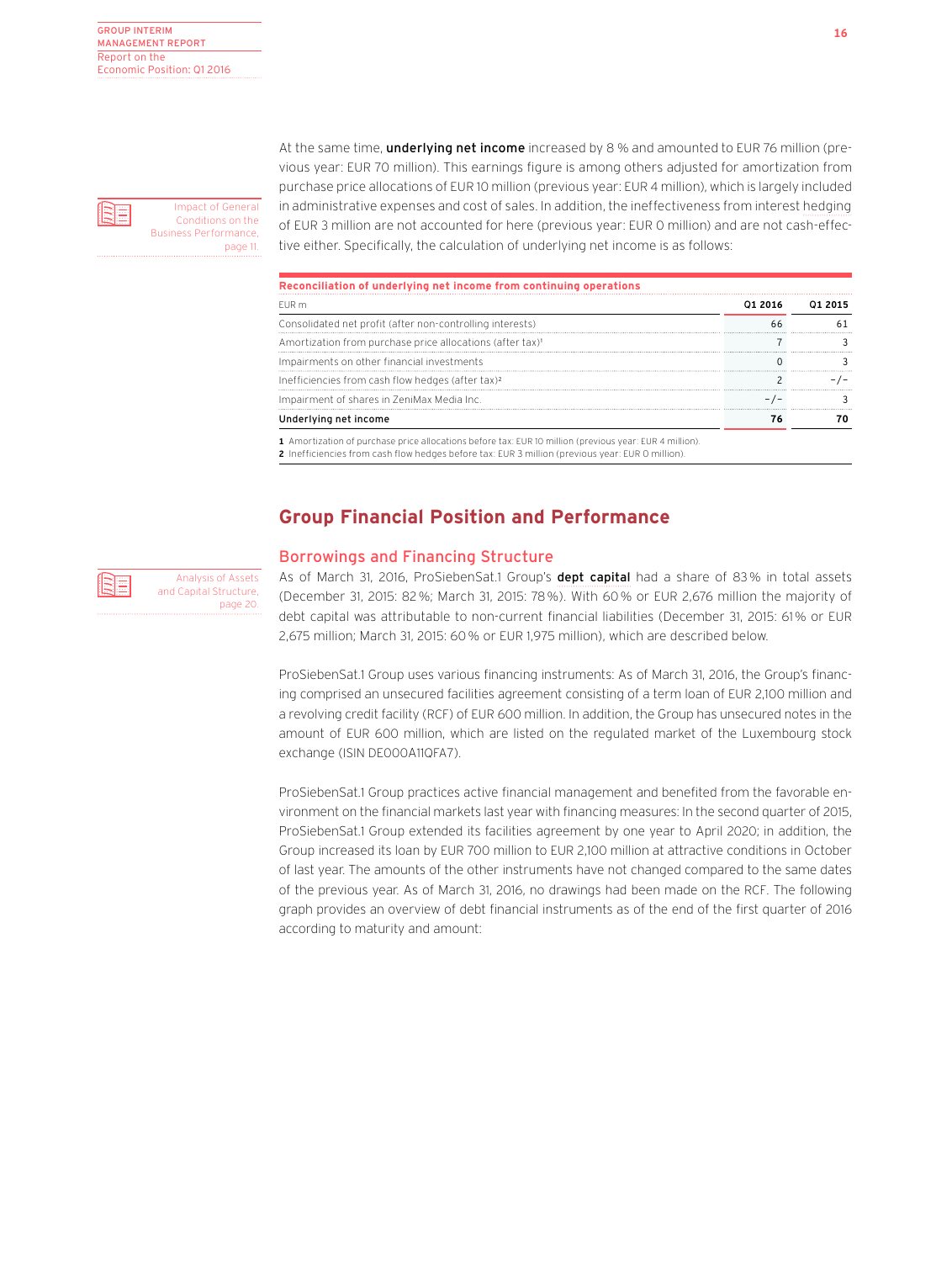**ing** Rating of ProSiebenSat.1<br>Group: Ratings represent an independent assessment of an entity's credit quality. The rating agencies do not take ProSiebenSat.1 Group's facilities agreement or notes into account in their credit ratings.

|       | Debt financial instruments and maturities as of March 31, 2016 |            |              |
|-------|----------------------------------------------------------------|------------|--------------|
| EUR m |                                                                |            |              |
| 2,500 |                                                                |            |              |
| 2,000 | Term Loan                                                      |            |              |
| 1,500 |                                                                |            |              |
| 1,000 |                                                                |            |              |
| 500   |                                                                | RCF        | <b>Notes</b> |
|       |                                                                |            |              |
|       | April 2020                                                     | April 2020 | April 2021   |

Notes, Note 6 "Financial instruments," page 36. Amounts drawn under the RCF and interest payable on the term loan are variable. ProSiebenSat.1 Group therefore hedges potential risks from changes of variable interest rates with derivative financial instruments in the form of interest rate swaps and interest rate options. The hedge ratio/proportion of fixed interest is approximately 78% of the entire long-term financing portfolio as of March 31, 2016 and the end of 2015 (March 31, 2015: approximately 95%). The average fixed-interest swap rate remains at around 3.12% per annum. The fixed-rate coupon of the notes is 2.625% per annum.

### Financing Analysis

Net financial debt has not changed substantially compared to the reporting date in December 2015; it amounted to EUR 1,953 million as of March 31, 2016 (December 31, 2015: EUR 1,940 million). As of March 31, 2015, however, the Group reported net financial debt of EUR 1,500 million. The increase compared to the reporting date in March 2015 is based on M&A measures which the Group intensified in the second half of 2015 in particular. Cash and cash equivalents amounted to EUR 723 million compared to EUR 734 million on December 31, 2015, and EUR 475 million on March 31, 2015. As of March 31, 2016, the leverage was 2.1 and thus within the defined target range. The leverage ratio is a key indicator for Group-wide financial planning; the target is a ratio of between 1.5 and 2.5.

| Group net financial debt |     |      |                   |       |       |       |       |                    |
|--------------------------|-----|------|-------------------|-------|-------|-------|-------|--------------------|
| EUR m                    |     |      |                   |       |       |       |       |                    |
| 03/31/2016               |     |      |                   |       |       |       |       | 1,953              |
| 12/31/2015               |     |      |                   |       |       |       |       | $ +$ $      1,940$ |
| 03/31/2015               |     |      |                   |       |       |       |       | 1,500              |
|                          | 250 | :500 | $\frac{1}{2}$ 750 | 1,000 | 1,250 | 1,500 | 1,750 | 2,000              |

**Ratio net financial debt to LTM recurring EBITDA (leverage ratio)** 

|             | 0.5 | $\frac{1}{2}$ .5 | $\cdot$ 2 $\mu$ | 12.5       |
|-------------|-----|------------------|-----------------|------------|
|             |     |                  |                 | <b>1.1</b> |
| 03/31/20151 |     |                  |                 |            |
| 12/31/2015  |     |                  |                 |            |
|             |     |                  |                 |            |
| 03/31/2016  |     |                  |                 | 2.1        |
|             |     |                  |                 |            |
| EUR m       |     |                  |                 |            |

**1** Adjusted for the LTM recurring EBITDA contribution of Eastern European operations.

Net financial debt is defined as total borrowings minus cash and cash equivalents and certain current financial assets. The leverage ratio is derived by calculating the ratio of net financial debt to recurring EBITDA of the last twelve months (LTM recurring EBITDA).

Analysis of Assets and Capital Structure, page 20.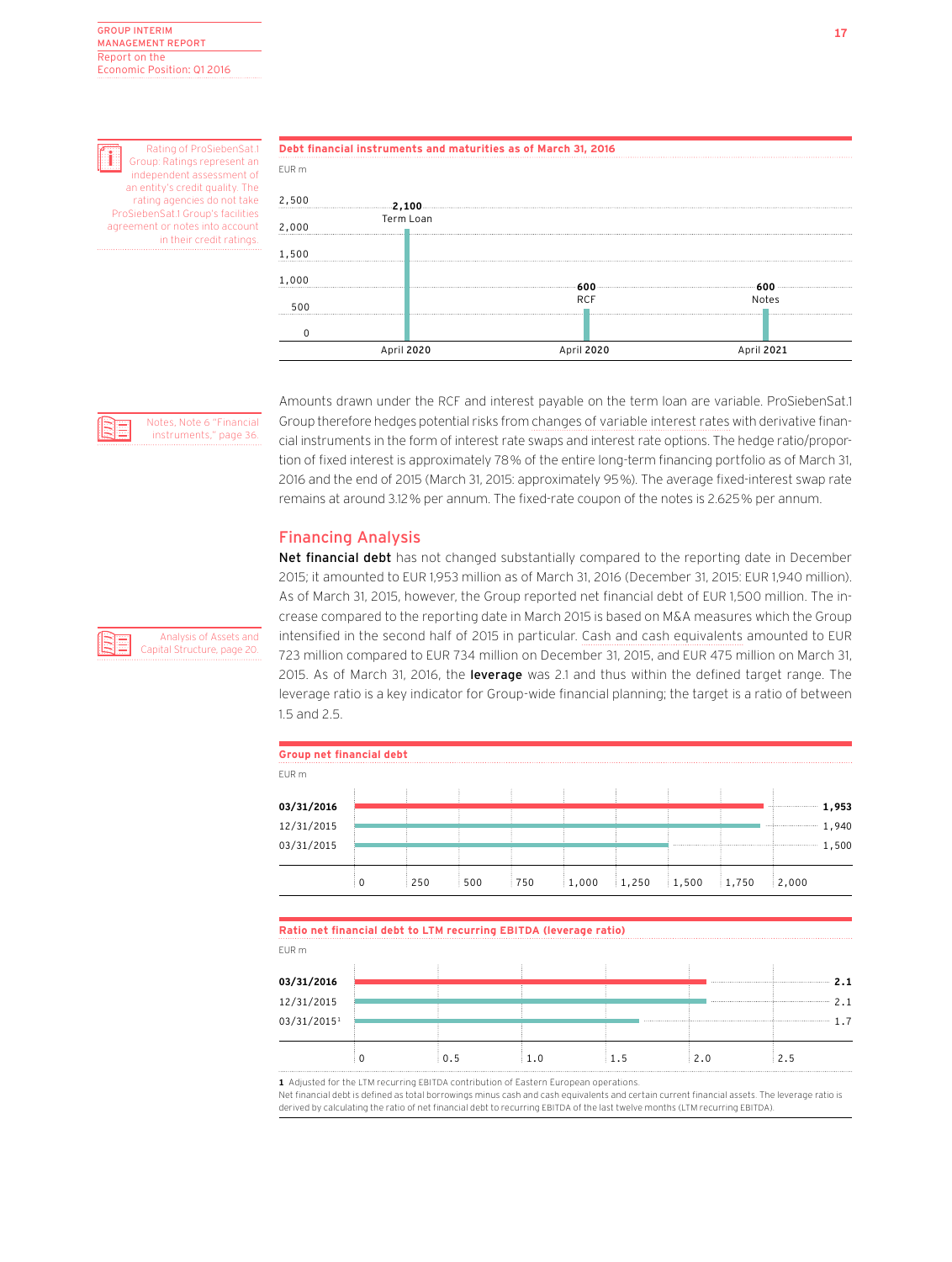# Analysis of Liquidity and Capital Expenditure

ProSiebenSat.1 Group's cash flow statement shows the generation and use of cash flows. It is broken down into cash flow from operating activities, cash flow from investing activities and cash flow from financing activities.

| <b>Cash flow statement</b>                                                                       |             |              |
|--------------------------------------------------------------------------------------------------|-------------|--------------|
| FUR <sub>m</sub>                                                                                 | Q1 2016     | Q1 2015      |
| Profit from continuing operations                                                                | 68          | 63           |
| Profit from discontinued operations                                                              | $\mathbf 0$ | $\mathbf{1}$ |
| Cash flow from continuing operations                                                             | 413         | 375          |
| Cash flow from discontinued operations                                                           | -2          | 1            |
| Change in working capital                                                                        | 17          | 25           |
| Dividends received                                                                               | 6           | 5            |
| Income tax paid                                                                                  | $-50$       | -39          |
| Interest paid                                                                                    | $-22$       | $-18$        |
| Cash flow from operating activities continuing operations                                        | 365         | 350          |
| Cash flow from operating activities discontinued operations                                      | $-2$        | -1           |
| Cash flow from investing activities continuing operations                                        | $-367$      | $-350$       |
| Cash flow from investing activities discontinued operations                                      | $-/-$       | $-/-$        |
| Free cash flow from continuing operations                                                        | $-3$        | 0            |
| Free cash flow from discontinued operations                                                      | $-2$        | $-1$         |
| Free cash flow (total)                                                                           | $-5$        | $-1$         |
| Cash flow from financing activities continuing operations                                        | -5          | -3           |
| Cash flow from financing activities discontinued operations                                      | $-/-$       | $-/-$        |
| Effect of foreign exchange rate changes of continuing operations on cash and<br>cash equivalents | $-2$        | 8            |
| Change in cash and cash equivalents                                                              | $-12$       | 4            |
| Cash and cash equivalents at beginning of reporting period                                       | 734         | 471          |
| Cash and cash equivalents at end of reporting period                                             | 723         | 475          |
|                                                                                                  |             |              |

In the first quarter of 2016, cash flow from operating activities increased by 4% or EUR 15 million to EUR 365 million. This was primarily due to the positive earnings performance.

All in all, the cash flows from investing activities resulted in an increase of investment cash flow to minus EUR 367 million (+5 % or EUR –18 million year-on-year). The following chart provides a breakdown of investments by segment:

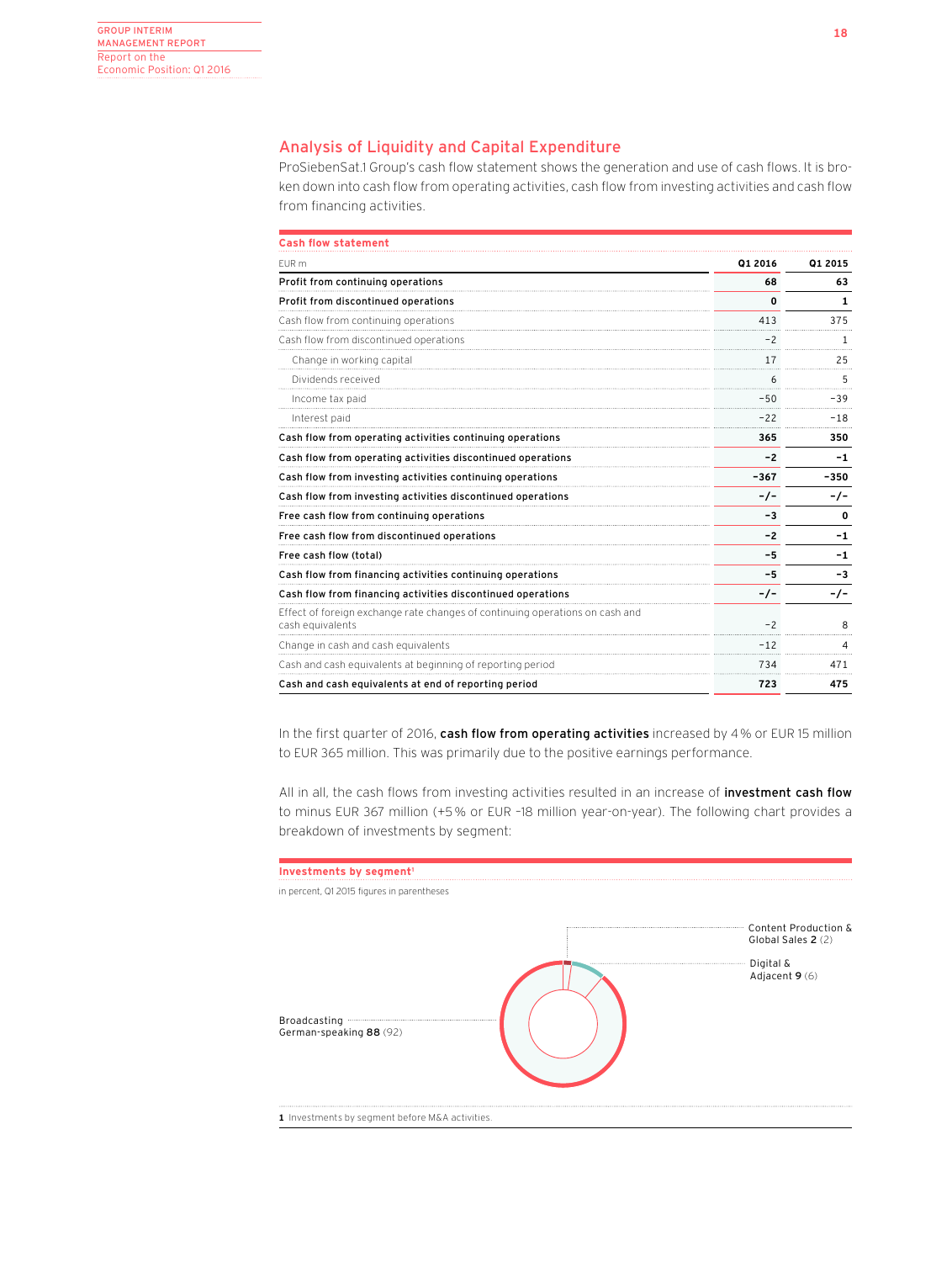

Assets resulting from Ť initial consolidations are not reported as segmentspecific investments. Funds used for the acquisition of the first-time consolidated entities are shown as "cash outflow from additions to the scope of consolidation."

> Cash outflow for the acquisition of programming rights amounted to EUR 277 million, this is a decrease of 13% or EUR 41 million year-on-year. Most of the programming investments were made in the Broadcasting German-speaking segment, 60% for the acquisition of licensed programming and 40% for commissioned productions. In addition to the purchasing of licensed formats and commissioned productions, in-house formats secure the Group's programming supply. They are based on the development and implementation of own ideas and, unlike commissioned productions, are primarily produced for broadcasting in the near future. For this reason, they are recognized immediately as an expense in the cost of sales and are not considered as an investment.

- > In the first quarter, besides investments in programming assets, EUR 23 million were invested in other intangible assets, an increase of 26% or EUR 5 million compared to the previous year's figure. The Group primarily used the investments in other intangible assets to strengthen the Digital & Adjacent segment (68%). ProSiebenSat.1 in particular invested in internally generated intangible assets, advance payments for intangible assets and software licenses. In contrast, the investments in property, plant and equipment of EUR 4 million were close the previous year's figure of EUR 5 million. 52% and 29% were attributed to the Broadcasting German-speaking and Digital & Adjacent segments respectively; the Group primarily invested in technical facilities and leasehold improvements at the Unterföhring site.
- > Cash outflow from additions to the scope of consolidation amounted to EUR 55 million (previous year: EUR 0 million). This amount primarily includes the purchase price payment for the acquisition of Dorsey Pictures in the first quarter of this year and deferred purchase price payments for the acquisitions of etraveli and SMARTSTREAM.TV in 2015.

The described effects in operating cash flow and investment cash flow resulted in a free cash flow of minus EUR 3 million (previous year: EUR 0 million).

In the first quarter, cash flow from financing activities was minus EUR 5 million (previous year: minus EUR 3 million).

Against the background of these cash flows, cash and cash equivalents increased to EUR 723 million compared to March 31, 2015 (EUR 475 million). On December 31, 2015, cash and cash equivalents amounted to EUR 734 million; the fourth quarter is usually the period of the Group's financial year with the greatest cash flow. The Group had a comfortable level of liquidity as of March 31, 2016.

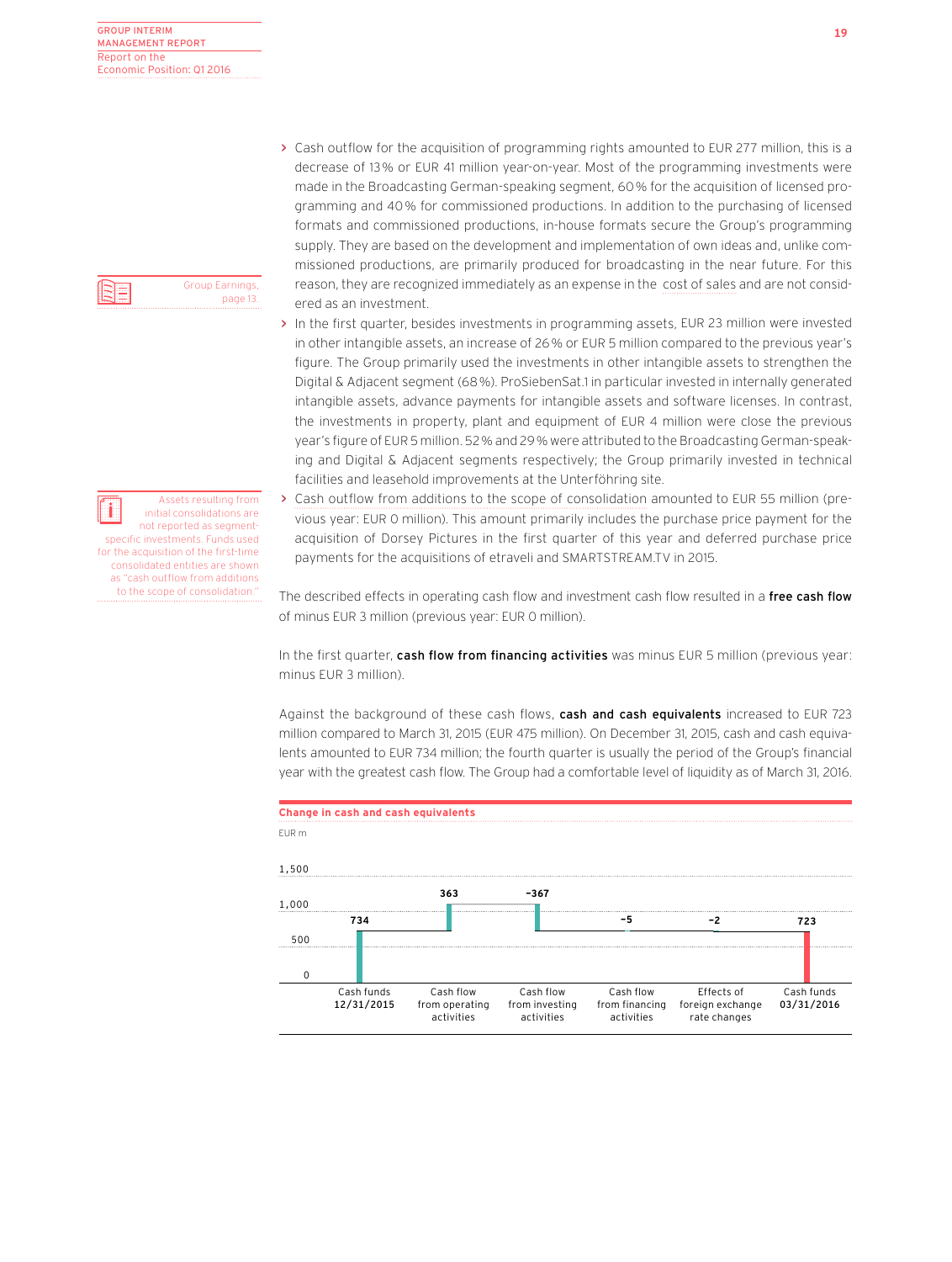### Analysis of Assets and Capital Structure

Total assets changed only marginally and amounted to EUR 5,329 million as of March 31, 2016 (December 31, 2015: EUR 5,317 million); there were no material structural or quantitative changes in the statement of financial position compared to December 31, 2015. ProSiebenSat.1 Group therefore has a solid asset and capital structure:





Goodwill amounted to EUR 1,663 million (December 31, 2015: EUR 1,656 million). The proportion of goodwill in total assets therefore remained at 31%. As of March 31, 2016, other intangible assets increased by 5% to EUR 580 million (December 31, 2015: EUR 553 million). This was mainly due to the purchase price allocation relating to the acquisition of Dorsey Pictures and investments in the Digital & Adjacent segment. In contrast, non-current other financial and non-financial assets fell by 11 % to EUR 274 million as of March 31, 2016 (December 31, 2015: EUR 307 million). This development is primarily attributable to currency hedge effects. At EUR 134 million, current other financial and non-financial assets were close to the level of the comparative reporting date (December 31, 2015: EUR 137 million). Alongside goodwill, programming assets are among ProSiebenSat.1's most important assets and, like at the closing date of 2015, made up 24 % of total assets. They comprise non-current and current programming assets, which increased by 3% to EUR 1,291 million (December 31, 2015: EUR 1,252 million). In contrast, trade receivables fell by 3 % compared to December 31, 2016, and amounted to EUR 371 million (December 31, 2015: EUR 383 million). Cash and cash equivalents were close to the previous year's level at EUR 723 million (–2 % or EUR –12 million compared to December 31, 2015).

Despite positive effects from consolidated profit, equity declined by 4% to EUR 903 million (December 31, 2015: EUR 943 million). The Group therefore had an equity ratio of 17% (December 31, 2015: 18%). This resulted in a decline in other accumulated equity and the reclassification of share-based compensation components.

Borrowings and Financing Structure, page 16.

Notes, Note 6 "Financial instruments," page 36.

Changes in the Scope of Consolidation, page 12.

> Due to this reclassification, non-current other provisions as well as current other liabilities increased. As a result, **debt capital** came to EUR 4,426 million after EUR 4,374 million as of December 31, 2015. However, non-current and current financial liabilities, also included in debt capital, have not changed significantly, amounting to EUR 2,676 million (December 31, 2015: EUR 2,675 million).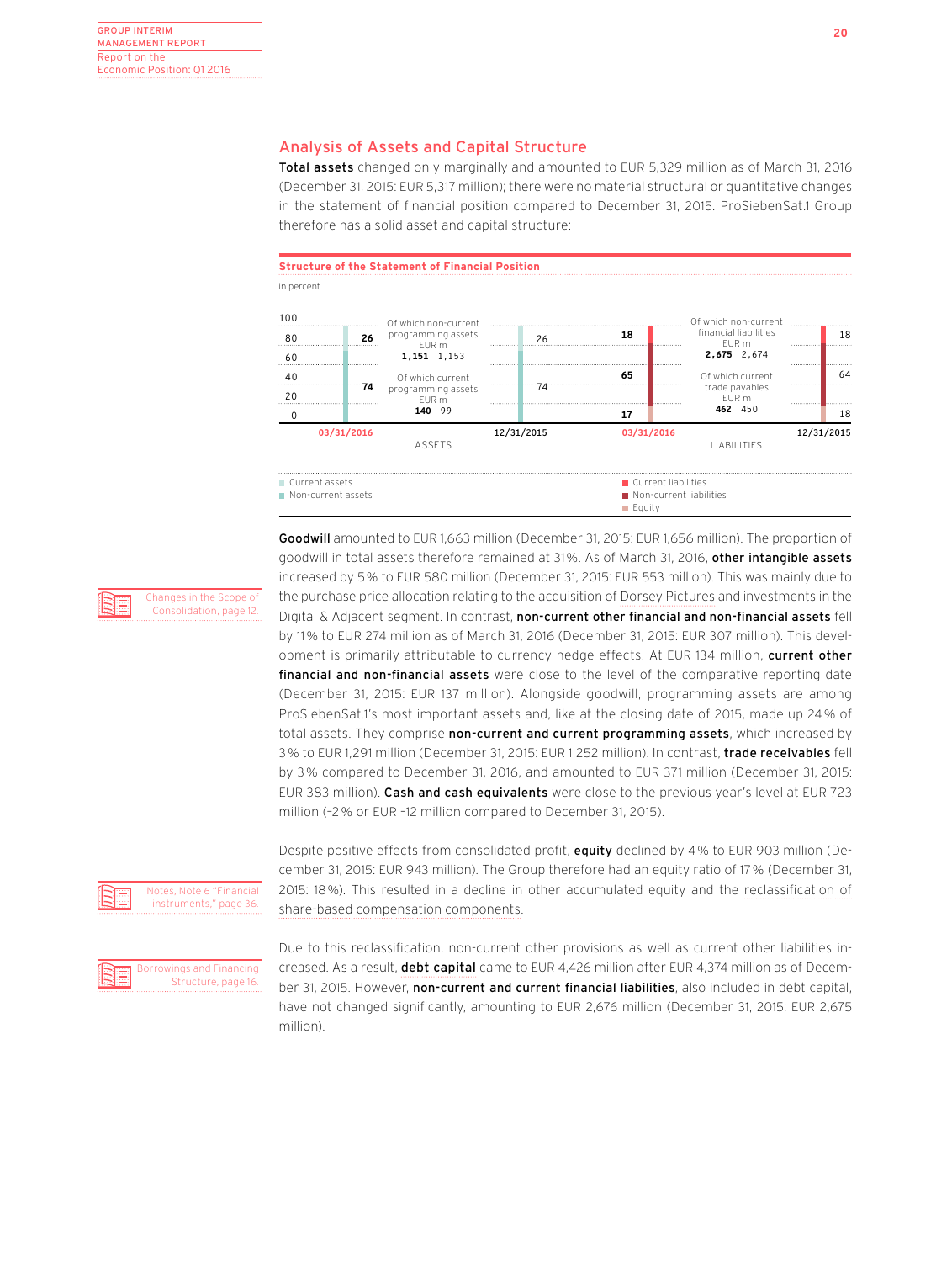# **Business Development of the Segments**



Segment Broadcasting German-speaking

In the first quarter of 2016, external revenues in the Broadcasting German-speaking segment increased to EUR 493 million. This equates to an increase of 5 % or EUR 23 million compared to the previous year. The positive revenue performance is primarily based on higher TV advertising revenues. ProSiebenSat.1 Group benefited from a positive economic and industry environment and increased its revenues by marketing TV advertising time, particularly on the core market of Germany. At the same time, the Group increased its distribution revenues from free TV programs in high definition.

Revenue growth led to a rise in the operating earnings figures: EBITDA recorded an increase by 3% or EUR 4 million to EUR 126 million. At the same time, recurring EBITDA adjusted for non-recurring items increased to EUR 131 million (previous year: EUR 126 million). This equates to an increase of 4% year-on-year. The recurring EBITDA margin was 25.5% (previous year: 25,8 %).

| FUR <sub>m</sub>                            | 01 2016 | 01 2015 |     |
|---------------------------------------------|---------|---------|-----|
| Segment revenues                            |         |         |     |
| External revenues                           |         |         |     |
| Internal revenues                           |         |         | 4 % |
| FRITDA                                      |         |         |     |
| Recurring EBITDA                            |         |         |     |
| Recurring EBITDA margin <sup>1</sup> (in %) |         | 25.8    |     |

# Segment Digital & Adjacent

Notes, Note 3 "Segment reporting," page 34.

> Changes in the Scope of Consolidation, page 12.

External revenues in the Digital & Adjacent segment developed very dynamically, amounting to EUR 242 million in the first quarter of 2016. This equates to an increase by 75% or EUR 103 million. In recent months, the Group has expanded its portfolio with digital platforms and online portals and invested in innovative technologies. The strongest revenue driver was thus the Ventures & Commerce portfolio in the first quarter of 2016. Here, etraveli and Verivox made the largest contributions to growth. These e-commerce portals have been consolidated since December 2015 and August 2015 respectively. In addition, the initial consolidation of the multi-channel network CDS (now: Studio71) had an impact. Moreover, the Group developed its expertise in the area of digital advertising technology. In the second half of 2015, it acquired majority interests in SMARTSTREAM.TV and Virtual Minds. In addition to this acquisition-driven growth, revenues also increased organically. This was also based on the positive revenue performance of the existing Ventures & Commerce portfolio and digital entertainment offers with maxdome. In contrast, revenues from the online games business declined. Revenues in the Adjacent business also remained below the previous year's level.

The expansion of the portfolio also affected the cost development. In addition, the individual business areas have different income structures and growth momentum, resulting in a decline in the recurring EBITDA margin to 14.1% (previous year: 19.2%). Despite higher costs, recurring EBITDA adjusted for non-recurring items rose by 29 % to EUR 35 million (previous year: EUR 27 million). EBITDA grew by 34 % or EUR 8 million to EUR 32 million.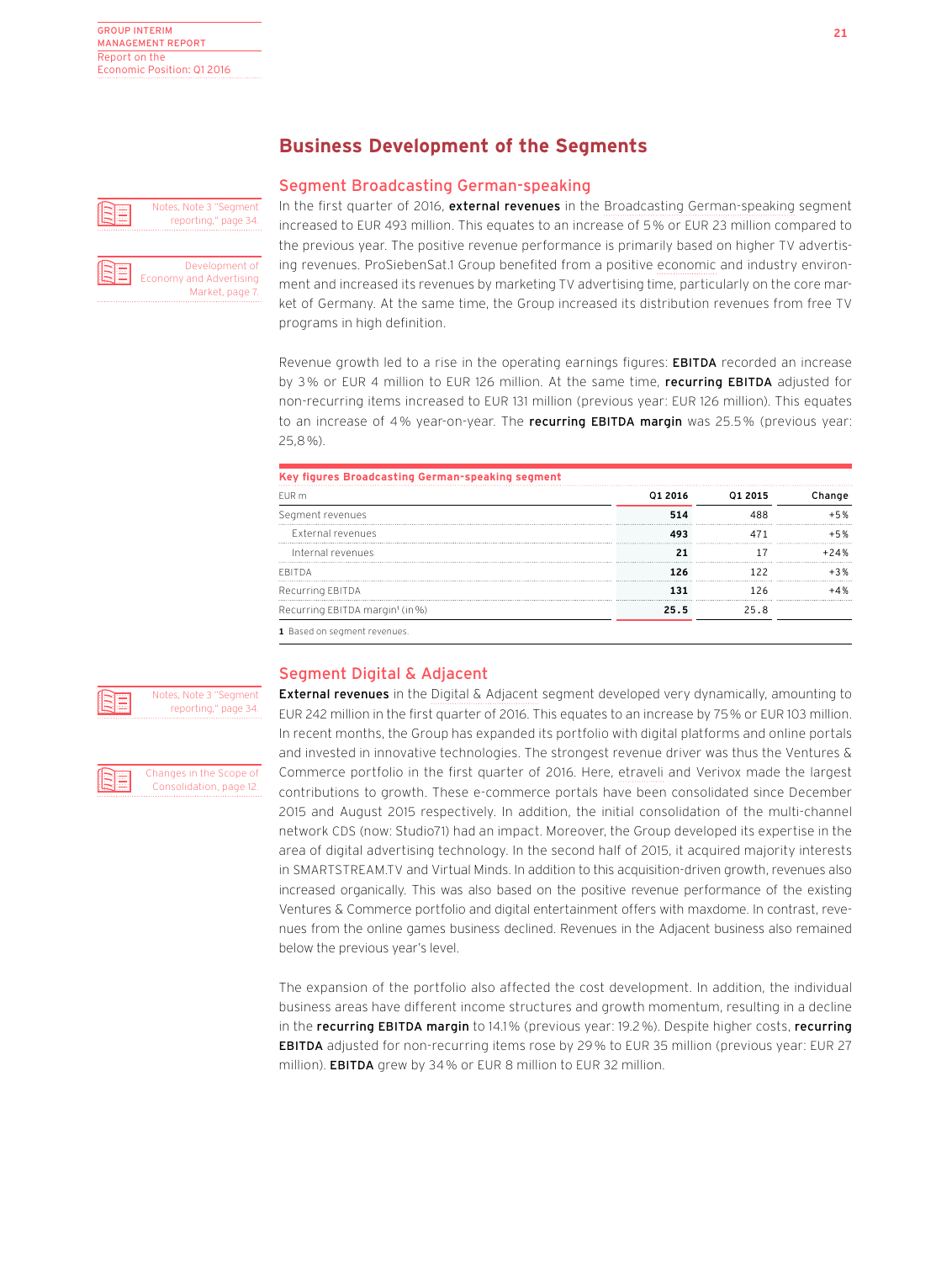| FUR <sub>m</sub>                            | 01 2016 | 2015 | Change |
|---------------------------------------------|---------|------|--------|
| Segment revenues                            |         |      | 76%    |
| External revenues                           |         | 38   | 75%    |
| Internal revenues                           |         |      |        |
| FRITDA                                      |         |      |        |
| Recurring EBITDA                            |         |      |        |
| Recurring EBITDA margin <sup>1</sup> (in %) |         | 19.2 |        |

## Segment Content Production & Global Sales

Notes, Note 3 "Segment reporting," page 34.

| <b>Important Events</b><br>Q1 2016, page 5.         |
|-----------------------------------------------------|
| Changes in the Scope,<br>of Consolidation, page 12. |

In the Content Production & Global Sales segment, external revenues increased by 38% to EUR 63 million (previous year: EUR 46 million). Revenue growth compared to the first quarter of 2016 was firstly organic, with the production business in the US in particular developing positively. Secondly, acquisitions strengthened the revenue momentum. In addition to the initial consolidation of the US production company Karga Seven Pictures in November 2015, the newly acquired entity Dorsey Pictures contributed to revenue growth.

The segment's costs also rose as a result of acquisitions and the higher business volume. Due to the considerable increase in revenues, operating key earnings figures grew at high rates nevertheless. EBITDA improved to EUR 5 million (previous year: EUR 1 million). Recurring EBITDA also increased to EUR 5 million (previous year: EUR 1 million). Against this backdrop, the corresponding recurring EBITDA margin rose significantly to 7.0% (previous year: 1.2%).

| FUR <sub>m</sub>                            | 01 2016 | 01 2015 | Change |
|---------------------------------------------|---------|---------|--------|
| Segment revenues                            |         |         |        |
| External revenues                           |         |         |        |
| Internal revenues                           |         |         |        |
| FRITD∆                                      |         |         |        |
| Recurring EBITDA                            |         |         |        |
| Recurring EBITDA margin <sup>1</sup> (in %) |         |         |        |

**1** Based on segment revenues.

# **Employees**

As of March 31, 2016, the Group had 5,713 employees (previous year: 4,265), calculated on the basis of full-time equivalents. The average number of full-time equivalents in the first quarter of 2016 was 5,630 (previous year: 4,237). The increase by 1,392 average full-time equivalents or 33 % is chiefly due to the acquisitions of etraveli, Verivox and Collective Digital Studio (CDS). There were 2,320 employees in the Digital & Adjacent segment in the reporting period; this is a growth of 81% or 1,041 employees to a 41% share in the Group's total workforce. The tables below provide an overview of employee distribution by segment and region: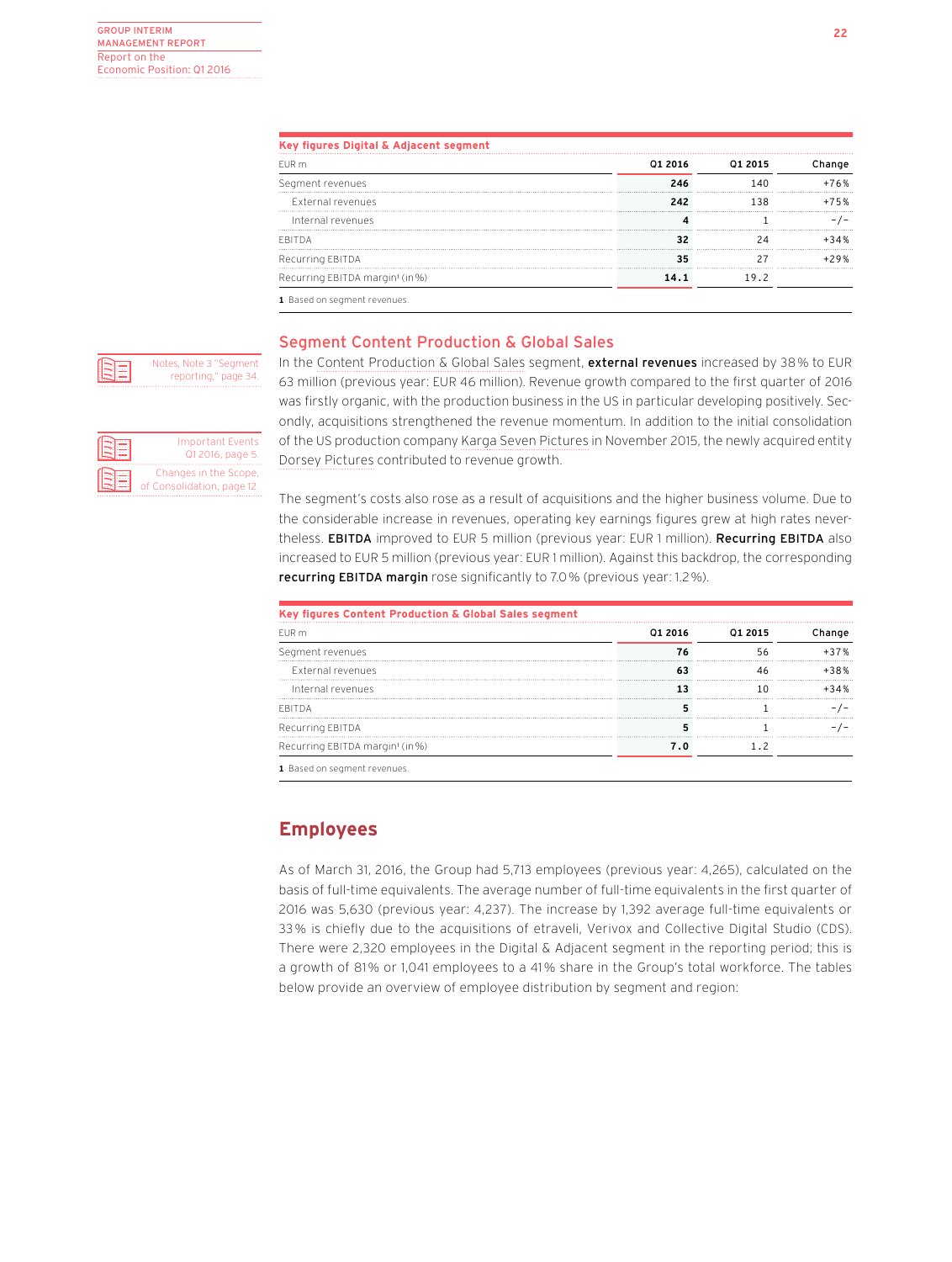| average full-time equivalents, Q1 2015 figures in parentheses                                                                                                                                                                                                                                         |            |      |         |         |        |         |       |       |       |                                     |
|-------------------------------------------------------------------------------------------------------------------------------------------------------------------------------------------------------------------------------------------------------------------------------------------------------|------------|------|---------|---------|--------|---------|-------|-------|-------|-------------------------------------|
| Broadcasting<br>German-speaking                                                                                                                                                                                                                                                                       |            |      |         |         |        |         |       |       | 2,368 | (2, 180)                            |
| Digital &<br>Adjacent                                                                                                                                                                                                                                                                                 |            |      |         |         |        |         |       |       | 2.320 | (1, 278)                            |
| Content Production &<br><b>Global Sales</b>                                                                                                                                                                                                                                                           |            |      |         |         |        |         |       |       | 894   | (779)                               |
|                                                                                                                                                                                                                                                                                                       | $\vdots$ 0 | :500 | : 1,000 | : 1,500 | 12,000 | : 2,500 | 3,000 | 3.500 |       |                                     |
|                                                                                                                                                                                                                                                                                                       |            |      |         |         |        |         |       |       |       |                                     |
|                                                                                                                                                                                                                                                                                                       |            |      |         |         |        |         |       |       |       |                                     |
|                                                                                                                                                                                                                                                                                                       |            |      |         |         |        |         |       |       |       |                                     |
|                                                                                                                                                                                                                                                                                                       |            |      |         |         |        |         |       |       | 4.397 |                                     |
|                                                                                                                                                                                                                                                                                                       |            |      |         |         |        |         |       |       | 295   |                                     |
|                                                                                                                                                                                                                                                                                                       |            |      |         |         |        |         |       |       | 618   |                                     |
|                                                                                                                                                                                                                                                                                                       |            |      |         |         |        |         |       |       | 60    | (3, 381)<br>(261)<br>(359)<br>(175) |
| 1 The total amount of 5,630 average full-time equivalents throughout the Group contains 49 employees not allocated to a segment.<br><b>Employees by regions</b><br>average full-time equivalents, Q1 2015 figures in parentheses<br>Germany<br>Austria/Switzerland<br><b>USA</b><br>UK<br>Scandinavia |            |      |         |         |        |         |       |       | 252   | (44)                                |

Due to the greater number of employees, the personnel expenses reported in cost of sales, selling expenses and administrative expenses also increased. They rose to EUR 149 million in the first quarter of 2016, an increase of 47% or EUR 48 million compared to the previous year.

0 500 1,000 1,500 2,000 2,500 3,000 3,500 4,000 4,500

# Risk and Opportunity Report

We estimate that there are currently no risks that, individually or in combination with other risks, could have a material or lasting adverse effect on the earnings, financial position and performance. The identified risks pose no threat to the Company as a going concern, even looking into the future. As of the date this Statement was prepared, the Executive Board still considers the overall risk situation as limited and manageable for this reason. There were no fundamental changes in the overall risk situation. We still rate the majority of the issues presented in the latest Annual Report as a slight risk. The opportunity situation has not changed either. The risks and opportunities identified as significant are described in the 2015 Annual Report from page 157. The organizational requirements for risk and opportunity management are also explained here. The Annual Report was published on March 15, 2016 and is available at: www.prosiebensat1.com/en/page/geschaeftsbericht. We also refer to the remarks on the predictive statements in this Quarterly Statement on page 25.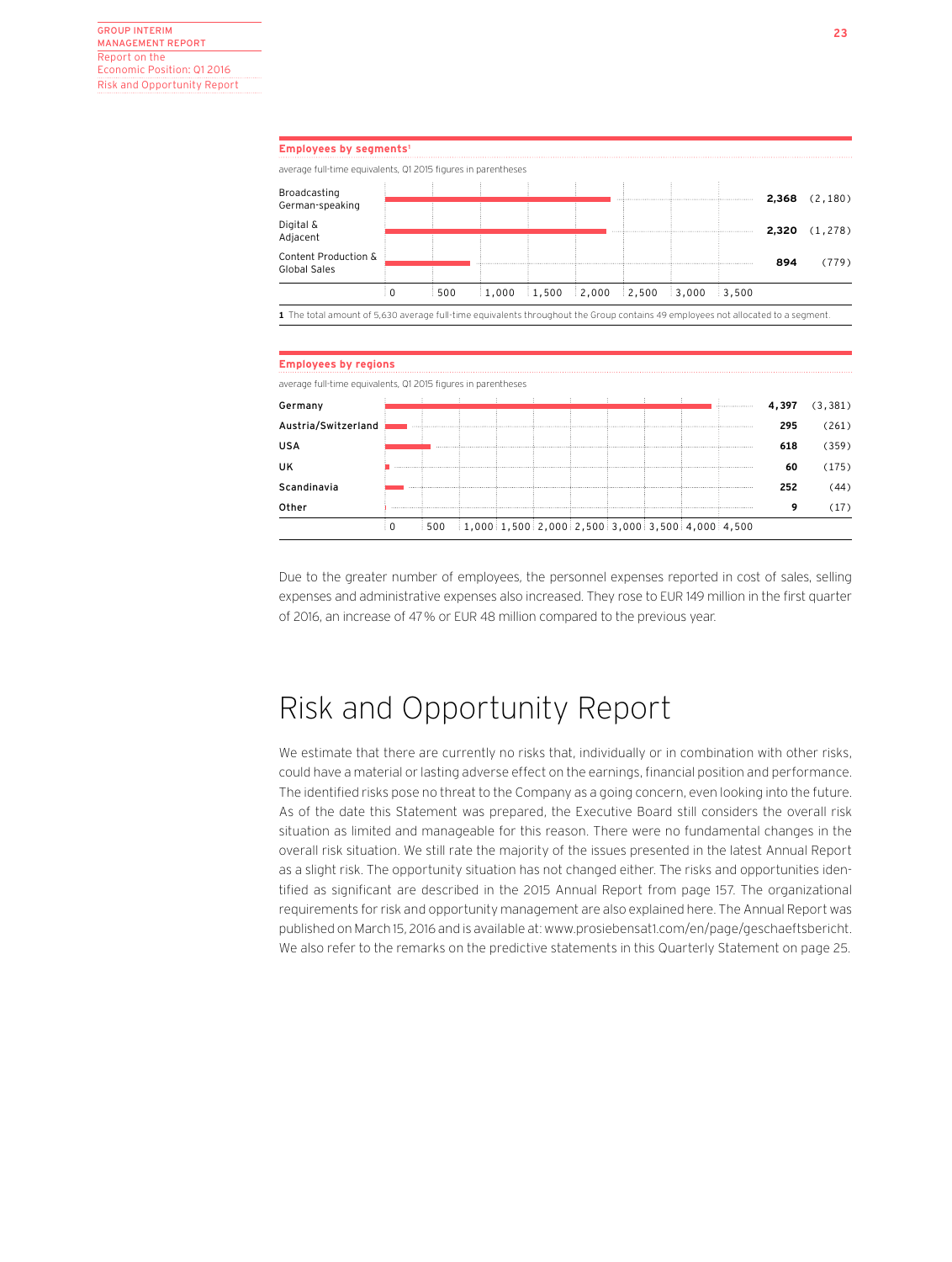

Development of Economy and Advertising Market page 7.

# Outlook

# **Future Business and Industry Environment**

Economic research institutes anticipate moderate growth for the German economy. The Joint Economic Analysis Group (Gemeinschaftsdiagnose) forecasts a real increase of 1.6% for the current year and 1.5% in 2017. In 2015, gross domestic product (GDP) rose by 1.7%. Significant growth impulses are likely to continue coming especially from dynamic domestic demand. In particular, experts anticipate significant expansion in private consumption expenditure. The government consumption expenditures are likely to grow, too, not at least because of the higher refugee migration. According to economy experts, also an increase in housing investments both in the public and private sectors is expected. For the euro zone, the Joint Economic Analysis Group is also optimistic. For the years 2016 and 2017, it expects growth of 1.4% or 1.6%, after 1.6% in 2015.

However, uncertainty results from regions outside Germany. Institutes see risks in particular in the economic slowdown of key export countries. Structural changes in China's economy and a tangible downturn in growth due to lower commodity prices in commodity-exporting countries like Russia and Brazil are having a detrimental effect on the global economy. In addition, the muted development of the euro zone, more volatile financial markets and numerous instances of geopolitical turmoil are also diminishing growth prospects. In this context, the International Monetary Fund (IMF) has decreased its forecast for 2016 again from 3.4% to 3.2%. Its forecast for 2017 is 3.5%.

#### **Forecasts for real gross domestic product, private consumption and the net TV advertising market in countries important for ProSiebenSat.1**



in percent, change vs. previous year

#### **2016 2017** Source:

GER: Joint Economic Analysis Group (Gemeinschaftsdiagnose), Spring 2016.

A: European Commission, European Economic Forecast Winter 2016.

CH: Secretary of State for Economy (SECO), Economic forecast, March 2016.

**1** ZenithOptimedia, Advertising Expenditure Forecasts March 2016, figures adjusted on a net basis, nonetheless methodological

differences between different countries and sources.

The prospects for the German advertising market remain positive as the private consumption in particular is still experiencing robust development and is benefiting from underlying data relating to domestic economy such as favorable labor market conditions and rising income. With a share in GDP of around 54%, private consumption is the most significant macroeconomic expenditure component and is particularly relevant as an indicator of the TV advertising market's development. In addition to the favorable economic climate overall, TV advertising in Germany is benefiting from structural gains. The relevance of TV as an advertising medium is rising in the wake of digitalization. This category is steadily gaining market shares from print. Against this backdrop, the institutes currently anticipate net growth in the low to medium single-digit percentage range for TV advertising (WARC: +4.3%, ZenithOptimedia: +2.5%, Magna Global: +4.3%). For the German online advertising

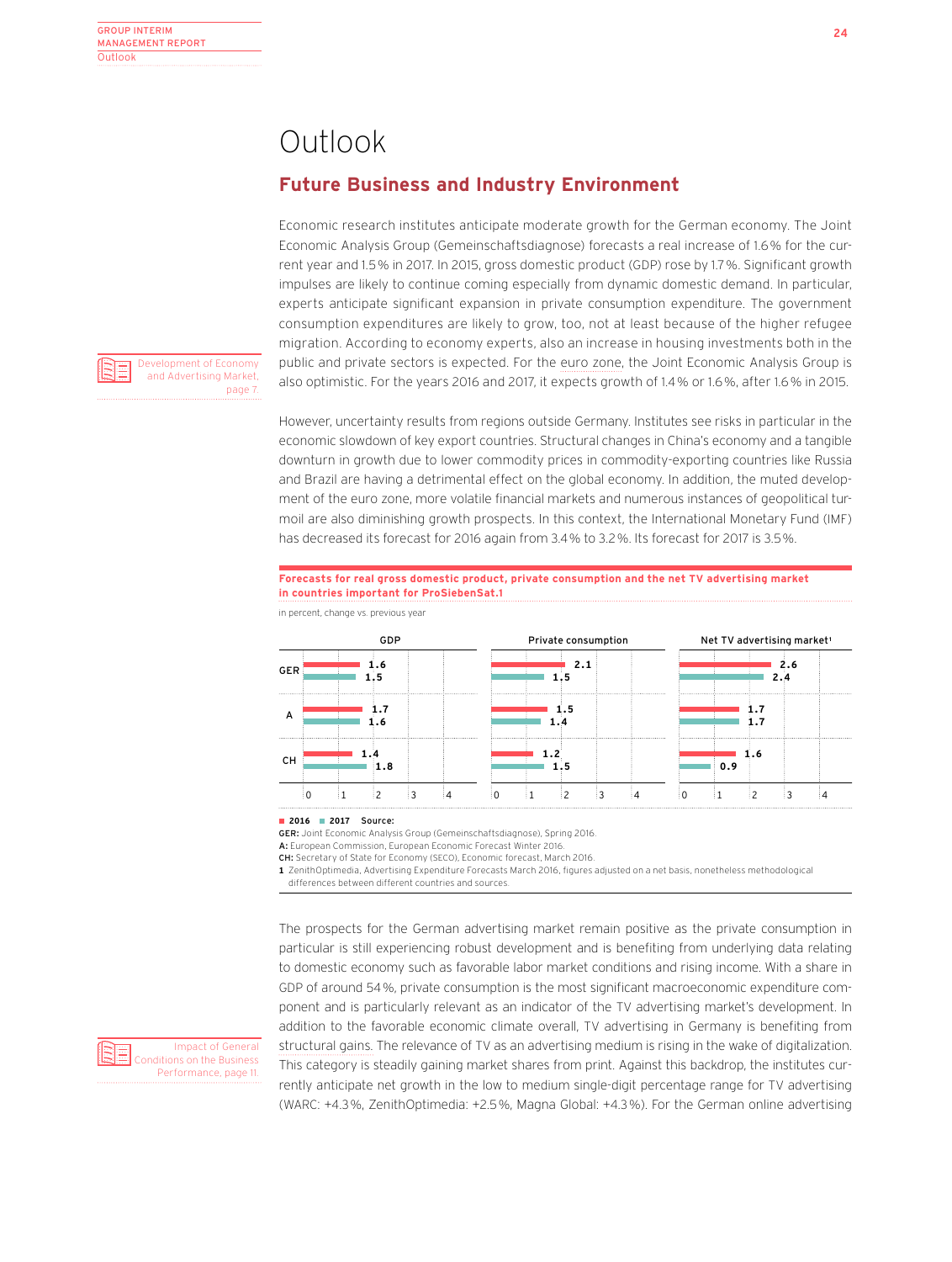market, forecasts are at about seven percent to about ten percent (WARC: +7.1%, ZenithOptimedia: +10.0%, Magna Global: +7.7%). The advertising market as a whole is likely to grow in the low singledigit percentage range (WARC: +2.4%, ZenithOptimedia: +2.6%, Magna Global: +1.3%).



Our own forecasts for growth on the TV advertising market in Germany are somewhat more conservative. With a stable economy and further structure-related increases, ProSiebenSat.1 anticipates the volume of the market to increase by 2% to 3% on a net basis in 2016. At the same time, we expect to grow in line with the market over the year as a whole. Our second important planning assumption is the audience market. Following a record year, we expect to at least maintain or slightly develop our position as leading private TV company in Germany.

# **Company Outlook**

With the good start into the second quarter and the positive economic and industry prospects, we confirm the full-year guidance for the Group and its segments, which was published at the Annual Press Conference on February 25, 2016 and in the 2015 Annual Report on March 15, 2016. The Company outlined the individual targets and the planning assumptions in detail on pages 182 to 185 of the 2015 Annual Report. Further information can be found on page 3 of this Statement, where the targets for all relevant financial and non-financial performance indicators are presented.

#### **Predictive Statements on Future Earnings, Financial Position and Performance**

Our forecasts are based on current assessments of future developments. In this context, we draw on our budget and comprehensive market and competitive analyses. However, forecasts naturally entail certain insecurities, which could lead to positive or negative deviations from planning. If imponderables occur or if the assumptions on which the forward-looking statements are made do not apply, actual results may deviate materially from the statements made or the results implicitly expressed. Developments that could negatively impact this forecast include, for example,

lower economic momentum than expected at the time the statement was prepared. These and other factors are explained in detail in the Risk and Opportunity Report of the 2015 Annual Report and in this quarterly statement. There we also report on additional growth potential. Opportunities that we have not yet or not fully budgeted for could arise from corporate strategy decisions, for example. Significant events after the end of the period are explained in the Notes, Note 11. Publication date of the Quarterly Statement for the first quarter of 2016 is May 3, 2016.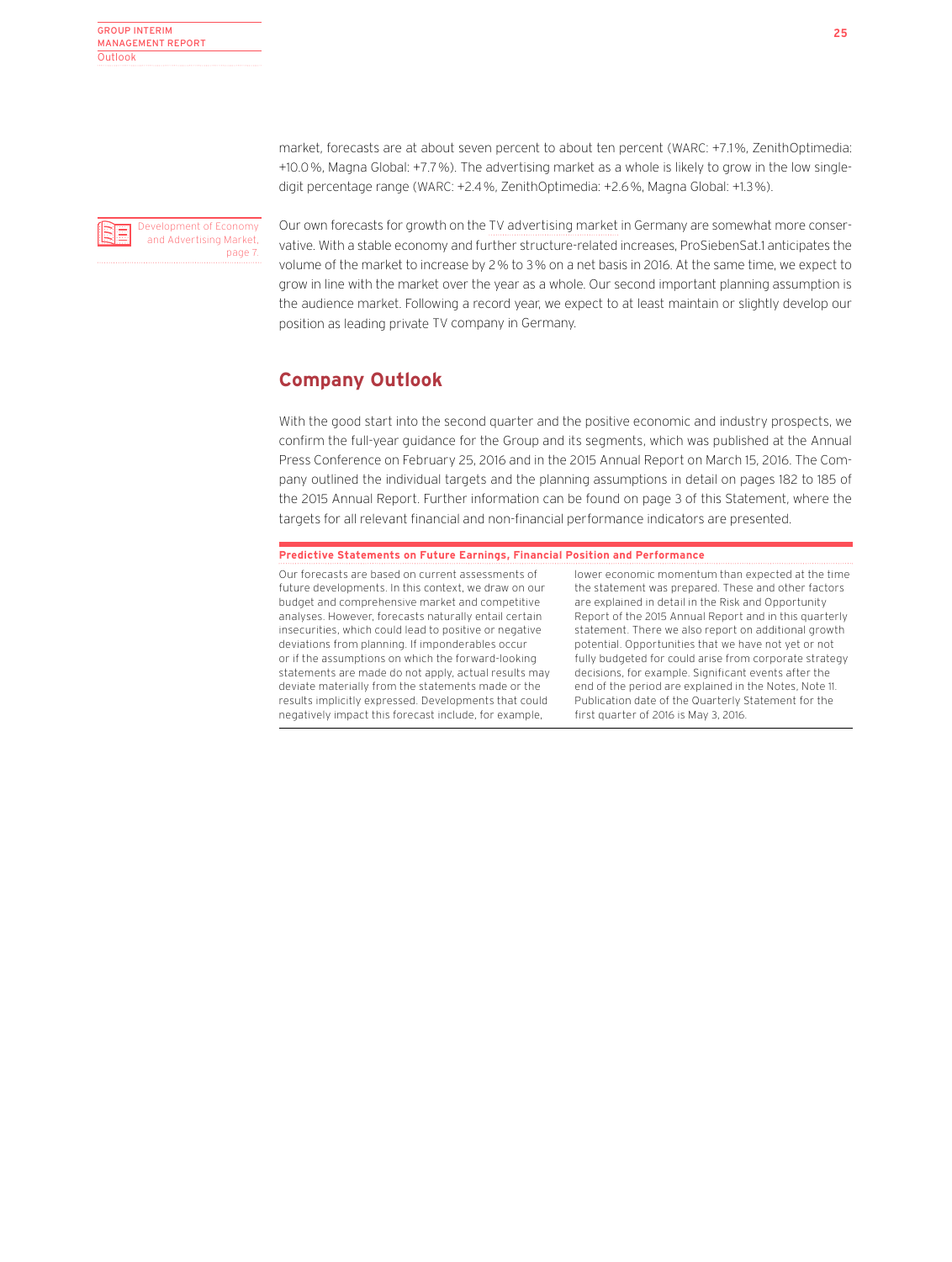

# **B** INTERIM CONSOLIDATED FINANCIAL STATEMENTS

# **Content**

- **27 Income Statement**
- **28 Statement of Comprehensive Income**
- **29 Statement of Financial Position**
- **30 Cash Flow Statement**
- **31 Statement of Changes in Equity**
- **32 Notes**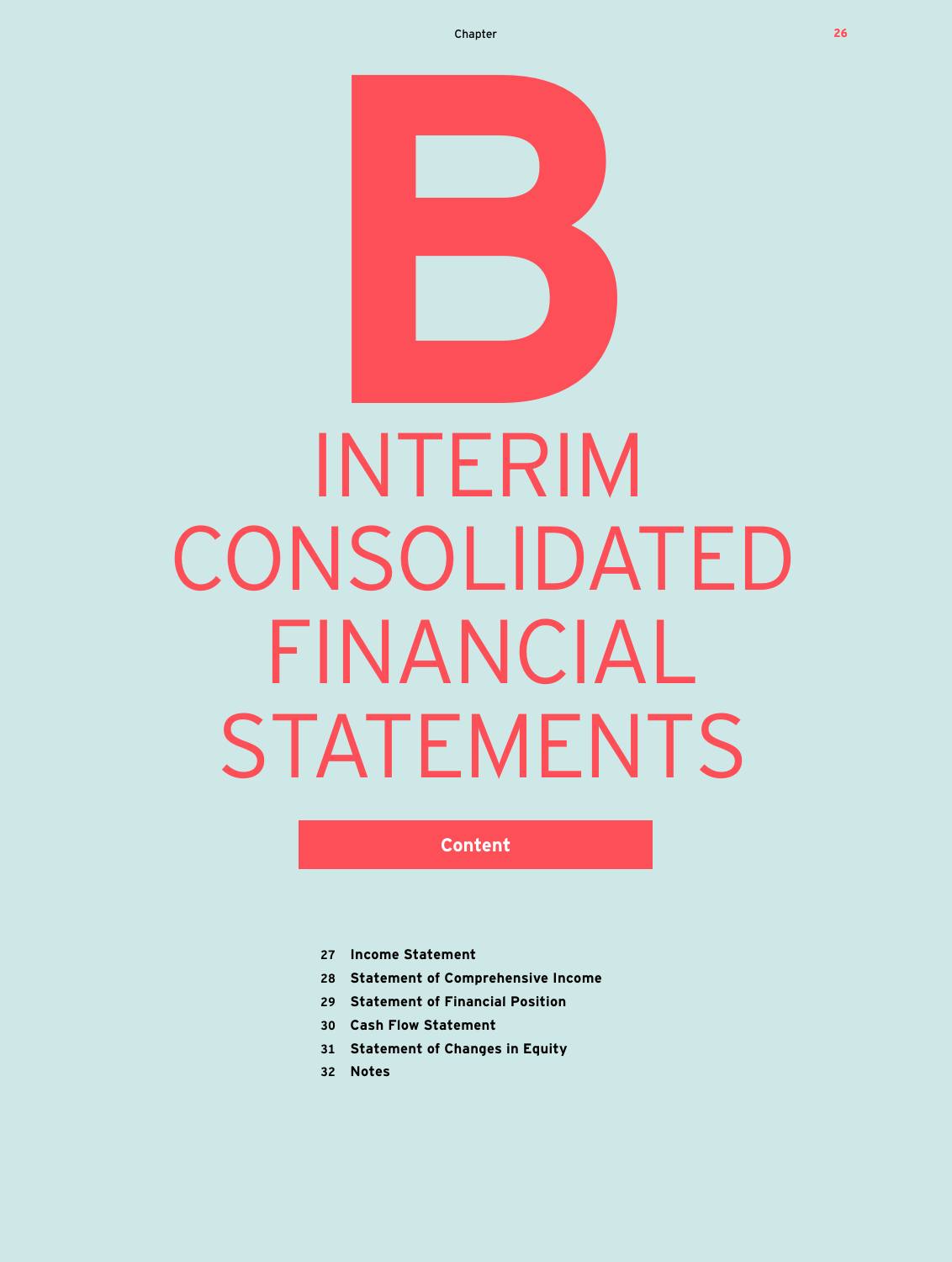# Income Statement

#### **Income Statement of ProSiebenSat.1 Group**

| EUR m                                                             | Q1 2016     | Q1 2015        |  |
|-------------------------------------------------------------------|-------------|----------------|--|
| <b>CONTINUING OPERATIONS</b>                                      |             |                |  |
| 1. Revenues                                                       | 802         | 655            |  |
| 2. Cost of sales                                                  | $-455$      | $-390$         |  |
| 3. Gross profit                                                   | 347         | 264            |  |
| 4. Selling expenses                                               | $-113$      | $-73$          |  |
| 5. Administrative expenses                                        | $-116$      | $-76$          |  |
| 6. Other operating expenses                                       | $\mathbf 0$ | $-2$           |  |
| 7. Other operating income                                         | 4           | $\overline{4}$ |  |
| 8. Operating profit                                               | 122         | 117            |  |
| 9.<br>Interest and similar income                                 | $\mathsf 0$ | $\mathsf 0$    |  |
| 10.<br>Interest and similar expenses                              | $-26$       | $-22$          |  |
| 11. Interest result                                               | $-26$       | $-21$          |  |
| 12. Income from investments accounted for using the equity method | 2           | 1              |  |
| 13. Other financial result                                        | 1           | $-8$           |  |
| 14. Financial result                                              | $-24$       | -28            |  |
| 15. Profit before income taxes                                    | 99          | 89             |  |
| 16. Income taxes                                                  | $-31$       | $-26$          |  |
| 17. Profit for the period from continuing operations              | 68          | 63             |  |
| DISCONTINUED OPERATIONS                                           |             |                |  |
| 18. Profit from discontinued operations (net of income taxes)     | $\mathsf 0$ | 1              |  |
| PROFIT FOR THE PERIOD                                             | 68          | 64             |  |
|                                                                   |             |                |  |
| Attributable to shareholders of<br>ProSiebenSat.1 Media SE        | 66          | 62             |  |
| Non-controlling interests                                         | $1\,$       | $\overline{c}$ |  |
|                                                                   |             |                |  |
| <b>EUR</b>                                                        |             |                |  |
| Earnings per share                                                |             |                |  |
| Basic earnings per share                                          | 0.31        | 0.29           |  |
| Diluted earnings per share                                        | 0.31        | 0.29           |  |
| Earnings per share from continuing operations                     |             |                |  |
| Basic earnings per share                                          | 0.31        | 0.29           |  |
| Diluted earnings per share                                        | 0.31        | 0.28           |  |
| Earnings per share from discontinued operations                   |             |                |  |
| Basic earnings per share                                          | 0.00        | 0.01           |  |
| Diluted earnings per share                                        | 0.00        | 0.01           |  |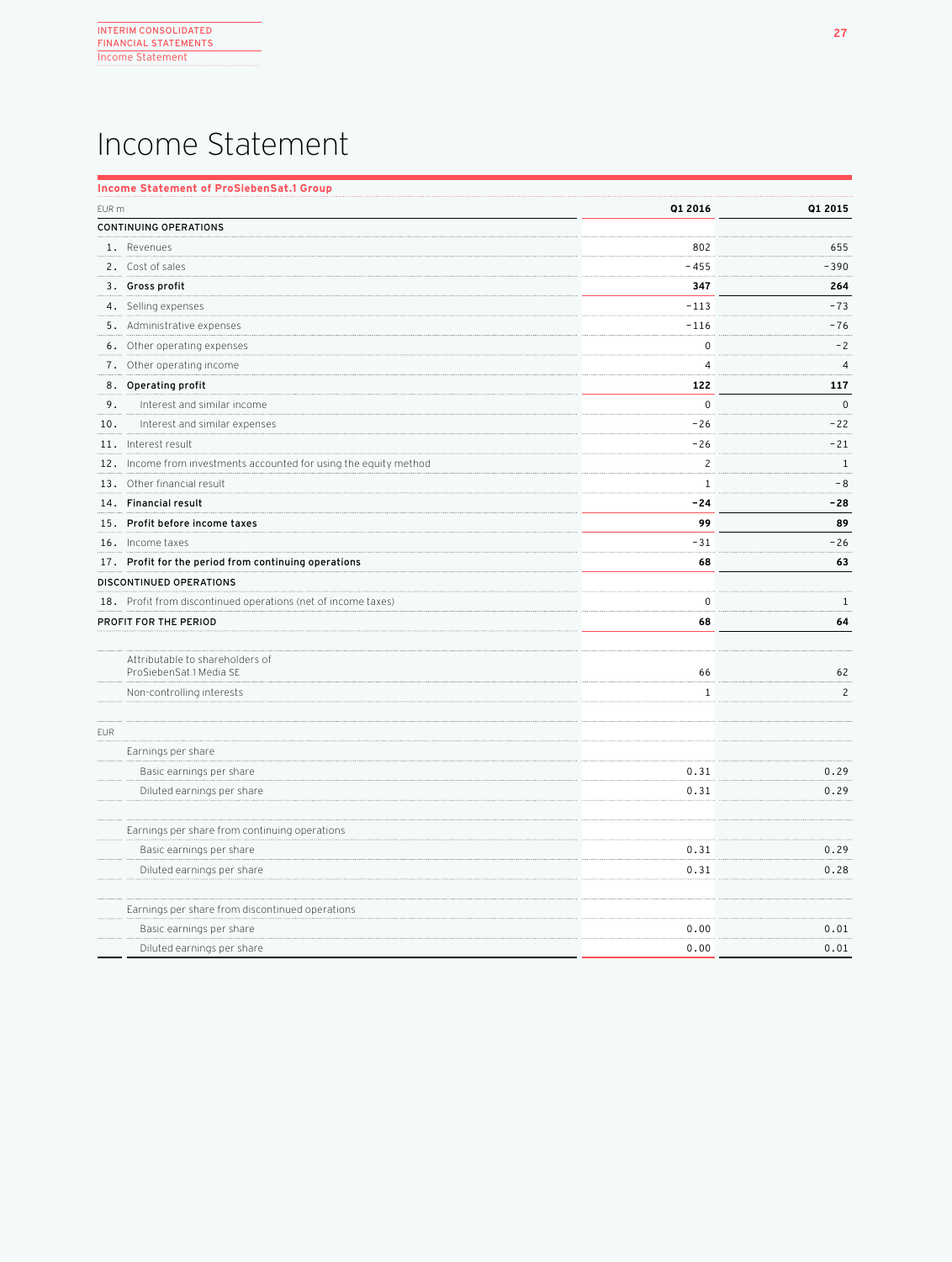# Statement of Comprehensive Income

| Statement of Comprehensive Income of ProSiebenSat.1 Group |         |      |  |
|-----------------------------------------------------------|---------|------|--|
| FUR <sub>m</sub>                                          | 01 2016 | 2015 |  |
| Profit for the period                                     | 68      |      |  |
| Items subsequently reclassified to profit or loss         |         |      |  |
| Change in foreign currency translation adjustment         |         |      |  |
| Changes in fair value of cash flow hedges                 |         |      |  |
| Deferred tax on other comprehensive income                |         |      |  |
| Other comprehensive income for the period                 |         |      |  |
| Total comprehensive income for the period                 |         |      |  |
| Attributable to Shareholders of ProSiebenSat.1 Media SE   |         |      |  |
| Non-controlling interests                                 |         |      |  |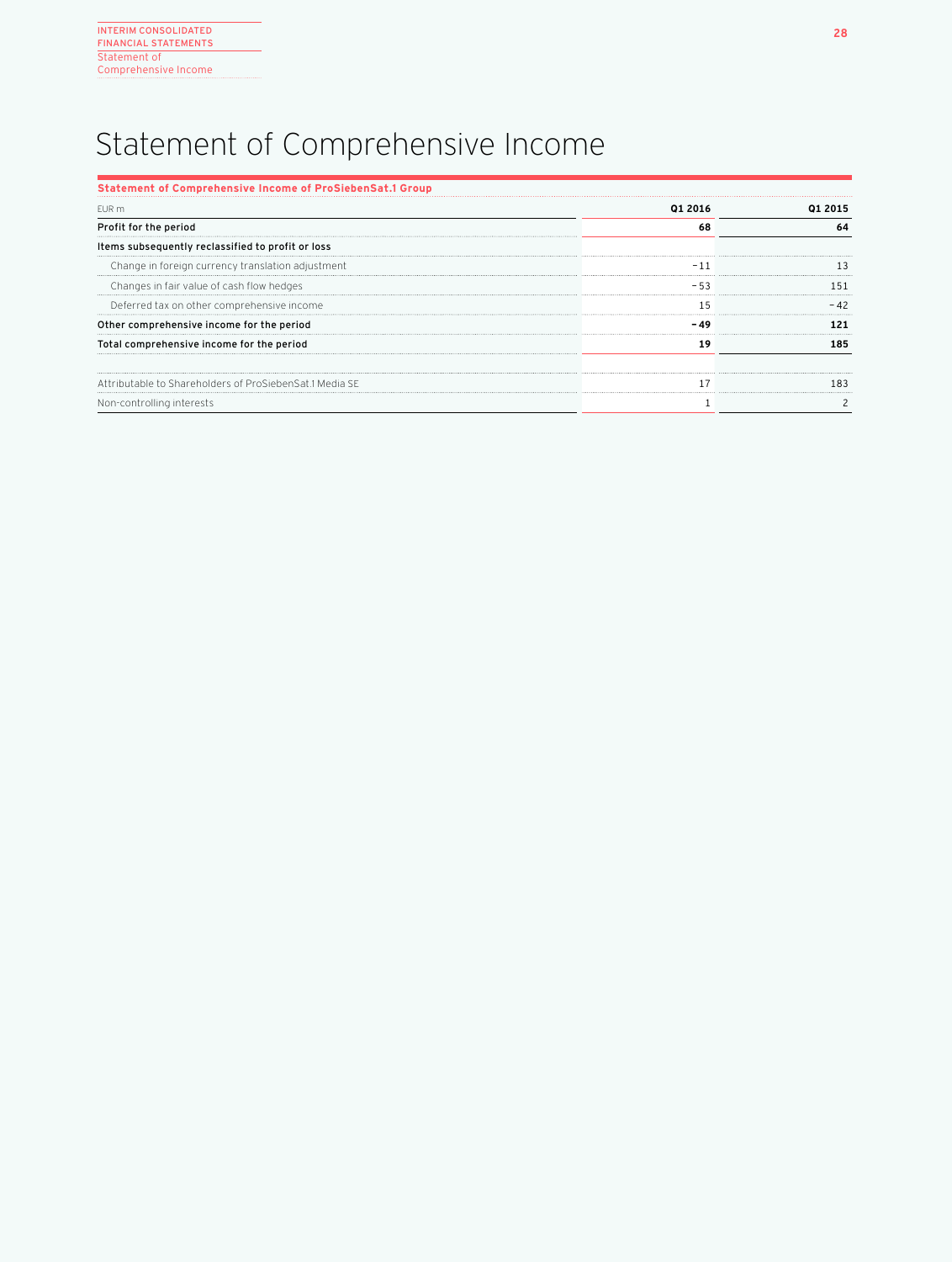# Statement of Financial Position

|       | <b>Statement of Financial Position of ProSiebenSat.1 Group</b> |            |            |            |
|-------|----------------------------------------------------------------|------------|------------|------------|
| EUR m |                                                                | 03/31/2016 | 12/31/2015 | 03/31/2015 |
|       | A. Non-current assets                                          |            |            |            |
|       | I. Goodwill                                                    | 1,663      | 1,656      | 1,056      |
|       | II. Other intangible assets                                    | 580        | 553        | 275        |
|       | III. Property, plant and equipment                             | 222        | 226        | 211        |
|       | IV. Investments accounted for using the equity method          | 22         | 25         | 35         |
|       | V. Non-current financial assets                                | 260        | 291        | 354        |
|       | VI. Programming assets                                         | 1,151      | 1,153      | 1,170      |
|       | VII. Other receivables and non-current assets                  | 14         | 15         |            |
|       | VIII. Deferred tax assets                                      | 12         | 13         | 11         |
|       |                                                                | 3,923      | 3,933      | 3,118      |
|       | <b>B.</b> Current assets                                       |            |            |            |
|       | I. Programming assets                                          | 140        | 99         | 126        |
|       | II. Inventories                                                |            |            |            |
|       | III. Current financial assets                                  | 62         | 72         | 88         |
|       | IV. Trade receivables                                          | 371        | 383        | 327        |
|       | V. Current tax assets                                          | 30         | 22         | 36         |
|       | VI. Other receivables and current assets                       | 73         | 65         | 35         |
|       | VII. Cash and cash equivalents                                 | 723        | 734        | 475        |
|       |                                                                | 1,406      | 1,384      | 1,088      |
|       | <b>Total assets</b>                                            | 5,329      | 5.317      | 4,206      |
|       |                                                                |            |            |            |

| EUR m |                                                                      | 03/31/2016 | 12/31/2015 | 03/31/2015 |
|-------|----------------------------------------------------------------------|------------|------------|------------|
|       | A. Equity                                                            |            |            |            |
|       | I. Subscribed capital                                                | 219        | 219        | 219        |
|       | II. Capital reserves                                                 | 542        | 600        | 594        |
|       | III. Consolidated equity generated                                   | 93         | 26         | 40         |
|       | IV. Treasury shares                                                  | $-15$      | $-20$      | $-29$      |
|       | V. Accumulated other comprehensive income                            | 101        | 150        | 129        |
|       | VI. Other equity                                                     | -56        | $-54$      | $-36$      |
|       | Total equity attributable to shareholders of ProSiebenSat.1 Media SE | 884        | 922        | 916        |
|       | VII. Non-controlling interests                                       | 19         | 21         | 19         |
|       |                                                                      | 903        | 943        | 935        |
|       | B. Non-current liabilities                                           |            |            |            |
|       | I. Non-current financial debt                                        | 2.675      | 2.674      | 1.975      |
|       | II. Other non-current financial liabilities                          | 379        | 360        | 207        |
|       | III. Trade payables                                                  | 62         | 67         | 56         |
|       | IV. Other non-current liabilities                                    | 32         | 34         | 36         |
|       | V. Provisions for pensions                                           | 24         | 23         | 22         |
|       | VI. Other non-current provisions                                     | 54         | 17         | 6          |
|       | VII. Deferred tax liabilities                                        | 226        | 245        | 168        |
|       |                                                                      | 3,451      | 3,419      | 2,469      |
|       | C. Current liabilities                                               |            |            |            |
|       | I. Current financial debt                                            |            | 1          |            |
|       | II. Other current financial liabilities                              | 122        | 147        | 73         |
|       | III. Trade payables                                                  | 462        | 450        | 448        |
|       | IV. Other current liabilities                                        | 281        | 243        | 203        |
|       | V. Provisions for taxes                                              | 52         | 62         | 26         |
|       | VI. Other current provisions                                         | 57         | 53         | 53         |
|       |                                                                      | 975        | 955        | 802        |
|       | Total equity and liabilities                                         | 5,329      | 5,317      | 4,206      |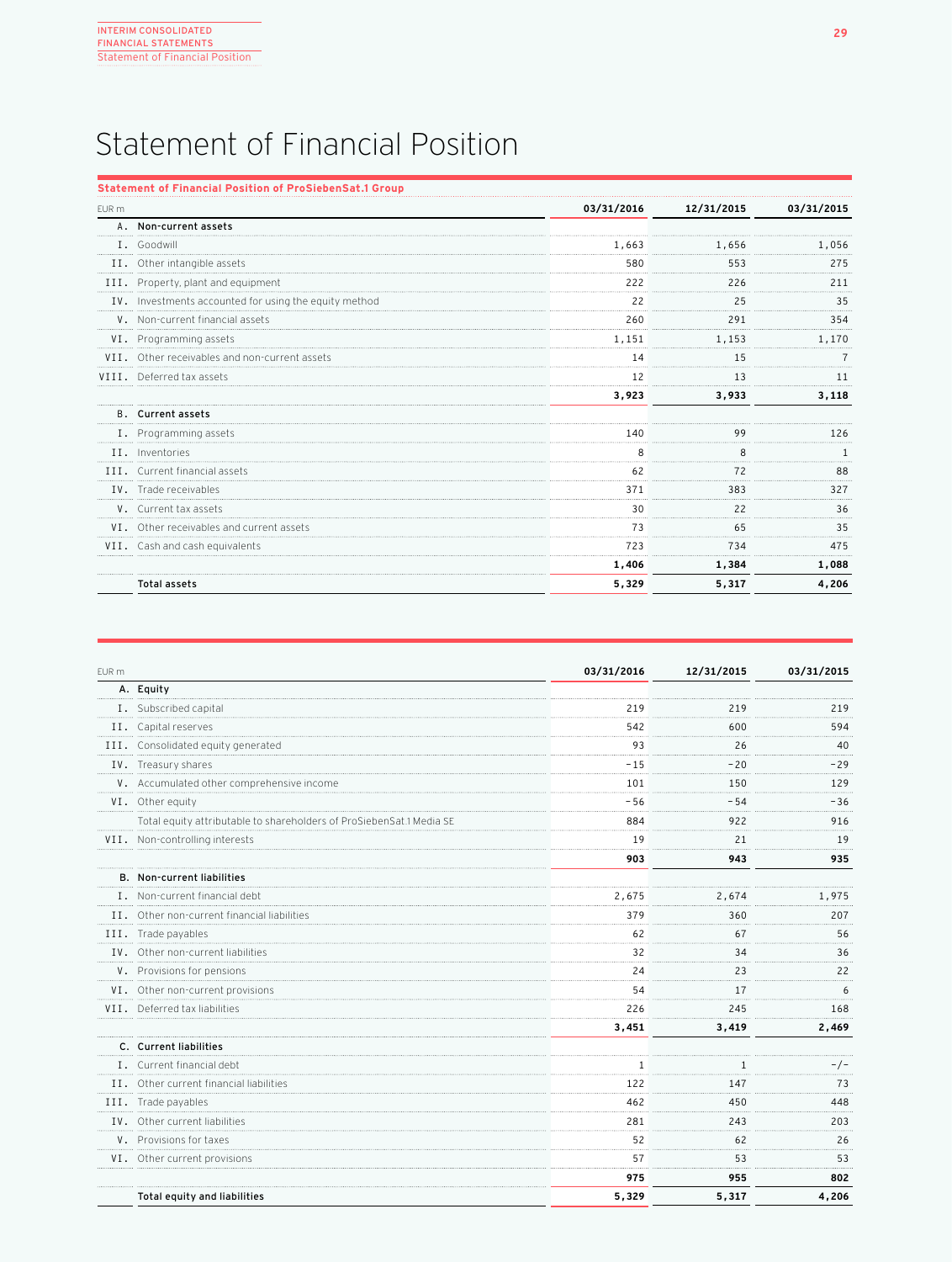# Cash Flow Statement

| <b>Cash Flow Statement of ProSiebenSat.1 Group</b>                                                              |                |                |
|-----------------------------------------------------------------------------------------------------------------|----------------|----------------|
| EUR m                                                                                                           | Q1 2016        | Q1 2015        |
| Result from continuing operations                                                                               | 68             | 63             |
| Result from discontinued operations (net of income taxes)                                                       | $\mathbf 0$    | 1              |
| Result for the period                                                                                           | 68             | 64             |
| Income taxes                                                                                                    | 31             | 26             |
| Financial result                                                                                                | 24             | 28             |
| Depreciation/amortization and impairment of other intangible and tangible assets                                | 39             | 29             |
| Consumption/reversal of impairment of programming assets                                                        | 235            | 230            |
| Change in provisions for pensions and other provisions                                                          | 14             | 6              |
| Gain/loss on the sale of assets                                                                                 | 1              | $\overline{c}$ |
| Other non-cash income/expenses                                                                                  | $\overline{c}$ | - 9            |
| Cash flow from continuing operations                                                                            | 413            | 375            |
| Cash flow from discontinued operations                                                                          | -2             | 1              |
| Cash flow total                                                                                                 | 412            | 376            |
| Change in working capital                                                                                       | 17             | 25             |
| Dividends received                                                                                              | 6              | 5              |
| Income tax paid                                                                                                 | $-50$          | $-39$          |
| Interest paid                                                                                                   | $-22$          | $-18$          |
| Cash flow from operating activities of continuing operations                                                    | 365            | 350            |
| Cash flow from operating activities of discontinued operations                                                  | $-2$           | $-1$           |
| Cash flow from operating activities total                                                                       | 363            | 349            |
| Payments for the acquisition of other intangible and tangible assets                                            | $-27$          | $-23$          |
| Payments for the acquisition of financial assets                                                                | $-11$          | - 8            |
| Proceeds from disposal of programming assets                                                                    | 2              | $\mathbf{0}$   |
| Payments for the acquisition of programming assets                                                              | -277           | -317           |
| Payments for the issuance of loan receivables to external parties                                               | -/-            | $-2$           |
| Cash flow from obtaining control of subsidiaries or other business (net of cash and cash equivalents acquired)  | $-55$          | $\mathbf{0}$   |
| Cash flow from investing activities of continuing operations                                                    | -367           | $-350$         |
| Cash flow from investing activities of discontinued operations                                                  | $-/-$          | $-/-$          |
| Cash flow from investing activities total                                                                       | -367           | -350           |
| Free cash flow of continuing operations                                                                         | $-3$           | $\Omega$       |
| Free cash flow of discontinued operations                                                                       | -2             | -1             |
| Free cash flow                                                                                                  | - 5            | -1             |
| Repayment of finance lease liabilities                                                                          | $-4$           | $-3$           |
| Proceeds from the sale of treasury shares                                                                       | 5              | 1              |
| Payments for shares in other entities without change in control                                                 | -/-            | -1             |
| Dividend payments to non-controlling interests                                                                  |                | 0              |
| Cash flow from financing activities of continuing operations                                                    | - 5            | -3             |
| Cash flow from financing activities of discontinued operations                                                  | -/-            | $-/-$          |
| Cash flow from financing activities total                                                                       | - 5            | -3             |
| Effect of foreign exchange rate changes of discontinued operations on cash and cash equivalents                 | $-2$           | 8              |
| Change in cash and cash equivalents total                                                                       | $-12$          | 4              |
| Cash and cash equivalents at beginning of reporting period                                                      | 734            | 471            |
| Cash and cash equivalents of continuing operations at end of reporting period (statement of financial position) | 723            | 475            |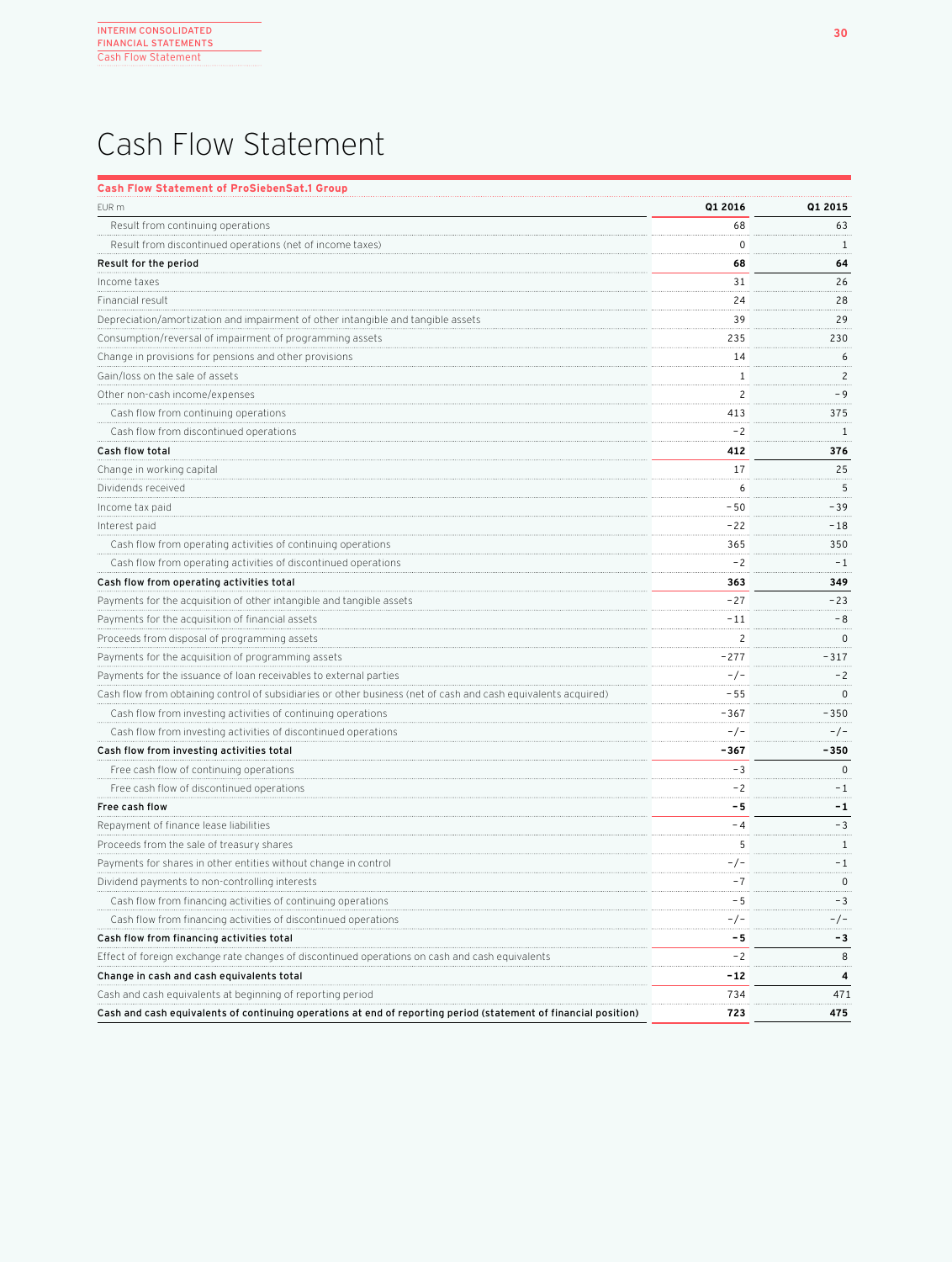# Statement of Changes in Equity

#### **Statement of Changes in Equity of ProSiebenSat.1 Group for Q1 2015**

|                               |       |                    |       |       |       |       | Accumulated other comprehensive income |       |       |       |                     |                                          |                         |                                                       |                                                    |                                                  |                        |                 |                                                                                  |                                       |                 |
|-------------------------------|-------|--------------------|-------|-------|-------|-------|----------------------------------------|-------|-------|-------|---------------------|------------------------------------------|-------------------------|-------------------------------------------------------|----------------------------------------------------|--------------------------------------------------|------------------------|-----------------|----------------------------------------------------------------------------------|---------------------------------------|-----------------|
| EUR m                         | Sub-  | scribed<br>capital |       |       |       |       |                                        |       |       |       | Capital<br>reserves | Consoli-<br>dated<br>equity<br>generated | Trea-<br>sury<br>shares | Foreign<br>currency<br>translation<br>adjust-<br>ment | Fair value<br>changes<br>οf<br>cash flow<br>hedges | Valuation<br>οf<br>provisions<br>for<br>pensions | De-<br>ferred<br>taxes | Other<br>equity | Total equity<br>attributable to<br>shareholders of<br>ProSiebenSat.1<br>Media AG | Non-<br>con-<br>trolling<br>interests | Total<br>equity |
| December 31, 2014             | 219   | 592                | $-23$ | $-30$ | 5     | 13    | - 8                                    |       | $-28$ | 738   | 16                  | 754                                      |                         |                                                       |                                                    |                                                  |                        |                 |                                                                                  |                                       |                 |
| Profit for the period         | $-/-$ | $-1-$              | 62    | $-/-$ | - / - | - / - | $-/-$                                  | $-/-$ | $-/-$ | 62    | 2                   | 64                                       |                         |                                                       |                                                    |                                                  |                        |                 |                                                                                  |                                       |                 |
| Other comprehensive<br>income | $-/-$ |                    |       |       | 12    | 151   | $-/-$                                  | $-42$ | $-/-$ | 121   | $\Omega$            | 121                                      |                         |                                                       |                                                    |                                                  |                        |                 |                                                                                  |                                       |                 |
| Total comprehensive<br>income | $-1-$ | $-1-$              | 62    | $-/-$ | 12    | 151   | $-1-$                                  | - 42  | $-/-$ | 183   | 2                   | 185                                      |                         |                                                       |                                                    |                                                  |                        |                 |                                                                                  |                                       |                 |
| Dividends paid                |       | $-1-$              |       | $-1-$ |       |       | $-1-$                                  | $-1-$ | $-1-$ | $-/-$ | $\Omega$            |                                          |                         |                                                       |                                                    |                                                  |                        |                 |                                                                                  |                                       |                 |
| Share-based<br>payments       |       |                    |       |       |       |       | - / -                                  |       |       |       |                     |                                          |                         |                                                       |                                                    |                                                  |                        |                 |                                                                                  |                                       |                 |
| Other changes                 | $-1-$ | $-1$               |       | $-1-$ | $-1$  |       | $-/-$                                  | $-1-$ | $-8$  | - 8   |                     |                                          |                         |                                                       |                                                    |                                                  |                        |                 |                                                                                  |                                       |                 |
| March 31, 2015                | 219   | 594                | 40    | -29   | 17    | 164   | -8                                     | - 44  | -36   | 916   | 19                  | 935                                      |                         |                                                       |                                                    |                                                  |                        |                 |                                                                                  |                                       |                 |

## **Statement of Changes in Equity of ProSiebenSat.1 Group for Q1 2016**

|                               |                            |                     |                                          |                         |                                                       |                                                    | Accumulated other comprehensive income           |                        |                 |                                                                                  |                                       |                 |
|-------------------------------|----------------------------|---------------------|------------------------------------------|-------------------------|-------------------------------------------------------|----------------------------------------------------|--------------------------------------------------|------------------------|-----------------|----------------------------------------------------------------------------------|---------------------------------------|-----------------|
| EUR m                         | Sub-<br>scribed<br>capital | Capital<br>reserves | Consoli-<br>dated<br>equity<br>generated | Trea-<br>sury<br>shares | Foreign<br>currency<br>translation<br>adjust-<br>ment | Fair value<br>changes<br>of<br>cash flow<br>hedges | Valuation<br>οf<br>provisions<br>for<br>pensions | De-<br>ferred<br>taxes | Other<br>equity | Total equity<br>attributable to<br>shareholders of<br>ProSiebenSat.1<br>Media AG | Non-<br>con-<br>trolling<br>interests | Total<br>equity |
| December 31, 2015             | 219                        | 600                 | 26                                       | $-20$                   | 22                                                    | 185                                                | -8                                               | $-50$                  | $-54$           | 922                                                                              | 21                                    | 943             |
| Profit for the period         | $-/-$                      |                     | 66                                       | $-/-$                   | $-/-$                                                 | $-/-$                                              | $-/-$                                            | $-/-$                  | $-/-$           | 66                                                                               |                                       | 68              |
| Other comprehensive<br>income |                            |                     |                                          |                         | $-11$                                                 | $-53$                                              | $-/-$                                            | 15                     | $-/-$           | -49                                                                              |                                       | $-49$           |
| Total comprehensive<br>income |                            |                     | 66                                       |                         | -11                                                   | - 53                                               |                                                  | 15                     | -7-             | 17                                                                               |                                       | 19              |
| Dividends paid                | $-1-$                      | - / -               | $-1-$                                    | $-1-$                   | - / -                                                 |                                                    | $-1-$                                            | $-1-$                  | $-1-$           | $-1-$                                                                            | $-7$                                  | $-7$            |
| Share-based<br>payments       |                            | $-58$               | $-/-$                                    | 5                       |                                                       |                                                    |                                                  | - / -                  | $-1-$           | - 53                                                                             | $-1-$                                 | $-53$           |
| Other changes                 | $-1-$                      | $-1-$               | $\Omega$                                 | $-/-$                   | $-/-$                                                 | $-/-$                                              | $-/-$                                            | $-/-$                  | $-3$            | -3                                                                               | ٩                                     |                 |
| March 31, 2016                | 219                        | 542                 | 93                                       | $-15$                   | 11                                                    | 132                                                | -8                                               | $-35$                  | -56             | 884                                                                              | 19                                    | 903             |
|                               |                            |                     |                                          |                         |                                                       |                                                    |                                                  |                        |                 |                                                                                  |                                       |                 |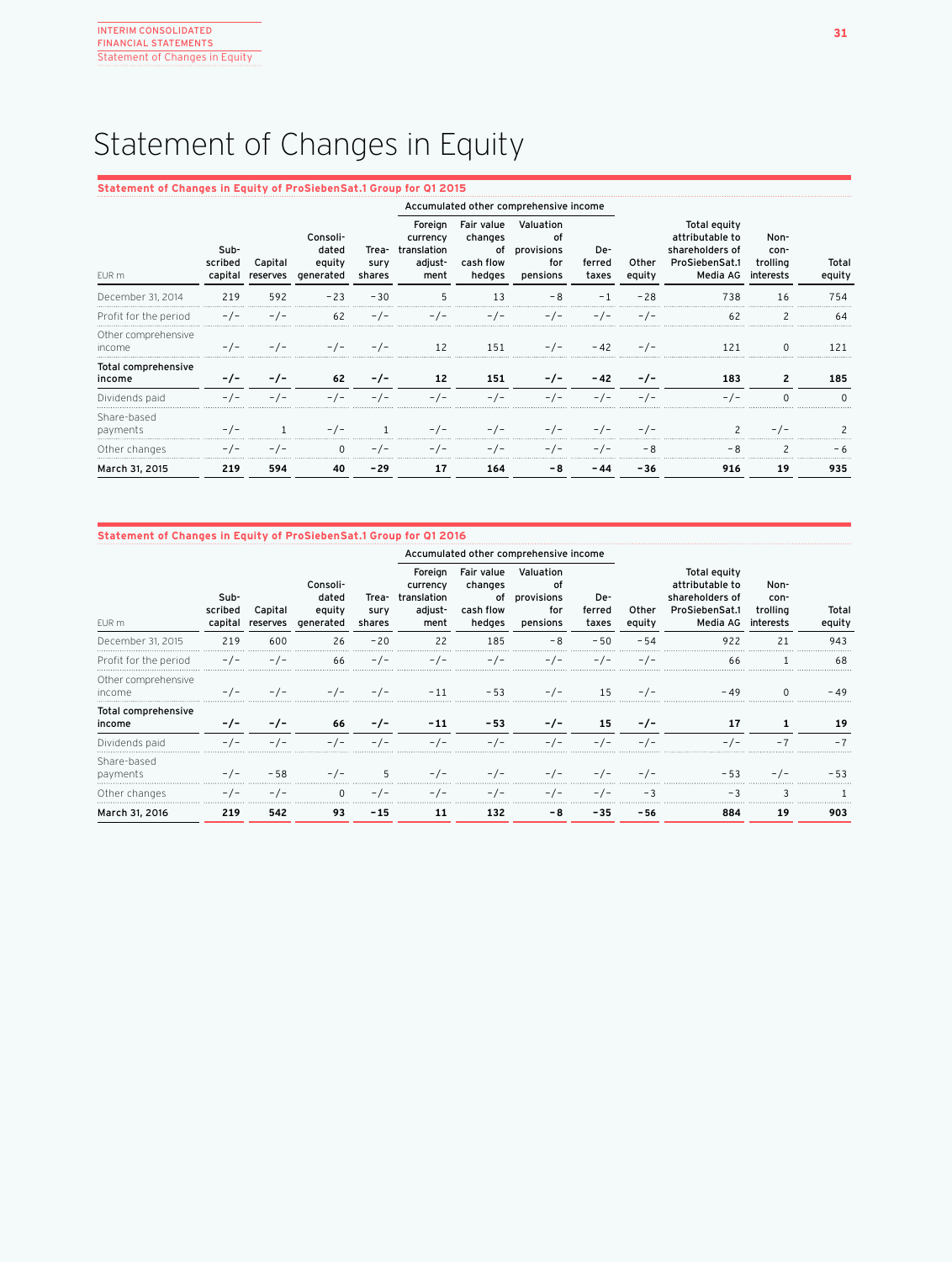# Notes to the Interim Financial Statements of ProSiebenSat.1 Group at March 31, 2016

#### General Principles **1**

The interim consolidated financial statements of ProSiebenSat.1 Media SE (together with its subsidiaries "the Company," "Group" or "ProSiebenSat.1 Group") as of and for the period ended March 31, 2016 were prepared in accordance with IAS 34 "Interim Financial Reporting".

ProSiebenSat.1 Media SE compiles and publishes its interim consolidated financial statements in euros, in accordance with IFRS as endorsed by the EU. Unless specifically indicated otherwise, all amounts are presented in millions of euro (EUR m). The figures reflect the continuing operations of ProSiebenSat.1 Group unless specifically stated otherwise.

The prior-year figures are presented on a comparable basis and, where necessary, have been adjusted accordingly. Due to rounding, it is possible that individual figures presented in these interim consolidated financial statements do not add exactly to the totals shown.

The interim consolidated financial statements should be read in conjunction with the audited consolidated financial statements under IFRS as of and for the financial year ended December 31, 2015, and the associated explanatory notes contained therein, as published by ProSiebenSat.1 Media SE on March 15, 2016.

The Group's core business is subject to strong seasonal fluctuations. ProSiebenSat.1 Group generally generates a disproportionately high share of its annual revenues in the fourth quarter because both propensity to spend and television use tend to rise significantly during the Christmas season. The results for the first three months of the financial year 2016 therefore do not necessarily permit predictions as to future business performance.

The accounting policies applied in the interim consolidated financial statements as of and for the period ended March 31, 2016 are the same as for the consolidated financial statements for the financial year 2015. For further information on the accounting policies applied, please refer to the consolidated financial statements as of and for the financial year ended December 31, 2015, which form the basis for this quarterly report.

ProSiebenSat.1 Group has applied all the amendments to IFRS that were required to be applied from the financial year 2016. The initial application had no impact on the earnings, financial position and performance of ProSiebenSat.1 Group.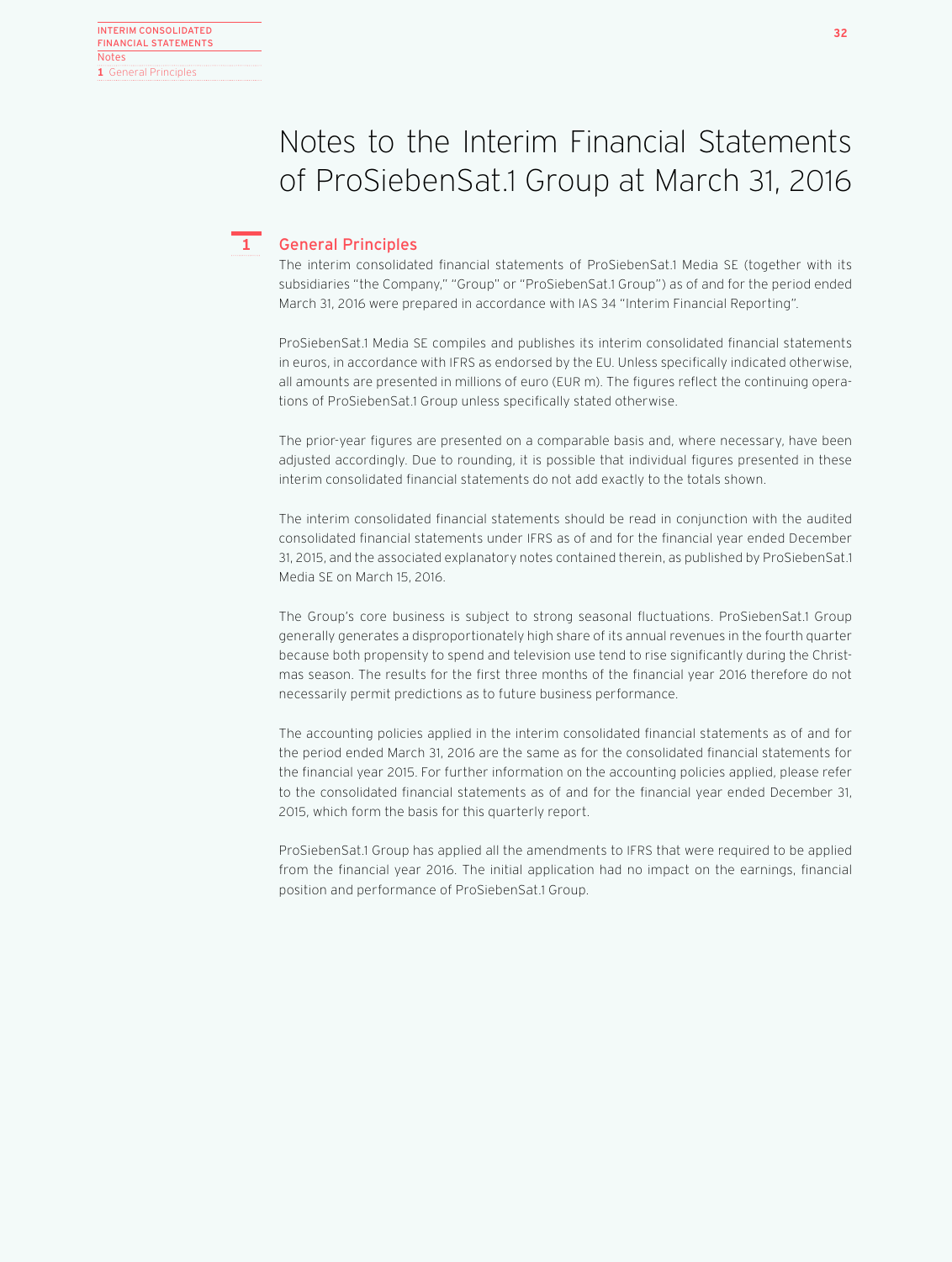

#### Scope of consolidation

The number of consolidated subsidiaries included in the interim consolidated financial statements changed as follows in the first three months of the financial year 2016:

| <b>Consolidated subsidiaries</b> |         |                 |  |
|----------------------------------|---------|-----------------|--|
|                                  | Germany | Other countries |  |
| Included at December 31, 2015    |         |                 |  |
| <b>Additions</b>                 |         |                 |  |
|                                  |         |                 |  |
| Included at March 31, 2016       |         |                 |  |

In addition to the fully consolidated entities, 16 associates (December 31, 2015: 15) and three joint ventures (December 31, 2015: 3) were accounted for using the equity method in the interim consolidated financial statements as of and for the period ended March 31, 2016. Five (December 31, 2015: 5) subsidiaries with suspended or only minor business activities are not consolidated.

#### Acquisitions in the first quarter of financial year 2016

The following key entities were acquired in the first quarter of financial year 2016:

| <b>Significant Acquisitions</b>                        |                                                                                                                     |                           |                                |               |                           |
|--------------------------------------------------------|---------------------------------------------------------------------------------------------------------------------|---------------------------|--------------------------------|---------------|---------------------------|
| Company                                                | Purpose of the company                                                                                              | Acquired<br>voting rights | Percentage of<br>consolidation | Contract date | Acquisition of<br>control |
| Dorsey Pictures LLC (formerly:<br>Orion Entertainment) | US producer of non-scripted TV programs<br>and branded entertainment offerings in the<br>"outdoor adventure" genre. | 60.0%                     | 100.0%                         | 01/15/2016    | 01/15/2016                |

#### Acquisition of a share of 60% in Dorsey Pictures LLC (formerly Orion Entertainment)

As of January 15, 2016, ProSiebenSat.1 Group acquired a share of 60% in Dorsey Pictures LLC, Denver, USA and therefore gained control over this entity. The entity and its subsidiaries are allocated to the Content Production & Global Sales segment (see Note 3 "Segment reporting"). Incidental costs of acquisition of EUR 1 million were incurred in connection with the acquisition of this entity.

The purchase price per IFRS 3 is made up of the following elements:

#### **Dorsey Pictures LLC — Purchase Price per IFRS 3**

|                                       | EURm |
|---------------------------------------|------|
| Cash purchase price                   |      |
| Variable consideration                |      |
| Contingent consideration - put option |      |
| Purchase price per IFRS 3             |      |

The contingent purchase price component is made up of a put option agreed with the existing shareholders for the purchase of another 40% of shares due not earlier than 2021 and is measured on the basis of a contractually defined multiplier. Its fair value was USD 20 million (EUR 18 million) as of the reporting date. On the basis of sensitivity analyses performed, ProSiebenSat.1 Group expects the pro rata enterprise value to range from USD 26 million to USD 28 million (EUR 24 million to EUR 25 million) as of the acquisition date.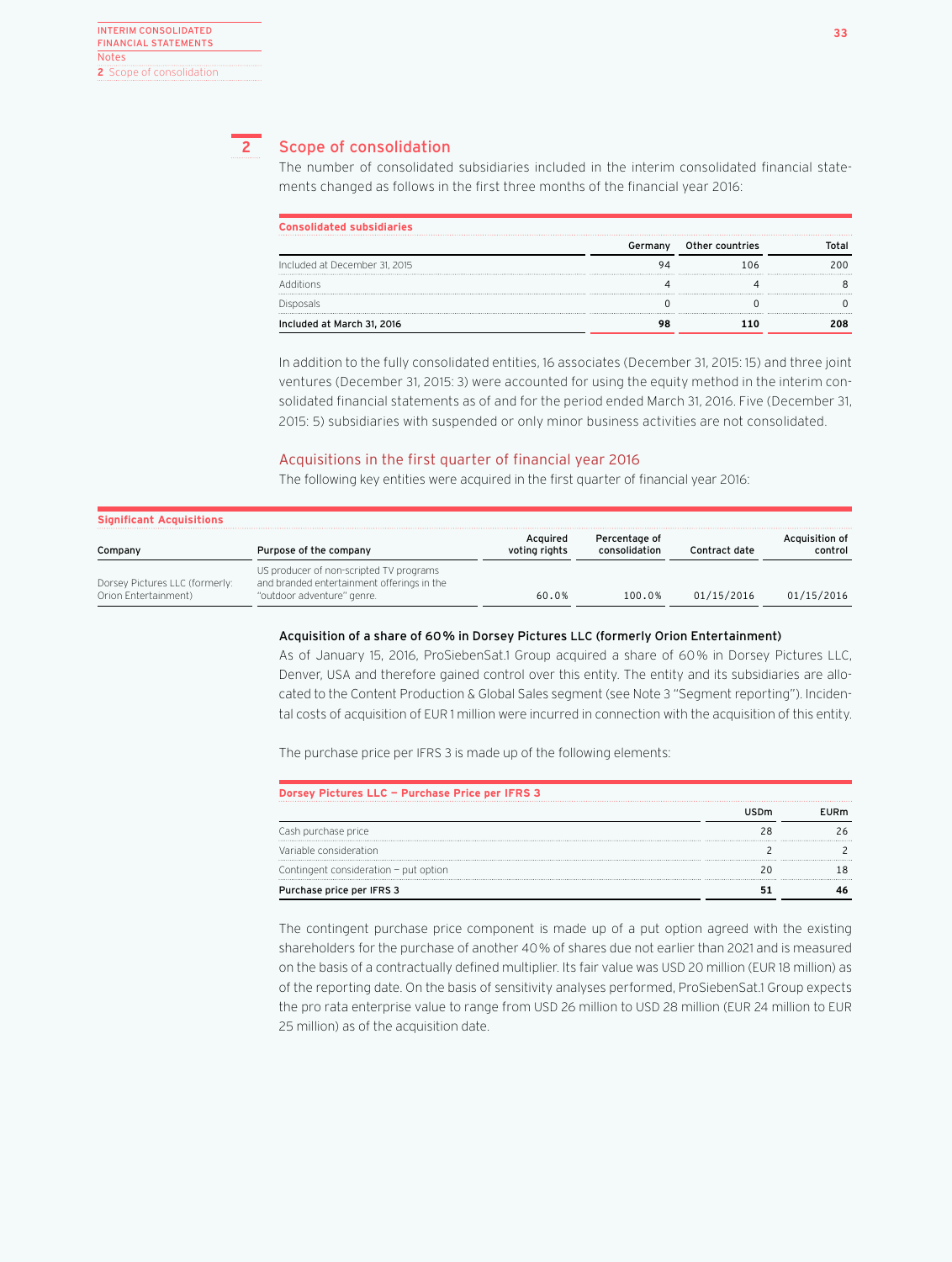The table below shows the values of the identified assets acquired and liabilities assumed in connection with the acquisition as at the acquisition date. The amounts below were provisionally measured until a fully independent valuation will be completed.

| <b>Acquisition Dorsey Pictures LLC</b>              |                              |
|-----------------------------------------------------|------------------------------|
| EUR <sub>m</sub>                                    | Fair value at<br>acquisition |
| Other intangible assets                             |                              |
| Thereof identified in the purchase price allocation | 22                           |
| Property, plant and equipment                       |                              |
| Non-current assets                                  | 23                           |
| Programming assets                                  |                              |
| Trade receivables                                   | r                            |
| <b>Current assets</b>                               |                              |
| Other liabilities                                   |                              |
| Current liabilities and provisions                  |                              |
| Total net assets                                    | 27                           |
| Purchase price per IFRS 3                           | 46                           |
| Goodwill                                            | l 9                          |

The identified goodwill is tax deductible over 15 years in the amount of the acquired share of 60 % and is recorded in the functional currency, the US dollar. It is particularly attributable to the following areas in relation to the acquisition:

- > Expansion of the business in non-scripted and branded entertainment;
- > Expected synergies resulting from the connection to the existing distribution network.

In the context of the purchase price allocation, the following other intangible assets identified were recognized separately from goodwill:

| <b>Purchase price allocatio Dorsey Pictures LLC</b> |                                       |                                  |
|-----------------------------------------------------|---------------------------------------|----------------------------------|
| Asset                                               | Fair Value at<br>acquisition in EUR m | Expected useful life<br>in years |
| Customer relationships                              |                                       | $10 - 15$                        |
| Shows in production                                 |                                       |                                  |

Including the entity from the beginning of the financial year until the initial consolidation in January 2016 would not have had a significant impact on the earnings, financial position and performance of ProSiebenSat.1 Group. Since the initial consolidation until March 31, 2016, the entity contributed revenues of USD 6 million (EUR 5 million) and earnings after taxes of USD 1 million (EUR 0 million) to consolidated net profit.

# **3**

#### Segment reporting

The Group is divided into the three reporting segments "Broadcasting German-speaking," "Digital & Adjacent" and "Content Production & Global Sales."

The following table contains the segment information relating to the continuing operations of ProSiebenSat.1 Group: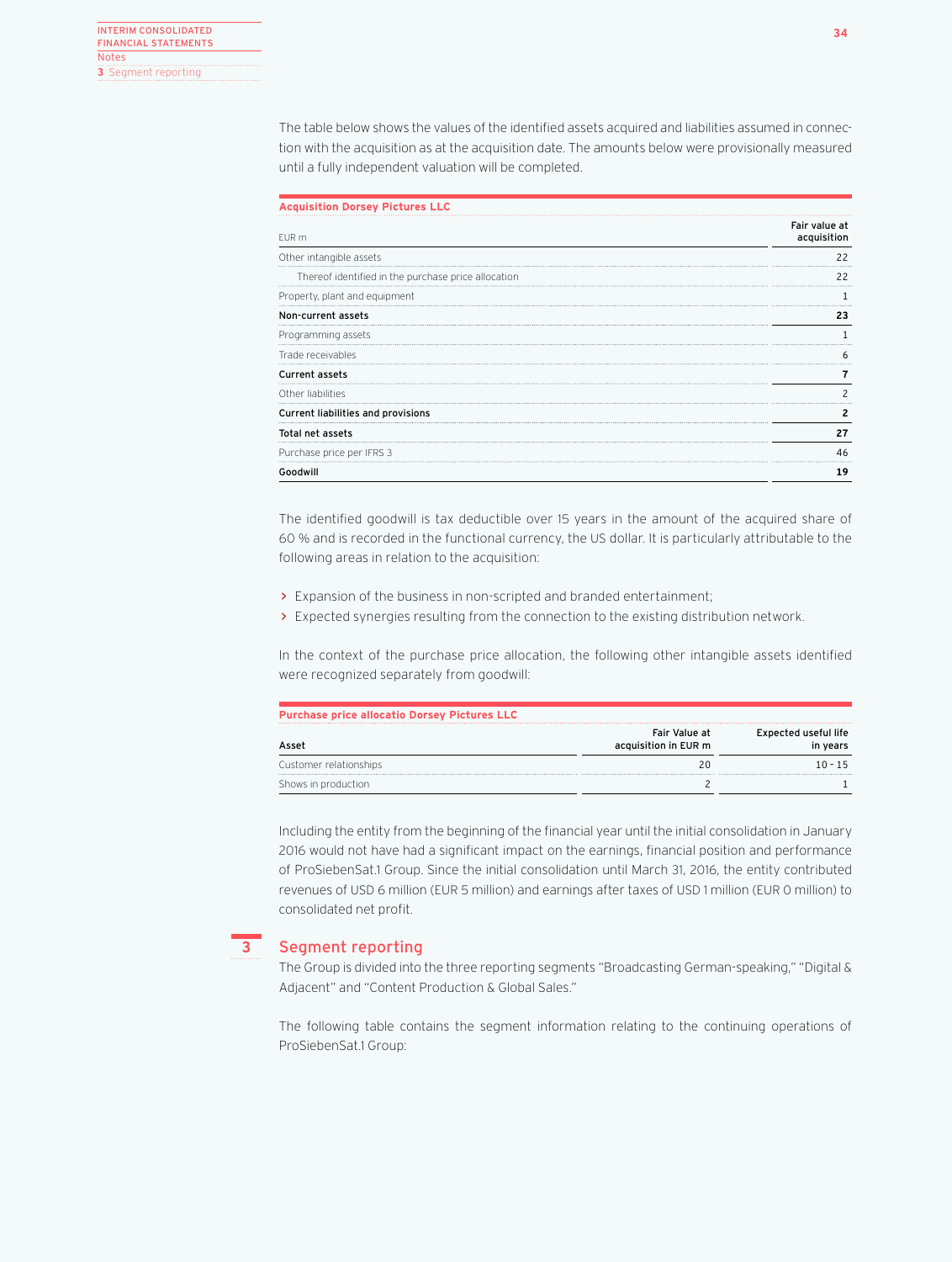#### **Segment information of ProSiebenSat.1 Group**

|                   | Broadcasting<br>German- | Segment<br>ital &<br>Dia | ∴∩n<br>tion &<br>Sales | Total   | Other | Total<br>าcıal                    |
|-------------------|-------------------------|--------------------------|------------------------|---------|-------|-----------------------------------|
| EUR m             | 01 2016                 | 01 2016                  | 01 2016                | 01 2016 | 2016  | 01 2016                           |
| Revenues          | 514                     | 246                      | 76                     | 83      | $-3b$ | 802                               |
| External revenues | $49^{\circ}$            |                          | 63                     | 798     |       | 802                               |
| Internal revenues |                         |                          |                        |         |       |                                   |
| <b>FBITDA</b>     |                         |                          |                        | 163     | -     | 162                               |
| Recurring EBITDA  | l 31                    |                          |                        |         |       | **************************<br>170 |

**1** This information is provided on a voluntary basis as part of segment reporting.

|                                                                                  | Broadcasting<br>German- | sea<br>tal &<br>Dia | ∵ontent<br>tion & | Total          |       | rotal   |
|----------------------------------------------------------------------------------|-------------------------|---------------------|-------------------|----------------|-------|---------|
| FUR <sub>m</sub>                                                                 | <br>01 2015             | O 1.<br>2015        | 01 2015           | 2015           | 2015  | 2015    |
| Revenues                                                                         | 488                     | 41                  | 56                | 683            | $-28$ | 655<br> |
| External revenues                                                                |                         |                     |                   | 655            | -     |         |
| Internal revenues                                                                |                         |                     |                   | 28             | -28   |         |
| <b>FBITDA</b>                                                                    |                         |                     |                   | $\overline{A}$ | -     | 146     |
| Recurring EBITDA                                                                 | 126                     |                     |                   |                |       | <br>153 |
| 1 This information is provided on a voluntary basis as part of segment reporting |                         |                     |                   |                |       |         |

The reconciliation between the segment values and the consolidated values for continuing operations is shown below:

| ciliation of segment information<br>Reci |      |      |
|------------------------------------------|------|------|
|                                          | 2016 | 2015 |
| <b>RECURRING EBITDA</b>                  |      |      |
| Recurring EBITDA of reportable segments  |      |      |
| <b>Fliminations</b>                      |      |      |
| Recurring EBITDA of the Group            | 70   | 153  |
| Non-recurring result                     |      |      |
| Financial result                         |      |      |
| Depreciation and amortization            |      | -28  |
| Impairment                               |      |      |
| Consolidated profit before taxes         |      |      |

Entity-wide disclosures for ProSiebenSat.1 Group are provided below. These disclosures also relate to the Group's continuing operations:

|                   | GEF               |            | AT/CH      |                   | UK         |            | บร                |            |            |            | Other      |            | Total consoli-<br>dated financial |            |
|-------------------|-------------------|------------|------------|-------------------|------------|------------|-------------------|------------|------------|------------|------------|------------|-----------------------------------|------------|
| EUR m             | <b>Q1</b><br>2016 | Q1<br>2015 | Q1<br>2016 | <b>Q1</b><br>2015 | 01<br>2016 | Q1<br>2015 | <b>Q1</b><br>2016 | Q1<br>2015 | 01<br>2016 | 01<br>2015 | Q1<br>2016 | Q1<br>2015 | 01<br>2016                        | Q1<br>2015 |
| External Revenues | 63                | 555        | 56         | 55                |            | b          | 66                | 34         | 40         |            |            |            | 802                               | 655        |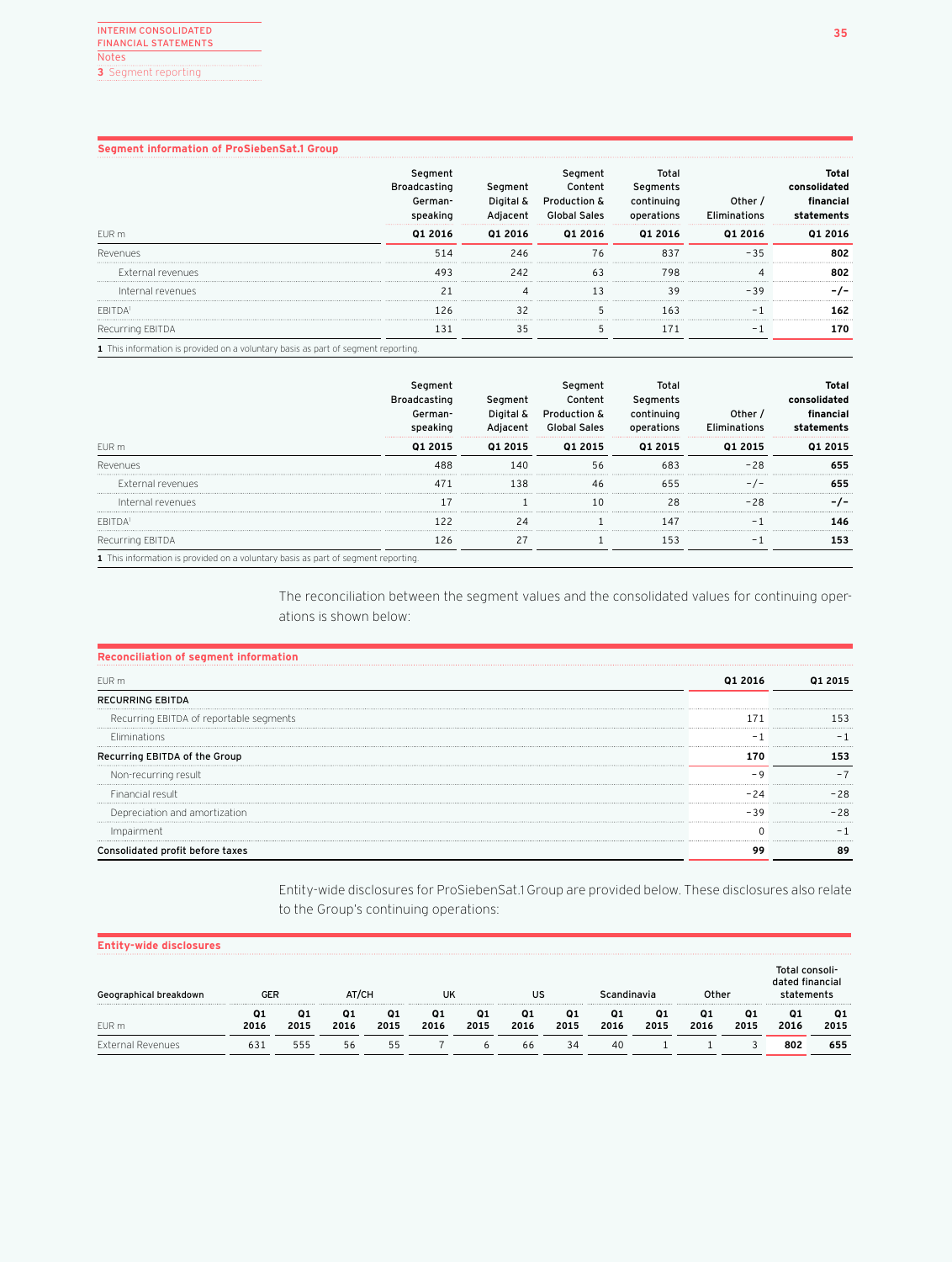| <b>INTERIM CONSOLIDATED</b>    |
|--------------------------------|
| <b>FINANCIAL STATEMENTS</b>    |
| <b>Notes</b>                   |
| 4 Income taxes                 |
| <b>5</b> Programming assets    |
| <b>6</b> Financial instruments |

#### Income taxes **4**

The nominal tax rate that is relevant for the Group remained unchanged at 28.0%. For the calculation of the Group's tax expenses for the first three months of 2016, the effective Group tax rate expected for the full financial year of 31.5% (previous year: 29.5%) was used. The difference from the nominal tax rate is largely attributable to non-deductible operating expenses.

#### Programming assets **5**

In the first quarter of 2016, ProSiebenSat.1 Group acquired programming assets of EUR 278 million (previous year: EUR 317 million). The additions include free-TV rights of EUR 206 million (previous year: EUR 253 million), other TV rights such as pay TV, video-on-demand and mobile TV rights of EUR 17 million (previous year: EUR 10 million) in addition to advance payments made in the amount of EUR 55 million (previous year: EUR 54 million).

#### Financial instruments **6**

ProSiebenSat.1 Group is exposed to a variety of financial risks in its operating business, such as foreign currency risk, interest rate risk, credit risk and liquidity risk. The Group's financial risk management strategy and the methods to determine the fair value of certain financial instruments have not changed materially since the end of the financial year 2015. The Annual Report 2015 contains the financial instrument disclosures (see "Further notes on financial risk management and financial instruments according to IFRS 7", Note 35). In March 2016, the Group also concluded interest rate options of EUR 1,400 million to hedge the interest rate risk in the period from 2018 to 2020. In addition, interest rate options were concluded to limit the risk arising from the current negative interest. Thereof, EUR 850 million relate to the period from 2016 to 2018 and EUR 500 million relate to the period from 2018 to 2020.

The table below shows the carrying amounts and fair values of all categories of financial assets and liabilities of ProSiebenSat.1 Group. The fair value hierarchy reflects the significance of the input data used for measurement and is organized as follows:

- > (Unadjusted) quoted prices on active markets for identical assets or liabilities (Level 1),
- > Input data for the asset or liability that are observable either directly (as prices) or indirectly (derived from prices) but that are not quoted prices as in Level 1 (Level 2),
- > Input data used for the asset or liability that are not based on observable market data (nonobservable input data) (Level 3).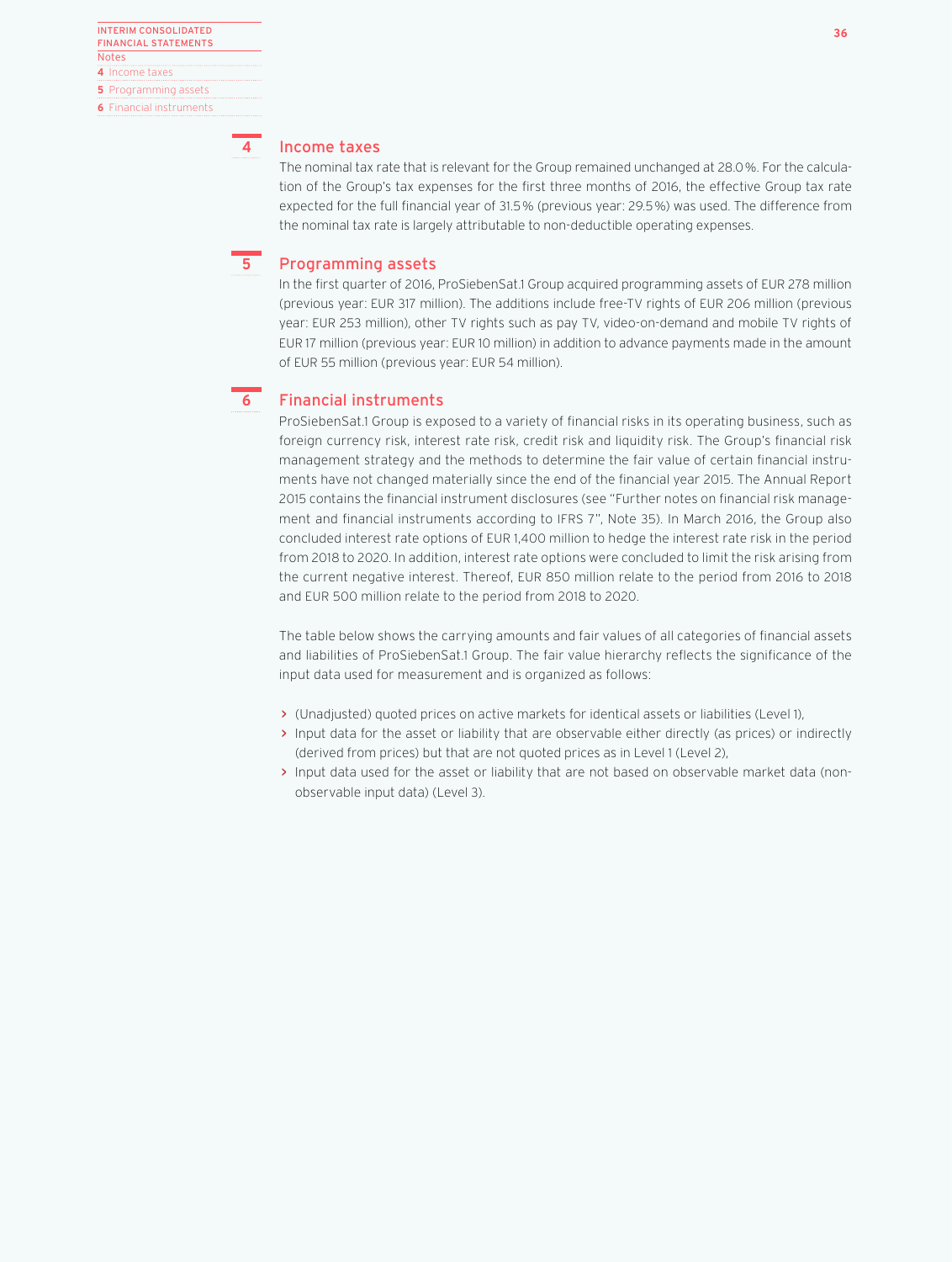## **Carrying amounts and fair values of financial instruments as per March 31, 2016**

|                                                              |                                                                  |                    |                                                   | <b>Fair Value</b>           |                                  |                        |                                          |         |                |                 |              |
|--------------------------------------------------------------|------------------------------------------------------------------|--------------------|---------------------------------------------------|-----------------------------|----------------------------------|------------------------|------------------------------------------|---------|----------------|-----------------|--------------|
| EUR m                                                        | Presented in the<br>Statement of<br><b>Financial Position as</b> | Carrying<br>amount | At fair<br>value<br>through<br>profit<br>and loss | Hedging<br>instru-<br>ments | Loans<br>and<br>receiv-<br>ables | Available-<br>for-sale | Other<br>financial<br><b>liabilities</b> | Level 1 |                | Level 2 Level 3 | <b>Total</b> |
| <b>Financial assets</b>                                      |                                                                  |                    |                                                   |                             |                                  |                        |                                          |         |                |                 |              |
| Measured at<br>fair value                                    |                                                                  |                    |                                                   |                             |                                  |                        |                                          |         |                |                 |              |
| Financial assets<br>designated at fair<br>value <sup>1</sup> | Non-current financial<br>assets                                  | 20                 | 20                                                | $-/-$                       | $-/-$                            | -/-                    | $-/-$                                    | 20      | $-/-$          | $-/-$           | 20           |
| Other equity<br>instruments                                  | Non-current financial<br>assets                                  | 90                 | 90                                                | $-/-$                       | $-/-$                            | $-/-$                  | $-/-$                                    | $-/-$   | $-/-$          | 90              | 90           |
| Derivatives for which<br>hedge accounting is<br>not applied  | Current and non-cur-<br>rent financial assets                    | 15                 | 15                                                | $-/-$                       | $-/-$                            | -/-                    | $-/-$                                    | $-/-$   | $\overline{4}$ | 11              | 15           |
| Hedge derivatives                                            | Current and non-cur-<br>rent financial assets                    | 181                | $-/-$                                             | 181                         | $-/-$                            | $-/-$                  | $-/-$                                    | $-/-$   | 181            | $-/-$           | 181          |
| Not measured at<br>fair value                                |                                                                  |                    |                                                   |                             |                                  |                        |                                          |         |                |                 |              |
| Cash and cash<br>equivalents <sup>2</sup>                    | Cash and cash<br>equivalents                                     | 723                | $-/-$                                             | $-/-$                       | 723                              | -/-                    | -/-                                      |         |                |                 |              |
| Loans and<br>receivables <sup>2</sup>                        | Current and non-cur-<br>rent financial assets                    | 386                | $-/-$                                             | $-/-$                       | 386                              | -/-                    | $-/-$                                    |         |                |                 |              |
| Total                                                        |                                                                  | 1,415              | 126                                               | 181                         | 1,108                            | -/-                    | -/-                                      | 20      | 185            | 101             | 307          |
| <b>Financial Liabilities</b>                                 |                                                                  |                    |                                                   |                             |                                  |                        |                                          |         |                |                 |              |
| Measured at<br>fair value                                    |                                                                  |                    |                                                   |                             |                                  |                        |                                          |         |                |                 |              |
| Liabilities from put<br>options and earn-<br>outs            | Other financial<br>liabilities                                   | 300                | 300                                               | $-/-$                       | $-/-$                            | $-/-$                  | $-/-$                                    | $-/-$   | $-/-$          | 300             | 300          |
| Derivatives for which<br>hedge accounting is<br>not applied  | Other financial<br>liabilities                                   | $\mathbf 1$        | $\mathbf{1}$                                      | $-/-$                       | $-/-$                            | $-/-$                  | $-/-$                                    | $-/-$   | $\mathbf{1}$   | $-/-$           | 1            |
| Hedge derivatives                                            | Other financial<br>liabilities                                   | 55                 | $-/-$                                             | 55                          | $-/-$                            | $-/-$                  | $-/-$                                    | $-/-$   | 55             | $-/-$           | 55           |
| Not measured at<br>fair value                                |                                                                  |                    |                                                   |                             |                                  |                        |                                          |         |                |                 |              |
| Bank loans                                                   | Financial Debt                                                   | 2,081              | $-/-$                                             | $-$ / $-$                   | $-/-$                            | $-/-$                  | 2,081                                    | $-/-$   | 2,072          | $-/-$           | 2,072        |
| Notes                                                        | Financial Debt                                                   | 595                | $-/-$                                             | $-/-$                       | $-/-$                            | $-/-$                  | 595                                      | 627     | $-/-$          | -/-             | 627          |
| Liabilities from<br>finance leases                           | Other financial<br>liabilities                                   | 80                 | $-/-$                                             | $-/-$                       | $-/-$                            | $-/-$                  | 80                                       | $-/-$   | 84             | $-/-$           | 84           |
| Financial liabilities at<br>(amortised) cost <sup>2</sup>    | Other financial<br>liabilities and trade<br>payables             | 588                | $-/-$                                             | $-/-$                       | $-/-$                            | $-/-$                  | 588                                      |         |                |                 |              |
| Total                                                        |                                                                  | 3,700              | 301                                               | 55                          | -/-                              | -/-                    | 3,344                                    | 627     | 2,213          | 299             | 3,140        |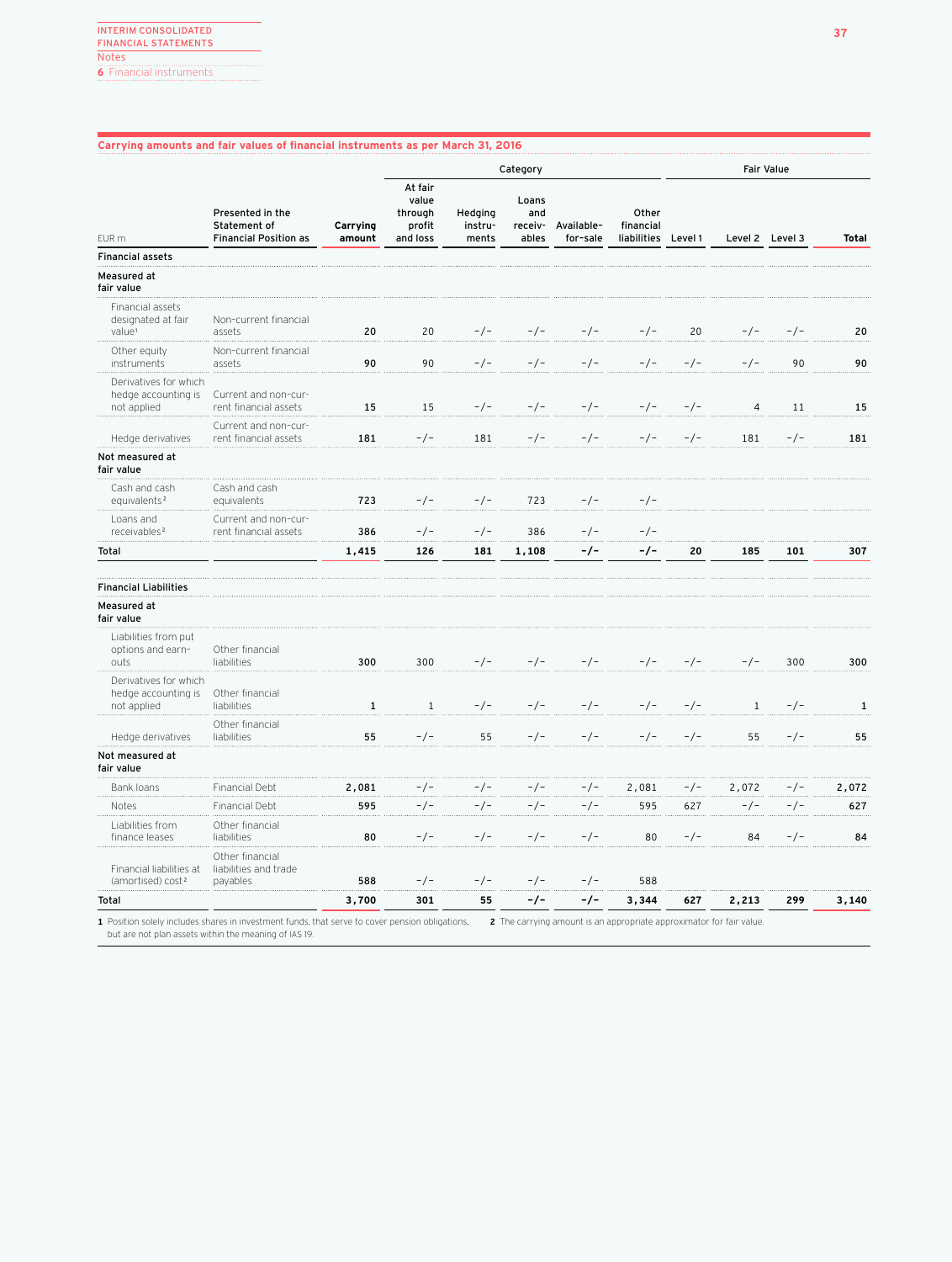## **Carrying amounts and fair values of financial instruments as per December 31, 2015**

|                                                                         |                                                                  |                    |                                                   |                             | Category                         |                        |                                   | <b>Fair Value</b> |                |                 |              |
|-------------------------------------------------------------------------|------------------------------------------------------------------|--------------------|---------------------------------------------------|-----------------------------|----------------------------------|------------------------|-----------------------------------|-------------------|----------------|-----------------|--------------|
| EUR m                                                                   | Presented in the<br>Statement of<br><b>Financial Position as</b> | Carrying<br>amount | At fair<br>value<br>through<br>profit<br>and loss | Hedging<br>instru-<br>ments | Loans<br>and<br>receiv-<br>ables | Available-<br>for-sale | Other<br>financial<br>liabilities | Level 1           |                | Level 2 Level 3 | <b>Total</b> |
| <b>Financial assets</b>                                                 |                                                                  |                    |                                                   |                             |                                  |                        |                                   |                   |                |                 |              |
| Measured at<br>fair value                                               |                                                                  |                    |                                                   |                             |                                  |                        |                                   |                   |                |                 |              |
| Financial assets<br>designated at fair<br>value <sup>1</sup>            | Non-current financial<br>assets                                  | 20                 | 20                                                | $-/-$                       | $-/-$                            | $-/-$                  | $-/-$                             | 20                | $-/-$          | $-/-$           | 20           |
| Other equity<br>instruments                                             | Non-current financial<br>assets                                  | 79                 | 79                                                | $-/-$                       | $-/-$                            | $-/-$                  | $-/-$                             | $-/-$             | $-/-$          | 79              | 79           |
| Derivatives for which Current and<br>hedge accounting is<br>not applied | non-current financial<br>assets                                  | 18                 | 18                                                | $-/-$                       | $-/-$                            | $-/-$                  | $-/-$                             | $-/-$             | $\overline{7}$ | 11              | 18           |
| Hedge derivatives                                                       | Current and<br>non-current financial<br>assets                   | 234                | $-/-$                                             | 234                         | $-/-$                            | $-/-$                  | $-/-$                             | $-/-$             | 234            | $-/-$           | 234          |
| Not measured at<br>fair value                                           |                                                                  |                    |                                                   |                             |                                  |                        |                                   |                   |                |                 |              |
| Cash and cash<br>equivalents <sup>2</sup>                               | Cash and cash<br>equivalents                                     | 734                | $-/-$                                             | -/-                         | 734                              | -/-                    | $-/-$                             |                   |                |                 |              |
| Loans and<br>receivables <sup>2</sup>                                   | Current and<br>non-current financial<br>assets                   | 397                | $-/-$                                             | $-/-$                       | 397                              | $-/-$                  | $-/-$                             |                   |                |                 |              |
| Total                                                                   |                                                                  | 1,482              | 116                                               | 234                         | 1,131                            | -/-                    | -/-                               | 20                | 241            | 89              | 350          |
| <b>Financial Liabilities</b>                                            |                                                                  |                    |                                                   |                             |                                  |                        |                                   |                   |                |                 |              |
| Measured at<br>fair value                                               |                                                                  |                    |                                                   |                             |                                  |                        |                                   |                   |                |                 |              |
| Liabilities from put<br>options and<br>earn-outs                        | Other financial<br>liabilities                                   | 289                | 289                                               | $-/-$                       | $-/-$                            | $-/-$                  | $-/-$                             | $-/-$             | $-/-$          | 289             | 289          |
| Derivatives for which<br>hedge accounting is<br>not applied             | Other financial<br>liabilities                                   | $\mathbf 0$        | $\mathbf 0$                                       | $-/-$                       | $-/-$                            | $-/-$                  | $-/-$                             | $-/-$             | $\mathbf 0$    | $-/-$           | $\pmb{0}$    |
| Hedge derivatives                                                       | Other financial<br>liabilities                                   | 52                 | $-/-$                                             | 52                          | $-/-$                            | $-/-$                  | $-/-$                             | $-/-$             | 52             | $-/-$           | 52           |
| Not measured at<br>fair value                                           |                                                                  |                    |                                                   |                             |                                  |                        |                                   |                   |                |                 |              |
| Bank loans                                                              | Financial Debt                                                   | 2,080              | $-/-$                                             | $-/-$                       | $-/-$                            | $-/-$                  | 2,080                             | $-/-$             | 2,055          | $-/-$           | 2,055        |
| Notes                                                                   | Financial Debt                                                   | 595                | $-/-$                                             | $-/-$                       | $-/-$                            | $-/-$                  | 595                               | 616               | $-/-$          | $-/-$           | 616          |
| Liabilities from<br>finance leases                                      | Other financial<br>liabilities                                   | 82                 | $-/-$                                             | $-/-$                       | $-/-$                            | $-/-$                  | 82                                | $-/-$             | 87             | $-/-$           | 87           |
| Financial liabilities at<br>(amortised) cost <sup>2</sup>               | Other financial<br>liabilities and trade<br>payables             | 599                | $-/-$                                             | $-/-$                       | $-/-$                            | $-/-$                  | 599                               |                   |                |                 |              |
| Total                                                                   |                                                                  | 3,698              | 290                                               | 52                          | -/-                              | -/-                    | 3,356                             | 616               | 2,195          | 289             | 3,100        |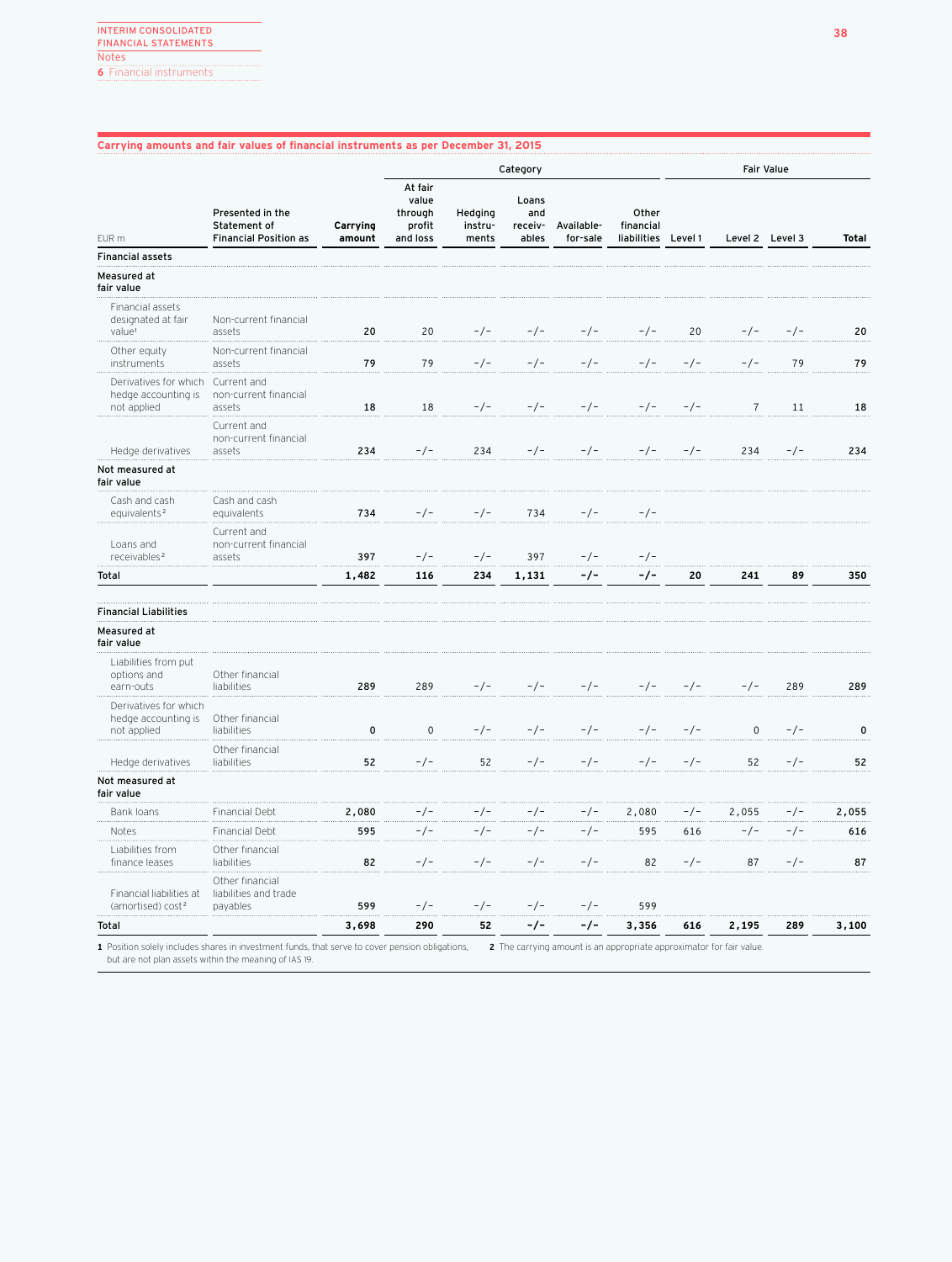**8** Share-based payments

The measurement method and input factors to determine the fair values of the financial instruments measured at fair value in the statement of financial position are essentially unchanged and can be found in the notes to the consolidated financial statements for the financial year 2015.

The following table shows the reconciliation of the respective fair values to the end of the reporting period for the items listed, which are regularly measured at fair value and assigned to level 3:

| FUR <sub>m</sub>                                                                                           | Derivatives, for which<br>hedge accounting<br>is not applied, at<br>fair value through<br>profit and loss | Liabilities from put<br>options and earn outs<br>at fair value through<br>profit and loss |
|------------------------------------------------------------------------------------------------------------|-----------------------------------------------------------------------------------------------------------|-------------------------------------------------------------------------------------------|
| January 1, 2016                                                                                            |                                                                                                           | 289                                                                                       |
| Results included in income statement as well as in other comprehensive<br>income (unrealized) <sup>1</sup> |                                                                                                           |                                                                                           |
| Additions from acquisitions                                                                                |                                                                                                           | ∣q                                                                                        |
| Disposals/Payments                                                                                         |                                                                                                           |                                                                                           |
| March 31, 2016                                                                                             |                                                                                                           | 300                                                                                       |

**1** This item includes compounding effects and further valuation adjustments.

# **7**

**8**

# Contingent liabilities and other financial obligations

There were no material changes as at March 31, 2016 regarding the contingent liabilities as reported in the consolidated financial statements under IFRS as at December 31, 2015.

At March 31, 2016, the Group's other financial obligations amounted to EUR 3,775 million (December 31, 2015: EUR 3,951 million). These obligations derive from contractual agreements entered into before the reporting date and pertain to payment obligations due after the reporting date.

| <b>Other financial obligations</b>          |       |                                  |
|---------------------------------------------|-------|----------------------------------|
| FUR <sub>m</sub>                            |       | March 31, 2016 December 31, 2015 |
| Purchase commitments for programming assets | 3.315 | 3.451                            |
| Distribution                                |       | 238                              |
| Leasing and long-term rental commitments    |       |                                  |
| Other financial obligations                 |       |                                  |
|                                             | 3.775 |                                  |

# Share-based payments

By resolution of March 11, 2016, the Supervisory Board of ProSiebenSat.1 Media SE exercised its option and resolved to settle the Group Share Plan 2012 in cash. This resolution to settle the plan exclusively in cash also relates to Group Share Plans 2013 to 2015. The Group has taken this resolution into account and changed its accounting for share-based payments from the Group Share Plans from equity settlement to cash settlement. Following this change, the amounts recognized in capital reserves for the Group Share Plans 2013 to 2015 were reclassified to other non-current provisions. As the Group Share Plan 2012 is due for payment in the second quarter of 2016, the relevant amount was reclassified to other current liabilities. In this context, the difference between the amounts recognized in equity and other provisions as well as other current liabilities at the time of the reclassification was recognized in equity. Otherwise, the plan conditions for the Group Share Plans are unchanged and still comply with the information presented in the notes to the consolidated financial statements and combined management report as at December 31, 2015.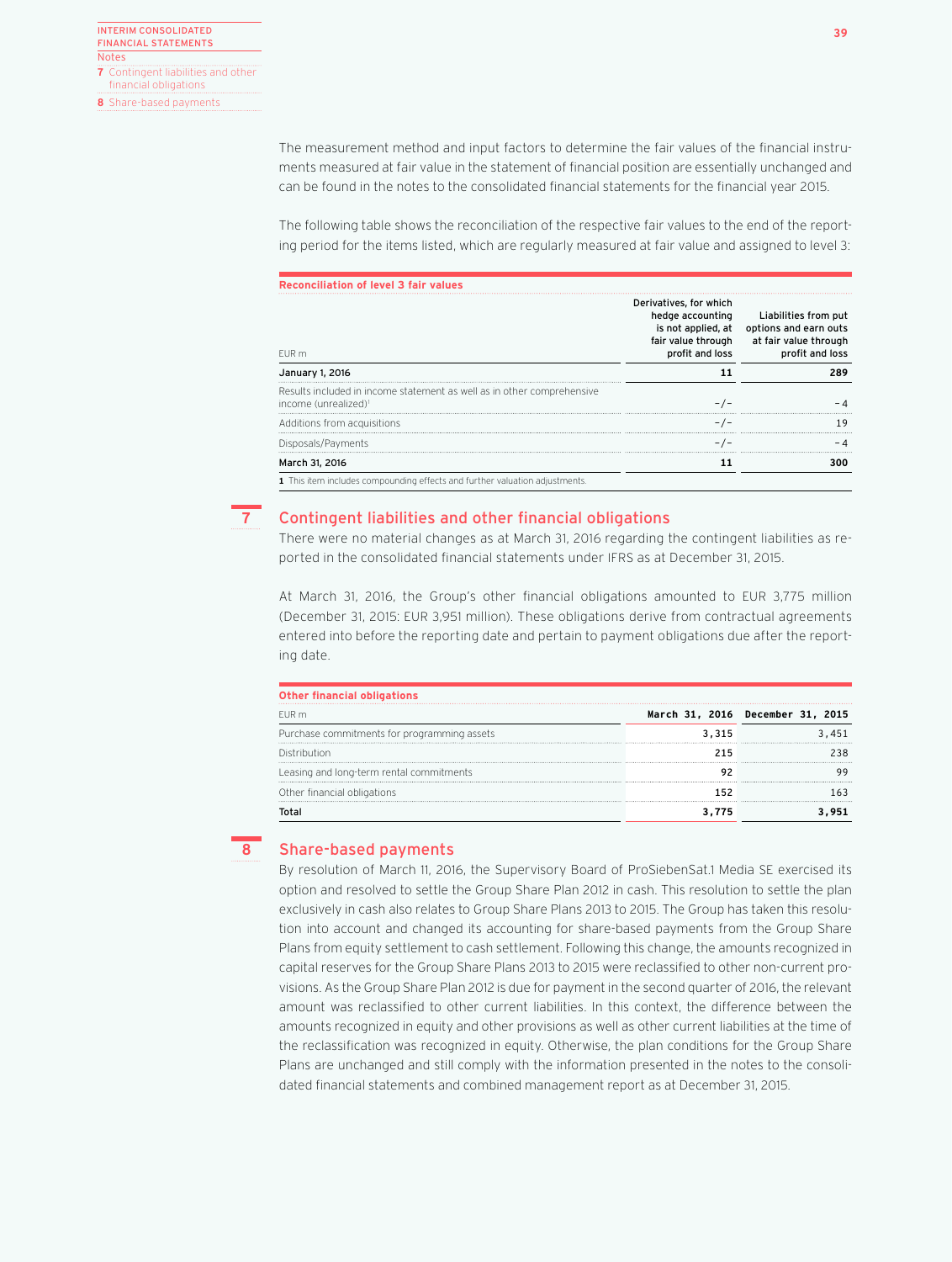In addition, the Supervisory Board determined the conversion factor that applies to the payment to be made for the Group Share Plan 2012. Assuming acceptance by all plan participants, the anticipated payment amounts to EUR 27 million and will take place in the second quarter 2016.

Of the performance share units granted under the other Group Share Plans, 1,261 from the Group Share Plan 2013 and 240 from the Group Share Plan 2014 expired in the first three months of the financial year 2016.

299,300 stock options issued under the LTIP 2010 (cycle 2010 and 2011) were exercised in the first three months of the financial year 2016. Therefore, treasury shares declined from 4,579,400 as of December 31, 2015 to 4,280,100 as of March 31, 2016..

#### Earnings per share **9**

In accordance with IAS 33.4A, basic and diluted earnings per share are presented below the income statement (see page 27).

The tables below show the parameters for calculating earnings per share for the first quarter of the reporting year and of the comparative year.

| Profit measures included in calculating earnings per share         |         |         |
|--------------------------------------------------------------------|---------|---------|
| FIIR <sub>m</sub>                                                  | 01 2016 | 01 2015 |
| Result attributable to the shareholders of ProSiebenSat 1 Media SF |         |         |
| Thereof from continuing operations                                 |         |         |
| Thereof from discontinued operations                               |         |         |

| Numbers of shares included in calculating earnings per share |         |                             |
|--------------------------------------------------------------|---------|-----------------------------|
| Shares                                                       | 01 2016 | 01 2015                     |
| Weighted average number of shares outstanding (basic)        |         | 214, 358, 816 213, 640, 345 |
| Dilution effect based on stock options and rights to shares  | 131.774 | 1,811,989                   |
| Weighted average number of shares outstanding (diluted)      |         | 214,490,591 215,452,334     |

# **10**

# Related party transactions

On March 1, 2016, Jan David Frouman was appointed to the Executive Board of ProSiebenSat.1 Media SE. He is in charge of the newly created Executive Board department, Content & Broadcasting, which comprises TV activities with all station brands and the Group's content strategy in Germany, Austria and Switzerland. As CEO and Chairman, he remains in charge of the Red Arrow Entertainment Group's global production business.

During the first three months of the financial year 2016, revenues from the sale of goods and rendering of services as well as other income from transactions with related entities amounted to EUR 28 million (previous year: EUR 27 million). As of March 31, 2016, receivables from the respective entities amounted to EUR 14 million (December 31, 2015: EUR 16 million).

In the first three months of the financial year 2016, the Group received goods and services from its related entities and recognized according expenses amounting to EUR 6 million (previous year: EUR 6 million). Liabilities to these entities amounted to EUR 4 million as of March 31, 2016 (December 31, 2015: EUR 9 million).

In the above business transactions, the Company bought and sold products and services on prevailing market terms.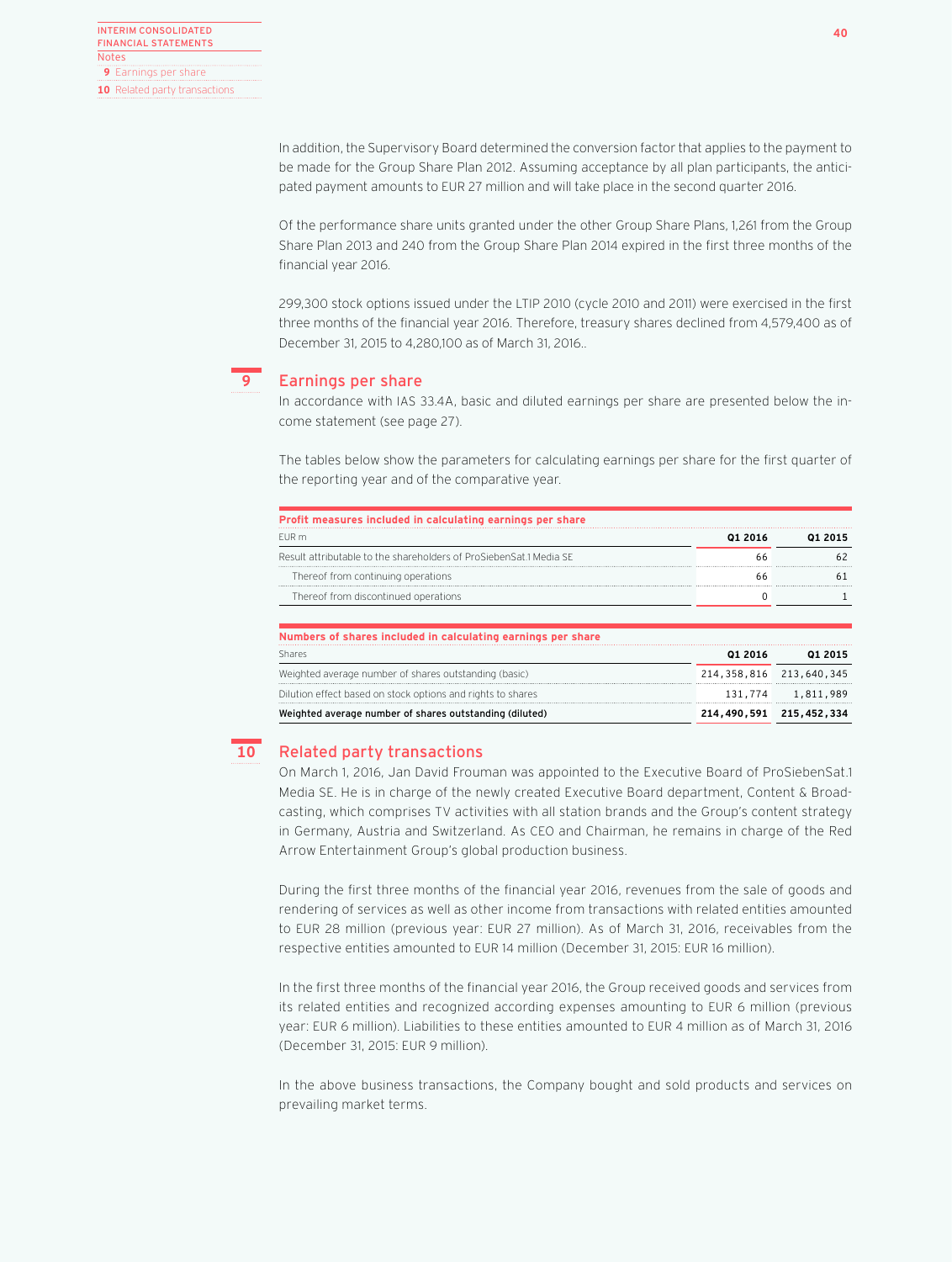The Executive Board of ProSiebenSat.1 Media SE exercised 82,000 stock options issued under the LTIP 2010 in the first three month of the financial year 2016, which had been granted to the respective Board members before their accession to the Executive Board. The relevant share sale was published on the ProSiebenSat.1 Group's website (www.prosiebensat1.com) in accordance with Section 15a of the German Securities Trading Act (WpHG).

In the first three months of financial year 2016, the members of the Supervisory Board acquired 3,999 shares in the Company.

There have been no other material changes or transactions in the first three months of the financial year 2016 in comparison with those described in the notes to the consolidated financial statements for the financial year 2015.

**11**

#### Events after the interim reporting period

No further reportable events of material effect on the earnings, financial position and performance of ProSiebenSat.1 Group or ProSiebenSat.1 Media SE occurred between the end of the first quarter of 2016 and April 18, 2016, the date of authorization of this quaterly statement for publication and forwarding to the Supervisory Board.

April 18, 2016 The Executive Board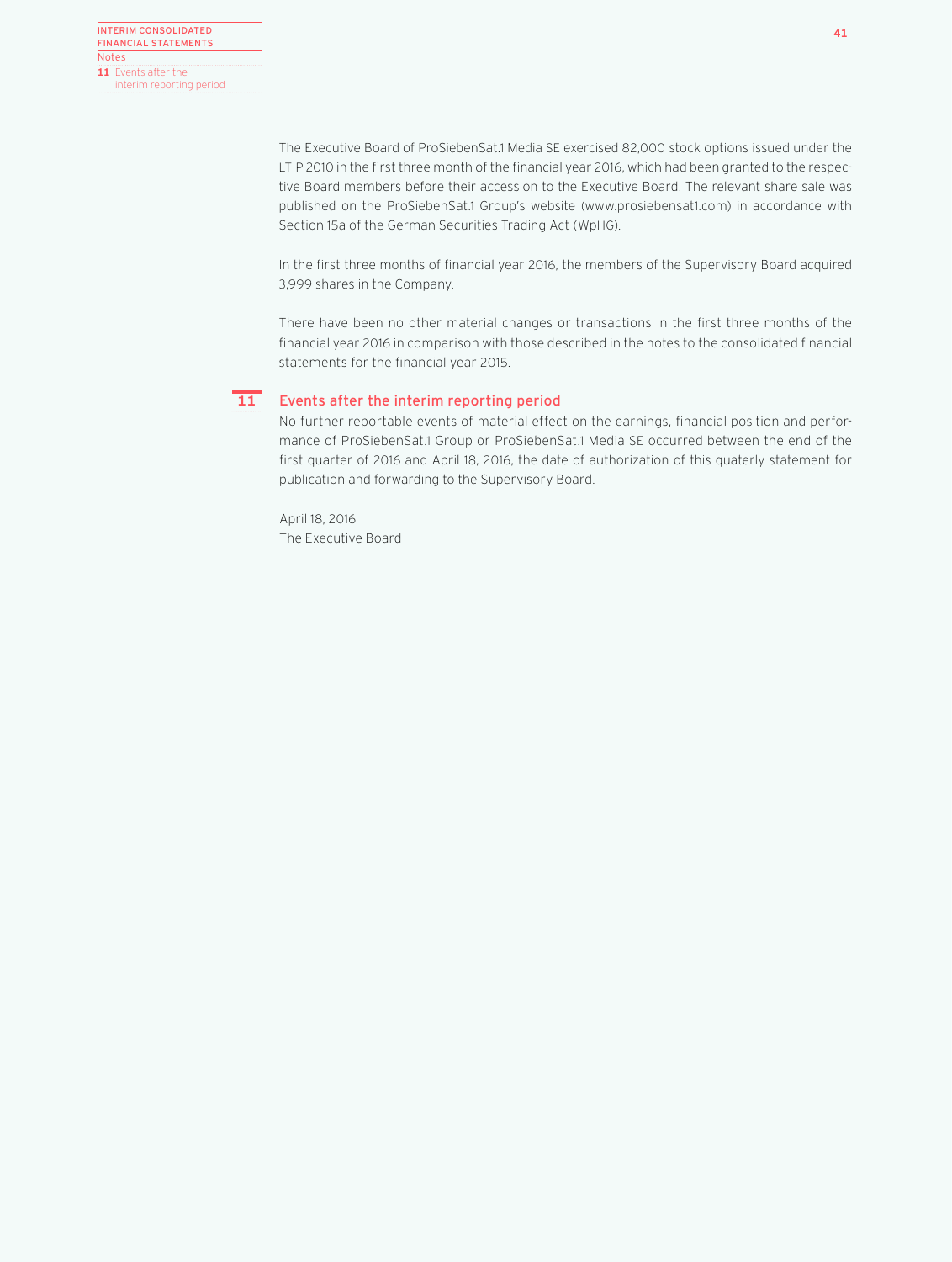# ADDITIONAL **Chapter**<br>DDITION INFORMATION

## **Content**

- **43 Group Key Figures: Multi-Year Overview**
- **44 Segment Key Figures: Multi-Year Overview**
- **45 Editorial Information**
- **46 Financial Calendar**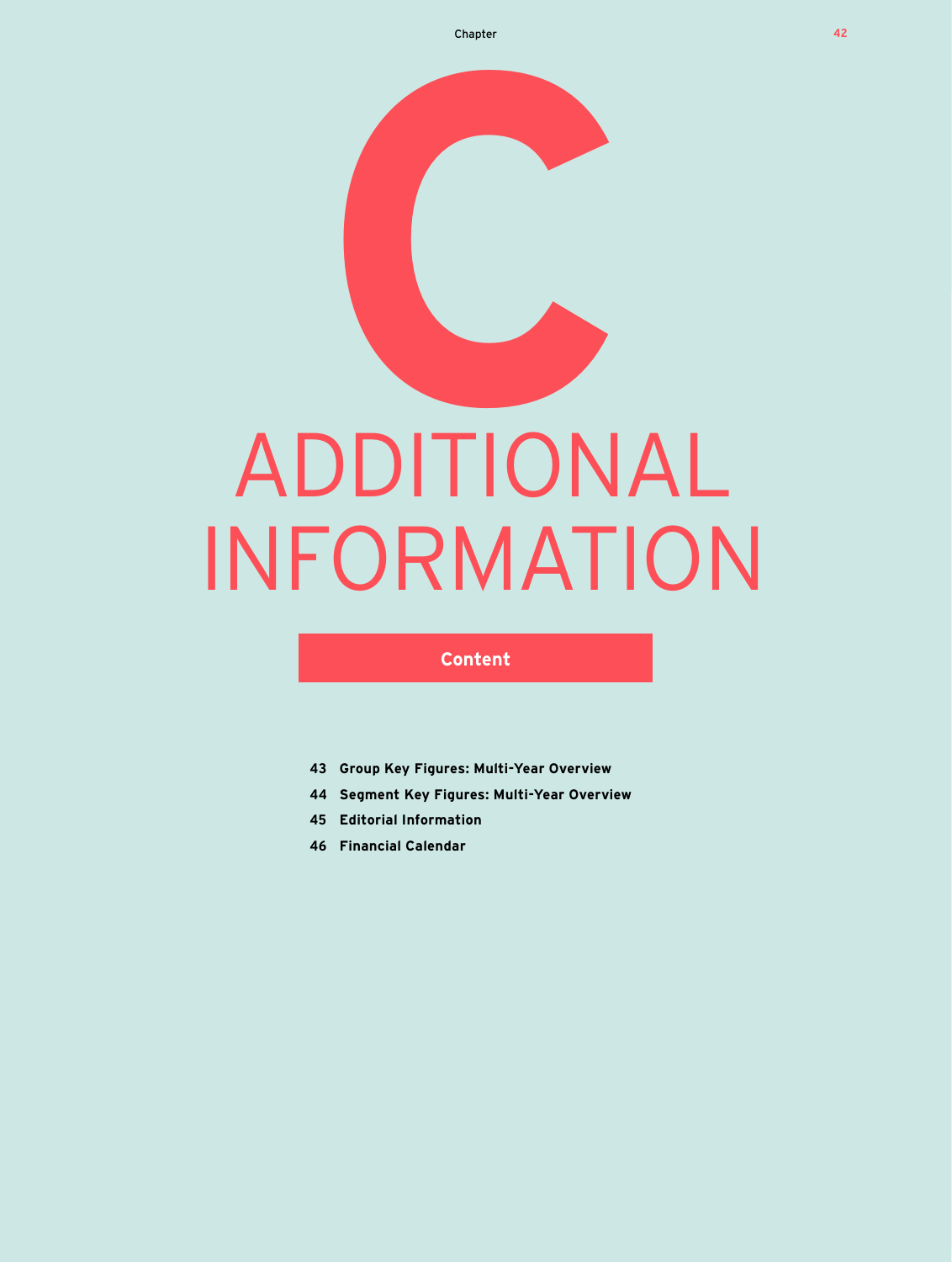## **Group Key Figures: Multi-Year Overview**

| EUR m                                                          | Q1 2016 | Q1 2015      | Q1 2014 | Q1 2013  | Q1 2012 | Q1 2011 | Q1 2010         | Q1 2009 | Q1 2008 | Q1 2007  |
|----------------------------------------------------------------|---------|--------------|---------|----------|---------|---------|-----------------|---------|---------|----------|
| Revenues                                                       | 802     | 655          | 581     | 563      | 499     | 596     | 658             | 627     | 729     | 501      |
| Revenue margin before income taxes<br>(in percent)             | 12.3    | 13.6         | 12.3    | 12.8     | 12.9    | 7.9     | 4.8             | $-1.1$  | $-1.2$  | 13.5     |
| Total costs                                                    | 684     | 541          | 477     | 462      | 399     | 511     | 574             | 578     | 683     | 432      |
| Operating costs <sup>1</sup>                                   | 636     | 506          | 447     | 438      | 379     | 467     | 532             | 536     | 644     | 422      |
| Consumption of programming assets                              | 237     | 231          | 220     | 229      | 219     | 262     | 278             | 278     | 354     | 248      |
| Recurring EBITDA <sup>2</sup>                                  | 170     | 153          | 140     | 128      | 122     | 130     | 129             | 94      | 89      | 82       |
| Recurring EBITDA margin (in percent)                           | 21.2    | 23.3         | 24.1    | 22.7     | 24.5    | 21.8    | 19.5            | 15.0    | 12.1    | 16.4     |
| <b>FBITDA</b>                                                  | 162     | 146          | 136     | 123      | 118     | 128     | 119             | 90      | 85      | 82       |
| Non-recurring items <sup>3</sup>                               | $-9$    | $-7$         | - 4     | $-5$     | - 4     | $-3$    | $-9$            | $-3$    | $-4$    | $\Omega$ |
| <b>EBIT</b>                                                    | 122     | 117          | 110     | 105<br>. | 102     | 86      | 87              | 59      | 50      | 72<br>.  |
| Financial result                                               | $-24$   | $-28$        | $-38$   | $-33$    | $-37$   | -39     | $-55^{9}$       | - 66    | - 58    | - 4      |
| Profit before income taxes                                     | 99      | 89           | 72      | 72       | 65      | 47      | 32 <sup>9</sup> | $-7$    | $-9$    | 68       |
| Consolidated net profit (after<br>non-controlling interests) 4 | 66      | 62           | 36      | 56       | 51      | 38      | 22 <sup>9</sup> | $-2$    | $-8$    | 41       |
| Profit from discontinued operations<br>(net of income taxes)   | 1       | $\mathbf{1}$ | $-13$   | 6        | 11      | 5       | $-/-$           | - / -   | $-/-$   | $-/-$    |
| Underlying net income <sup>5</sup>                             | 76      | 70           | 56      | 51       | 41      | 34      | 32 <sup>9</sup> | 12      | 6       | 42       |
| Basic earnings per share<br>(underlying) <sup>6</sup>          | 0.35    | 0.33         | 0.26    | 0.24     | $-/-$   | $-/-$   | $-/-$           | $-/-$   | $-/-$   | $-/-$    |
| Investments in programming assets                              | 277     | 317          | 254     | 282      | 269     | 349     | 398             | 380     | 352     | 270      |
| Free cash flow                                                 | $-3$    | $\Omega$     | $-146$  | $-22$    | $-93$   | $-141$  | $-139$          | $-103$  | $-73$   | 33       |
| Cash flow from investing activities                            | $-367$  | $-350$       | $-375$  | $-299$   | $-298$  | $-362$  | $-401$          | $-383$  | $-340$  | $-260$   |

| FUR m                        |       | 03/31/2016 03/31/2015 03/31/2014 03/31/2013 03/31/2012 03/31/2011 03/31/2010 03/31/2009 03/31/2008 03/31/2007 |            |            |       |       |                   |         |                    |       |
|------------------------------|-------|---------------------------------------------------------------------------------------------------------------|------------|------------|-------|-------|-------------------|---------|--------------------|-------|
| Programming assets           | 1.291 | 1,296                                                                                                         | 1.229      | 1,334      | 1,595 | 1,739 | 1,639             | 1.460   | 1,290              | 1,067 |
| Eauity                       | 903   | 935                                                                                                           | 633        | 1,594      | 1,476 | 1,094 | $657^9$           | $444^9$ | 1.012 <sup>9</sup> | 1,294 |
| Equity ratio (in percent)    | 16.9  | 22.2                                                                                                          | 17.9       | 28.8       | 29.3  | 17.4  | 10.6 <sup>9</sup> | 7.59    | 16.89              | 63.7  |
| Cash and cash equivalents    | 723   | 475                                                                                                           | 251        | 655        | 414   | 611   | 604               | 509     | 296                | 96    |
| <b>Financial liabilities</b> | 2.676 | 1,975                                                                                                         | 1,843      | 2.574      | 2.337 | 3,764 | 4,035             | 4,022   | 3,711              | 186   |
| Leverage                     | 2.1   | $1.7^{10}$                                                                                                    | $2.0^{11}$ | $2.1^{13}$ | 2.2   | 3.4   | 4.7               | 5.2     | 4.5                |       |
| Net financial debt           | 1,953 | 1,500                                                                                                         | 1.59212    | 1.82913    | 1.923 | 3.152 | 3.431             | 3,512   | 3.415              | 90    |
| <b>Employees</b>             | 5,713 | 4.256                                                                                                         | 3,654      | 3,205      | 2,605 | 4,253 | 4,801             | 5,460   | 5,985              | 3,062 |

**1** Total costs excl. depreciation and amortization and non-recurring expenses.

**2** EBITDA before non-recurring (exceptional) items.

**3** Non-recurring expenses netted against non-recurring income.

**4** Consolidated net profit attributable to shareholders of ProSiebenSat.1 Media SE including discontinued operations.

**5** Consolidated profit for the period attributable to shareholders of ProSiebenSat.1 Media SE before the effects of purchase price allocations and additional special items.

**6** Due to the merger of share classes in 2013, from this year on basic earnings per share (underlying) are shown. Prior year figures were not determined.

- **7** Ratio net financial debt to recurring EBITDA in the last twelve months.
- **8** Full-time equivalent positions as of reporting date from continuing operations.

**9** After changes in accounting policies according to IAS 8 and corresponding adjustment of previous-year figures. For information regarding the change in accounting policy, please refer to the Annual Report 2010, page 123.

**10** Adjusted for the LTM recurring EBITDA contribution of Eastern European operations.

**11** After reclassification of cash and cash equivalents of Eastern European operations.

Adjusted for the LTM recurring EBITDA contribution of Northern and Eastern European operations.

**12** After reclassification of cash and cash equivalents of Eastern European operations.

**13** Before reclassification of cash and cash equivalents from the Northern and Eastern European activities.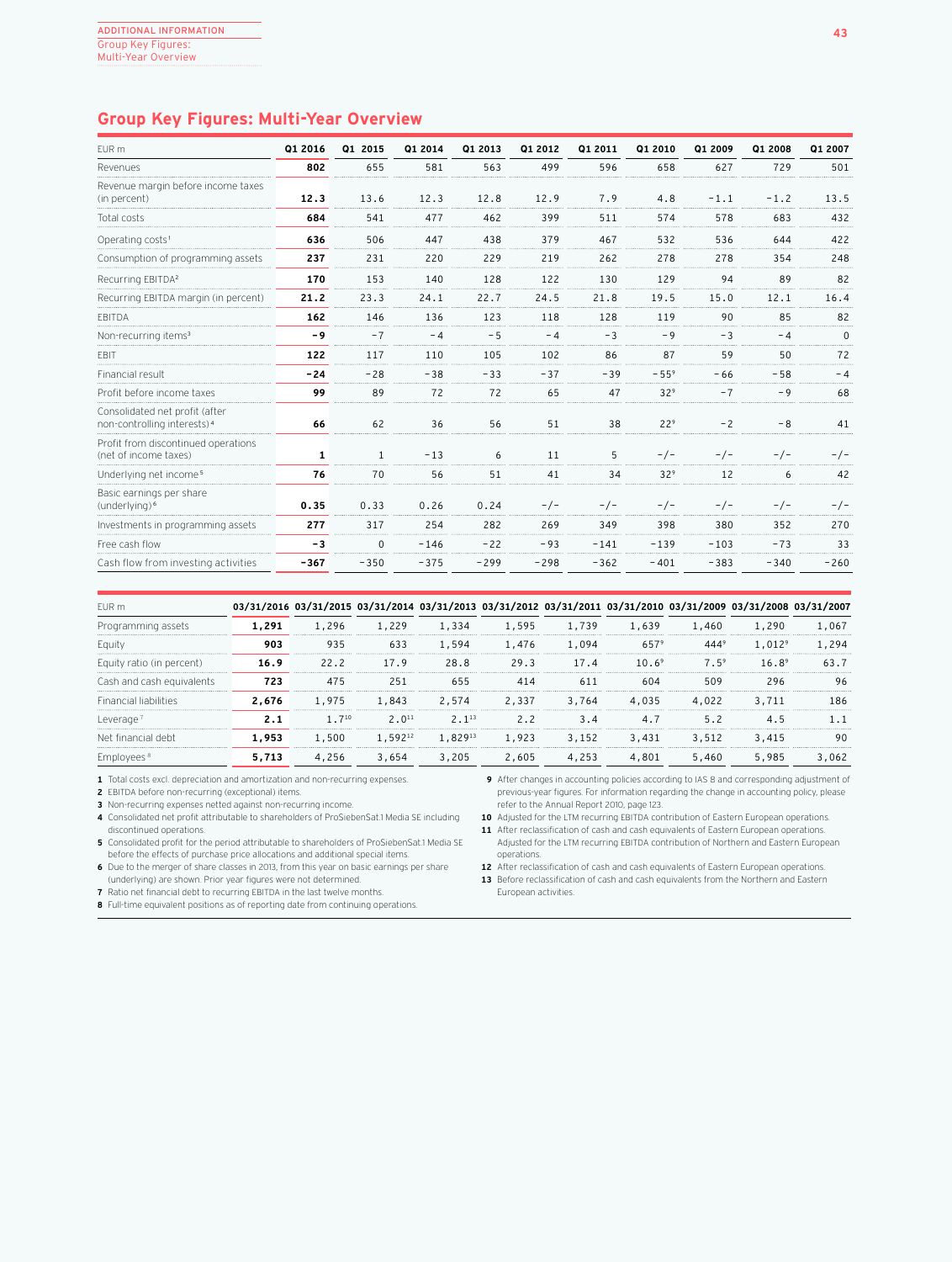## **Segment Key Figures: Multi-Year Overview**

| EUR m                                                                                                                                                | Q1 2016                                                                                                             | Q1 2015 | Q1 2014 |
|------------------------------------------------------------------------------------------------------------------------------------------------------|---------------------------------------------------------------------------------------------------------------------|---------|---------|
| <b>Broadcasting German-speaking</b>                                                                                                                  |                                                                                                                     |         |         |
| External revenues                                                                                                                                    | 493                                                                                                                 | 47.     | 449     |
| Recurring EBITDA <sup>1</sup>                                                                                                                        | 131                                                                                                                 | 126     | 120     |
| Recurring EBITDA margin (in percent) <sup>2</sup>                                                                                                    | 25.5                                                                                                                | 25.8    | 25.8    |
| <b>FBITDA</b>                                                                                                                                        | 126                                                                                                                 | 122     | 119     |
| Digital & Adjacent                                                                                                                                   |                                                                                                                     |         |         |
| External revenues                                                                                                                                    | 242                                                                                                                 | 138     | 106     |
| Recurring EBITDA <sup>1</sup>                                                                                                                        | 35                                                                                                                  | 27      | 24      |
| Recurring EBITDA margin (in percent) <sup>2</sup>                                                                                                    | 14.1                                                                                                                | 19.2    | 22.4    |
| <b>EBITDA</b>                                                                                                                                        | 32                                                                                                                  | 24      | 23      |
| <b>Content Production &amp; Global Sales</b>                                                                                                         |                                                                                                                     |         |         |
| External revenues                                                                                                                                    | 63                                                                                                                  | 46      | 26      |
| Recurring EBITDA <sup>1</sup>                                                                                                                        | 5                                                                                                                   |         | - 3     |
| Recurring EBITDA margin (in percent) <sup>2</sup>                                                                                                    | 7.0                                                                                                                 |         |         |
| <b>FBITDA</b>                                                                                                                                        | 5                                                                                                                   |         | - 3     |
| 1 EBITDA before non-recurring (exceptional) items.                                                                                                   | 2 Based on total segment revenues, see Note 3 "Segment reporting".                                                  |         |         |
| <b>Explanatory Notes on Reporting Principles:</b><br>The values shown relate to key figures from continuing operations reported in line with IFRS 5. | deconsolidation on February 25, 2014 (Hungary), April 2, 2014 (Romanian TV) and August 4,<br>2014 (Romanian radio). |         |         |

In connection with the strategic focusing on German-speaking television, the international program production and distribution business, and digital and adjacent business activities, the operations named below were deconsolidated as follows: Operations in Belgium and the Netherlands: Classification as discontinued operations since the second quarter of 2011, deconsolidation on June 8, 2011, and July 29, 2011, respectively.

Operations in Denmark, Sweden, Norway and Finland: Classification as discontinued operations since the fourth quarter of 2012, deconsolidation on April 9, 2013. Operations in Hungary and Romania: Classification as discontinued operations since the fourth quarter of 2012,

The income statement items of the operations in question were grouped together as a single line item, result from discontinued operations, and reported separately until their deconsolidation. In addition to the operating earnings generated until the time of the respective

deconsolidations, the result from discontinued operations shown after taxes also includes the corresponding results of deconsolidation. For the income statement and cash flow statement, the respective figures for the previous year were presented on a comparable basis in line with IFRS 5. No further adjustment of figures from earlier previous years was made. The figures in the respective previous years' statements of financial position were not adjusted.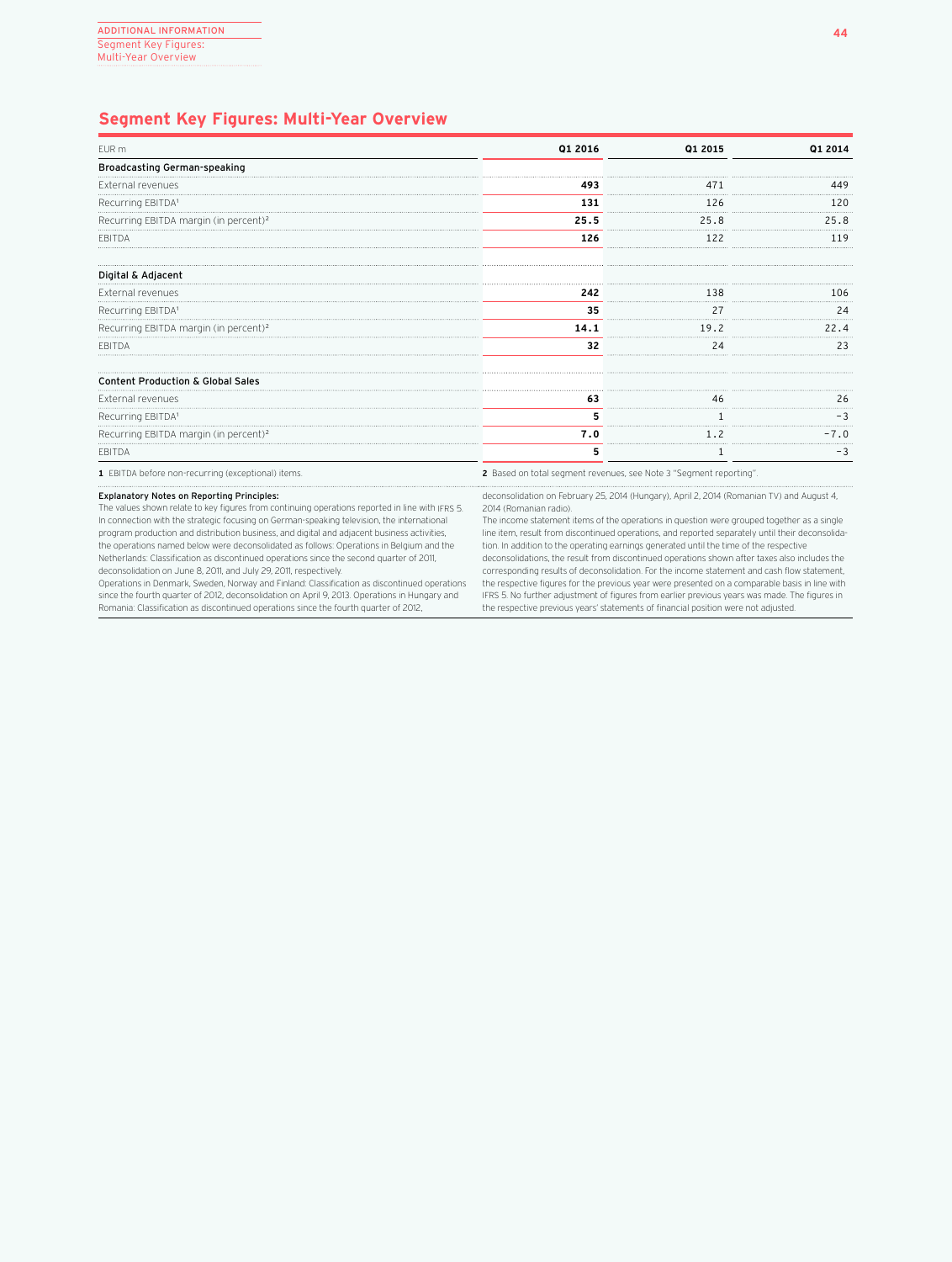# Editorial Information

#### How to reach us

Press ProSiebenSat.1 Media SE Corporate Communications Medienallee 7 85774 Unterföhring Phone +49 [89] 95 07 — 11 45 Fax +49 [89] 95 07 — 11 59 E-Mail: info@prosiebensat1.com

#### Investor Relations

ProSiebenSat.1 Media SE Investor Relations Medienallee 7 85774 Unterföhring Phone +49 [89] 95 07 — 15 02 Fax +49 [89] 95 07 — 15 21 E-Mail: aktie@prosiebensat1.com

Photocredits: Title © Dirk Bruniecki, © Michael Jungblut, © Urban Zintel, © Sina Bormüller (Fräulein Chaos) // Important Events Q1 2016, page 5, a) © Deutsche Börse AG, b) © Enno Kapitza, c) © Zattoo, d) © WKDA GmbH — wirkaufendeinauto.de, e) © Dorsey Pictures.

#### Published by

ProSiebenSat.1 Media SE Medienallee 7 85774 Unterföhring Phone +49 [89] 95 07 — 10 Fax +49 [89] 95 07 — 11 21 www.ProSiebenSat1.com HRB 219 439 AG München

#### Content and Design

ProSiebenSat.1 Media SE Corporate Communications

hw.design, Munich, Germany

**ProSiebenSat.1 Group on the Internet**

This and other publications are available on the Internet, along with information about the ProSiebenSat.1 Group, at www.ProSiebenSat1.com

#### **Forward-looking statements**

This report contains forward-looking statements regarding ProSiebenSat.1 Media SE and ProSiebenSat.1 Group. Such statements may be identified by the use of such terms as "expects," "intends," "plans," "assumes," "pursues the goal," and similar wording. Various factors, many of which are outside the control of ProSiebenSat.1 Media SE, could affect the Company's business activities, success, business strategy and results. Forward-looking statements are not historical facts, and therefore incorporate known and unknown risks, uncertainties and other important factors that might cause actual results to differ from expectations. These forward-looking statements are based on current plans, goals, estimates and projections, and take account of knowledge only up to and including the date of preparation of this report. Given these risks, uncertainties and other important factors, ProSiebenSat.1 Media SE undertakes no obligation, and has no intent, to revise such forward-looking statements or update them to reflect future events and developments. Although every effort has been made to ensure that the provided information and facts are correct, and that the opinions and expectations reflected here are reasonable, ProSiebenSat.1 Media SE assumes no liability and offers no warranty as to the completeness, correctness, adequacy and/or accuracy of any information or opinions contained herein.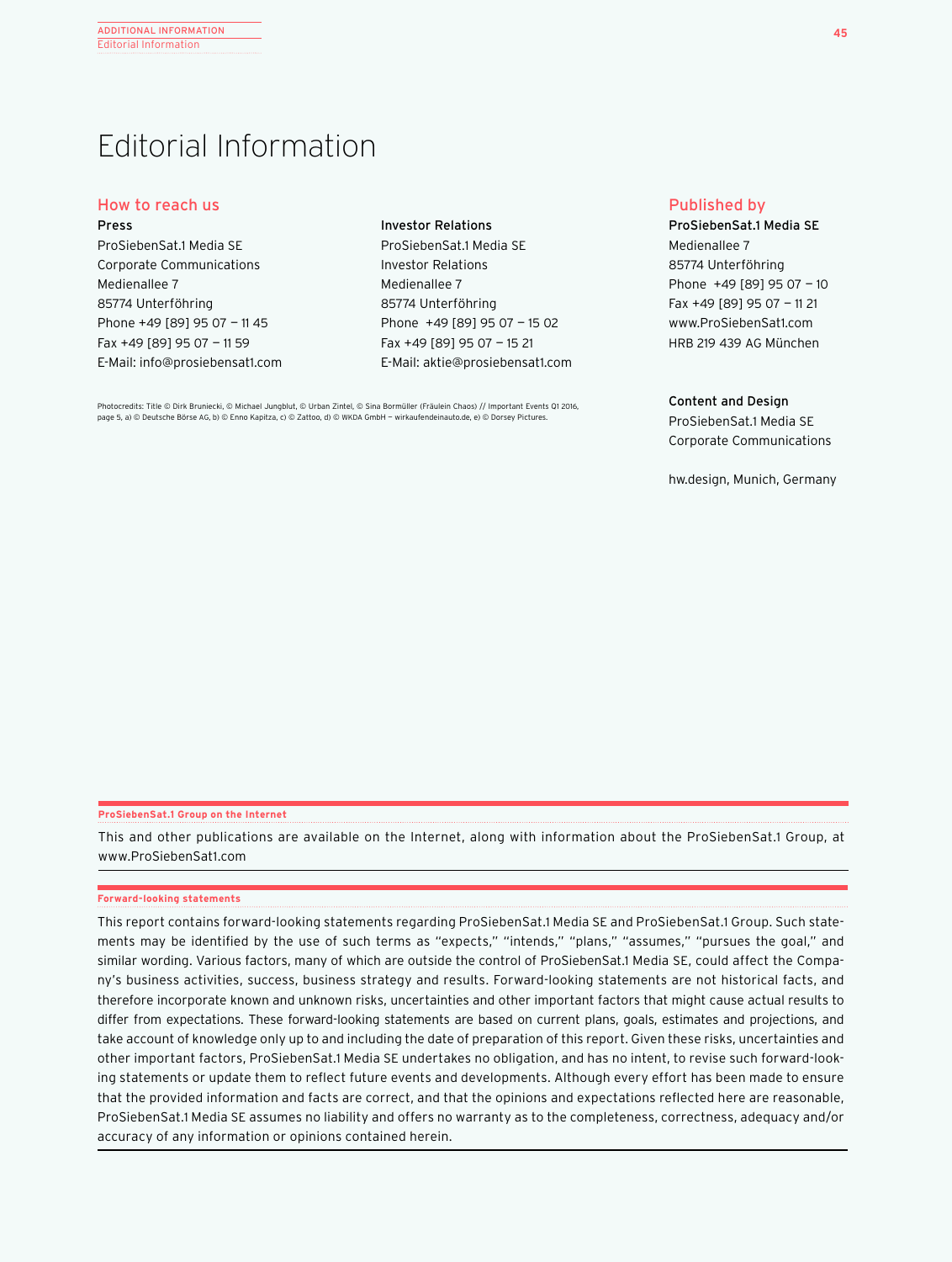# **FINANCIAL CALENDAR**

| Publication of the Quarterly Statement for the First Quarter of 2016<br>Press Release, Conference Call with analysts and investors,<br>Conference Call with journalists |
|-------------------------------------------------------------------------------------------------------------------------------------------------------------------------|
| Annual General Meeting 2016                                                                                                                                             |
| Dividend Payment                                                                                                                                                        |
| Publication of the Half-Yearly Financial Report of 2016<br>Press Release, Conference Call with analysts and investors,<br>Conference Call with journalists              |
| Publication of the Quarterly Statement for the Third Quarter of 2016<br>Press Release, Conference Call with analysts and investors,<br>Conference Call with journalists |
|                                                                                                                                                                         |